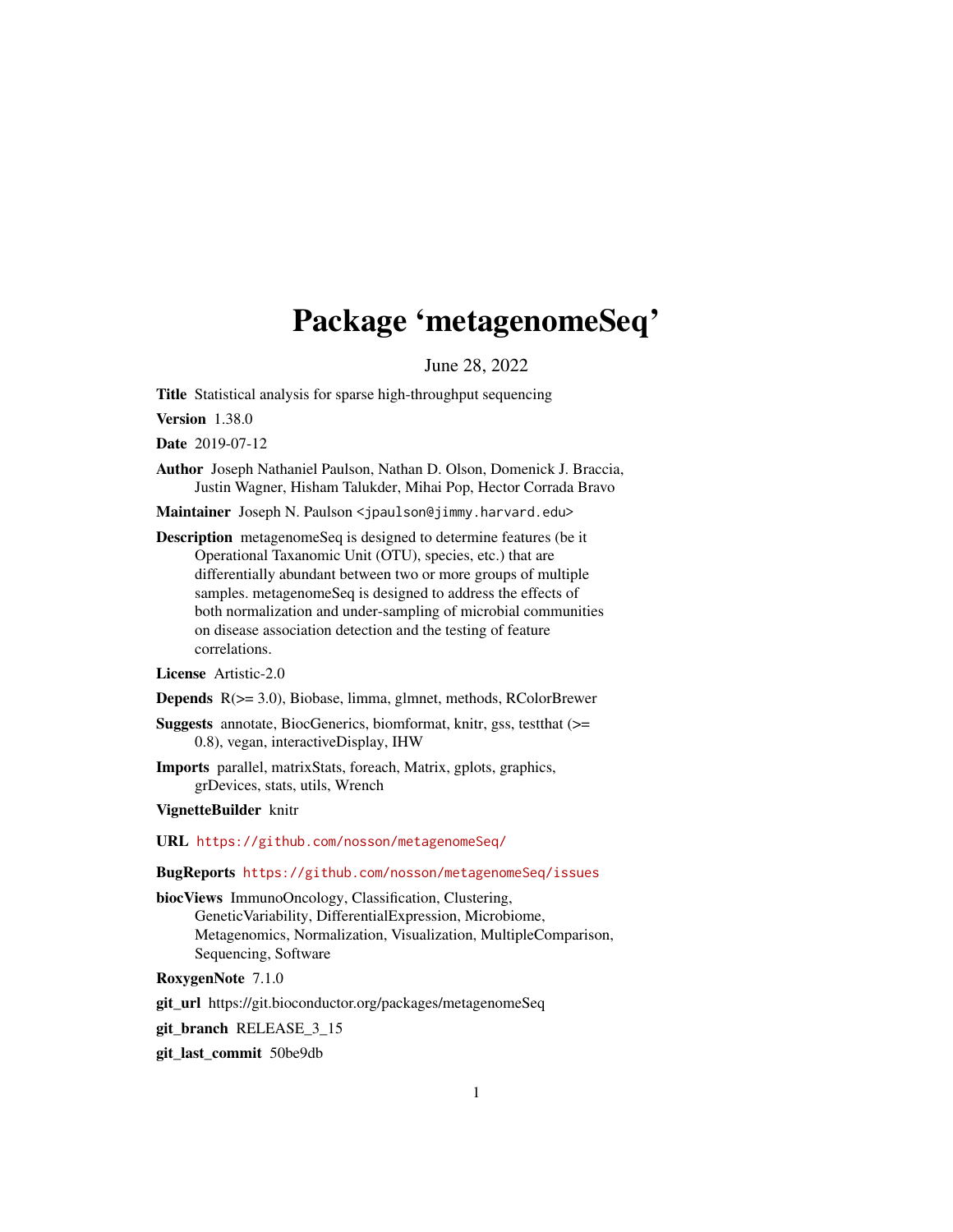git\_last\_commit\_date 2022-04-26 Date/Publication 2022-06-28

# R topics documented:

| $\overline{4}$ |
|----------------|
| $\overline{4}$ |
| 5              |
| 6              |
| 7              |
| 8              |
| 8              |
| 9              |
| $\overline{9}$ |
| 10             |
| 10             |
| 11             |
| 12             |
| 13             |
| 14             |
| 14             |
| 15             |
| 16             |
| 17             |
| 18             |
| 18             |
| 19             |
| 20             |
| 21             |
| 22             |
| 22<br>fitDO    |
| 23             |
| 24             |
| 25             |
| 26             |
| 27             |
| 28             |
| 29             |
| 31             |
| 32             |
| 34             |
| 34             |
| 35             |
| 36             |
|                |
|                |
| 38             |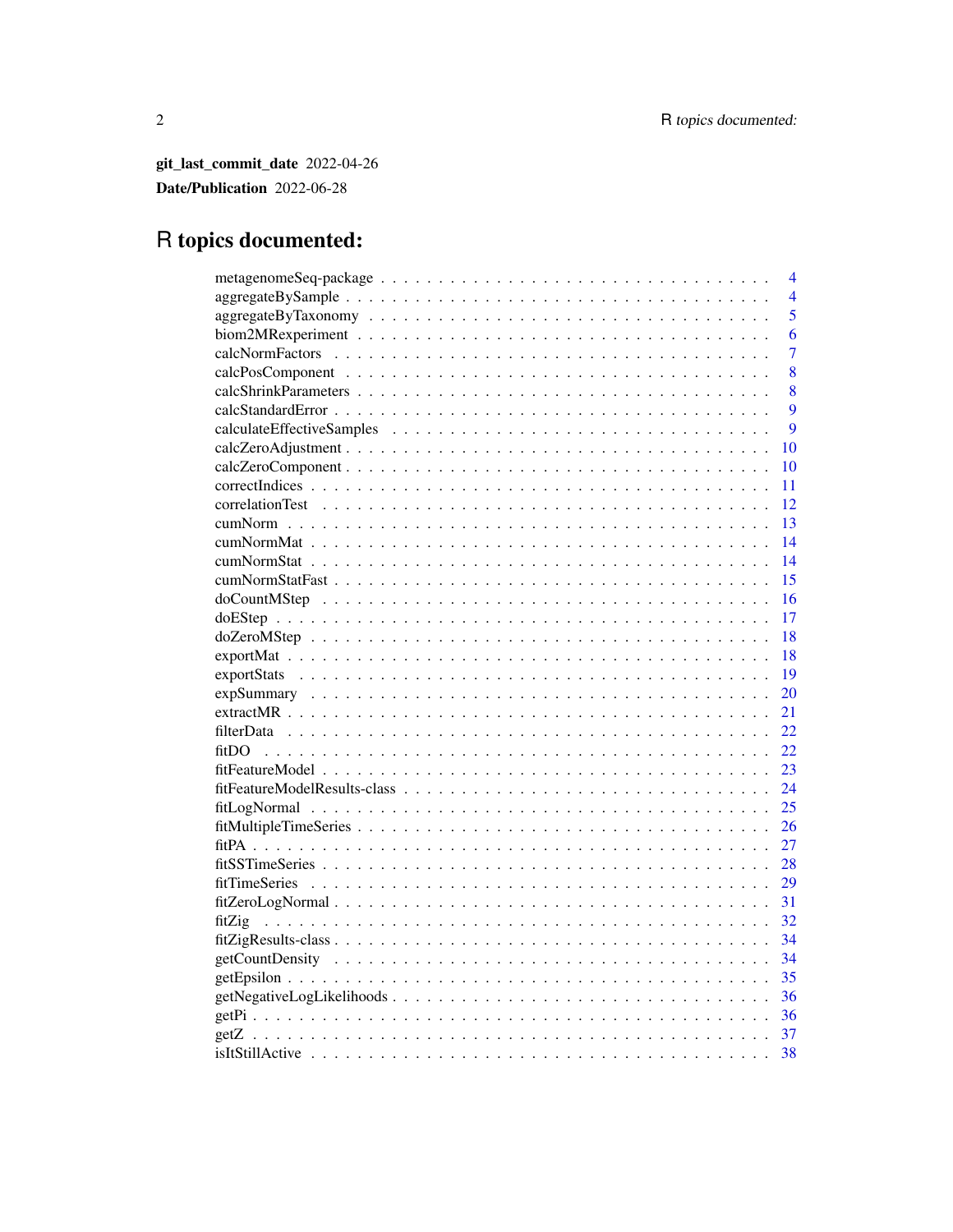| 38               |
|------------------|
| 39               |
| 40               |
| 40               |
| 41               |
| 42               |
| 42               |
| 43               |
| 44               |
| 44               |
| 45               |
| 45               |
| 46               |
| 47               |
| 48               |
| 49               |
| 50               |
| 52               |
| 52               |
| 53               |
| 53               |
| 55               |
| 56               |
| 57               |
| 57               |
| 59               |
| 60               |
| 61               |
| 62               |
| 63               |
| 64               |
| 65               |
| 67               |
| 68               |
| 69               |
| 70               |
| 70               |
| 71               |
| 72               |
| 73               |
| 74               |
| 74               |
| 76               |
| wrenchNorm<br>76 |
| 77               |
|                  |

**Index**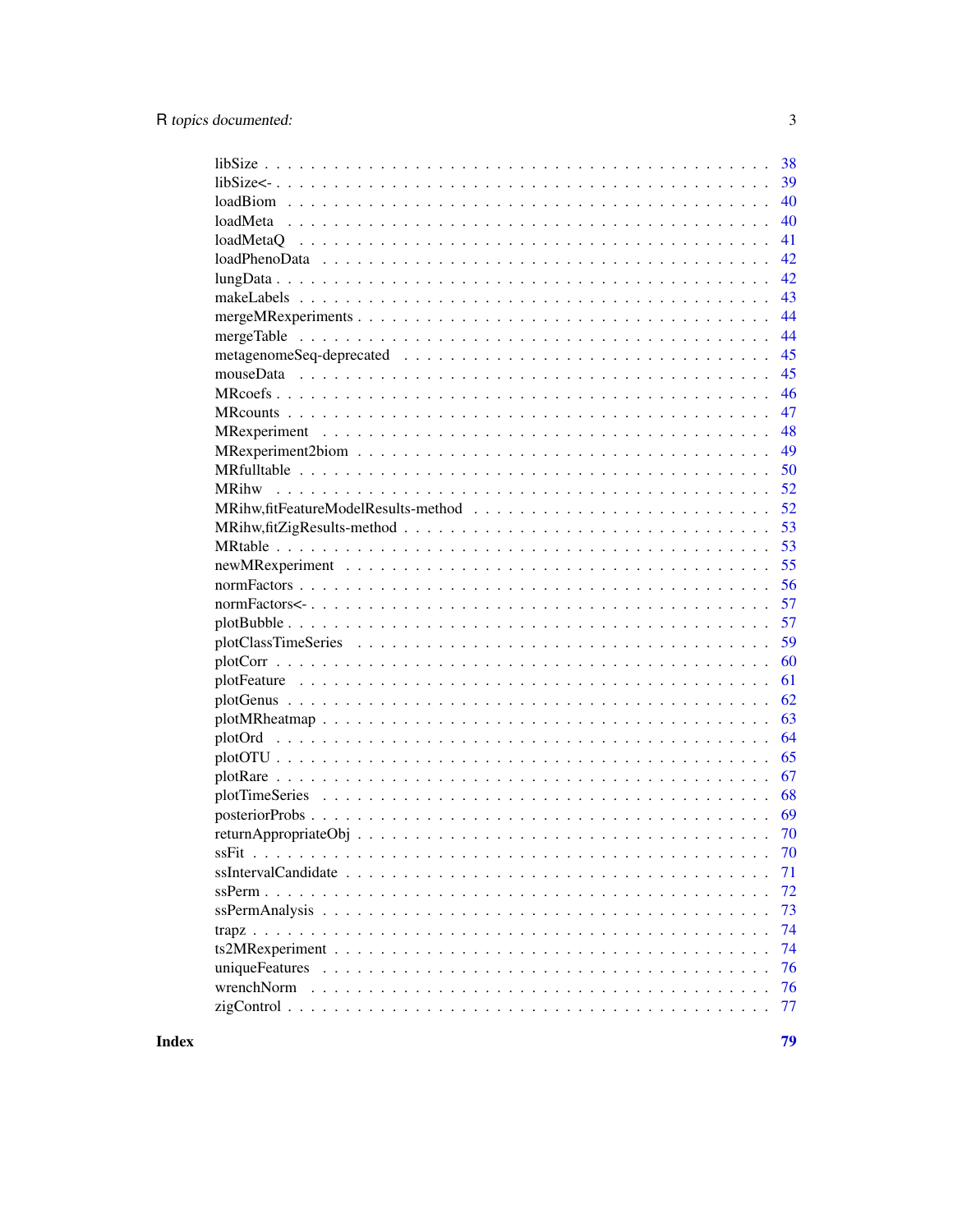<span id="page-3-0"></span>metagenomeSeq-package *Statistical analysis for sparse high-throughput sequencing*

#### **Description**

metagenomeSeq is designed to determine features (be it Operational Taxanomic Unit (OTU), species, etc.) that are differentially abundant between two or more groups of multiple samples. metagenome-Seq is designed to address the effects of both normalization and under-sampling of microbial communities on disease association detection and the testing of feature correlations.

A user's guide is available, and can be opened by typing vignette("metagenomeSeq")

The metagenomeSeq package implements novel normalization and statistical methodology in the following papers.

#### Author(s)

Paulson, JN <jpaulson@umiacs.umd.edu>; Pop, M; Corrada Bravo, H

# References

Paulson, Joseph N., O. Colin Stine, Hector Corrada Bravo, and Mihai Pop. "Differential abundance analysis for microbial marker-gene surveys." Nature methods (2013).

aggregateBySample *Aggregates a MRexperiment object or counts matrix to by a factor.*

#### Description

Using the phenoData information in the MRexperiment, calling aggregateBySample on a MRexperiment and a particular phenoData column (i.e. 'diet') will aggregate counts using the aggfun function (default rowMeans). Possible aggfun alternatives include rowMeans and rowMedians.

#### Usage

```
aggregateBySample(obj, fct, aggfun = rowMeans, out = "MRexperiment")
aggSamp(obj, fct, aggfun = rowMeans, out = "MRexperiment")
```
#### Arguments

| obi    | A MRexperiment object or count matrix.                                                                 |
|--------|--------------------------------------------------------------------------------------------------------|
| fct    | phenoData column name from the MR experiment object or if count matrix ob-<br>ject a vector of labels. |
| aggfun | Aggregation function.                                                                                  |
| out    | Either 'MRexperiment' or 'matrix'                                                                      |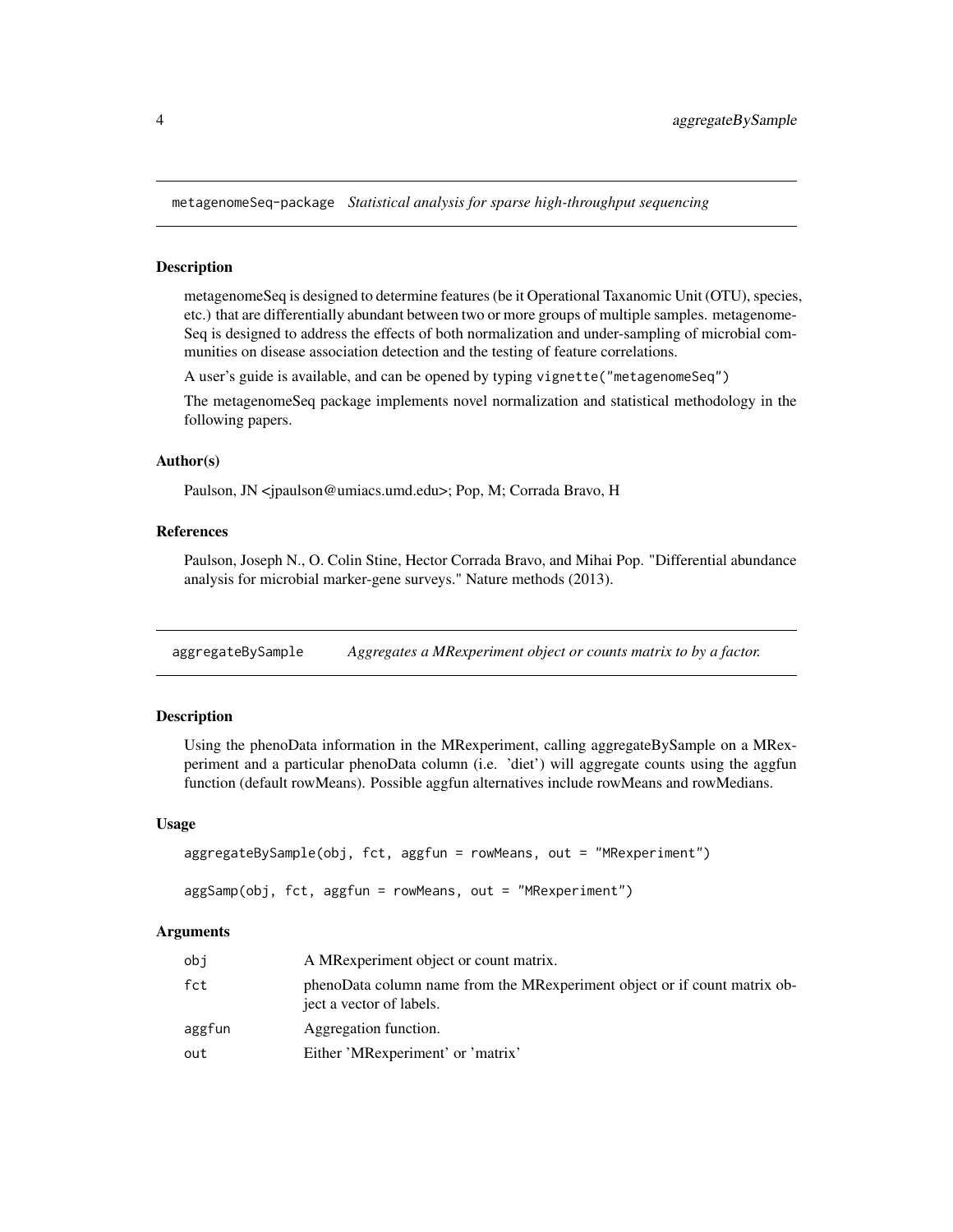# <span id="page-4-0"></span>Value

An aggregated count matrix or MRexperiment object where the new pData is a vector of 'fct' levels.

#### Examples

```
data(mouseData)
aggregateBySample(mouseData[1:100,],fct="diet",aggfun=rowSums)
# not run
# aggregateBySample(mouseData,fct="diet",aggfun=matrixStats::rowMedians)
# aggSamp(mouseData,fct='diet',aggfun=rowMaxs)
```
aggregateByTaxonomy *Aggregates a MRexperiment object or counts matrix to a particular level.*

# Description

Using the featureData information in the MRexperiment, calling aggregateByTaxonomy on a MRexperiment and a particular featureData column (i.e. 'genus') will aggregate counts to the desired level using the aggfun function (default colSums). Possible aggfun alternatives include colMeans and colMedians.

# Usage

```
aggregateByTaxonomy(
  obj,
  lvl,
  alternate = FALSE,
  norm = FALSE,
  log = FALSE,aggfun = colSums,
  sl = 1000,featureOrder = NULL,
  returnFullHierarchy = TRUE,
 out = "MRexperiment"
)
aggTax(
  obj,
  lvl,
  alternate = FALSE,
  norm = FALSE,
  log = FALSE,
  aggfun = colSums,
  sl = 1000,featureOrder = NULL,
```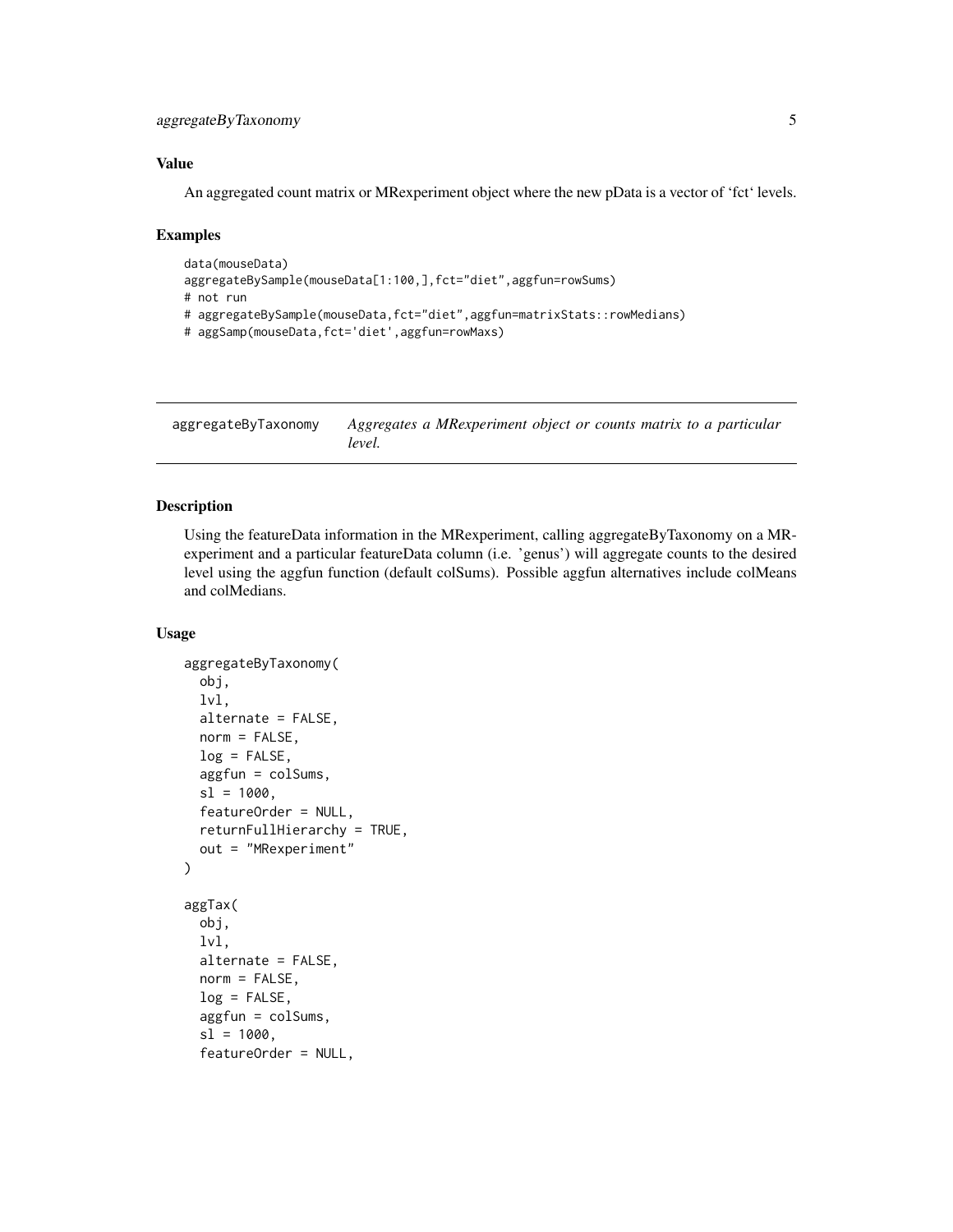```
returnFullHierarchy = TRUE,
 out = "MRexperiment"
\lambda
```
#### Arguments

| obj                 | A MRexperiment object or count matrix.                                                                  |  |
|---------------------|---------------------------------------------------------------------------------------------------------|--|
| 1 <sub>v</sub> 1    | featureData column name from the MRexperiment object or if count matrix ob-<br>ject a vector of labels. |  |
| alternate           | Use the rowname for undefined OTUs instead of aggregating to "no_match".                                |  |
| norm                | Whether to aggregate normalized counts or not.                                                          |  |
| log                 | Whether or not to log2 transform the counts - if MRexperiment object.                                   |  |
| aggfun              | Aggregation function.                                                                                   |  |
| sl                  | scaling value, default is 1000.                                                                         |  |
| featureOrder        | Hierarchy of levels in taxonomy as fData colnames                                                       |  |
| returnFullHierarchy |                                                                                                         |  |
|                     | Boolean value to indicate return single column of fData or all columns of hier-<br>archy                |  |
| out                 | Either 'MRexperiment' or 'matrix'                                                                       |  |

# Value

An aggregated count matrix.

# Examples

```
data(mouseData)
aggregateByTaxonomy(mouseData[1:100,],lvl="class",norm=TRUE,aggfun=colSums)
# not run
# aggregateByTaxonomy(mouseData,lvl="class",norm=TRUE,aggfun=colMedians)
# aggTax(mouseData,lvl='phylum',norm=FALSE,aggfun=colSums)
```
biom2MRexperiment *Biom to MRexperiment objects*

# Description

Wrapper to convert biom files to MRexperiment objects.

#### Usage

biom2MRexperiment(obj)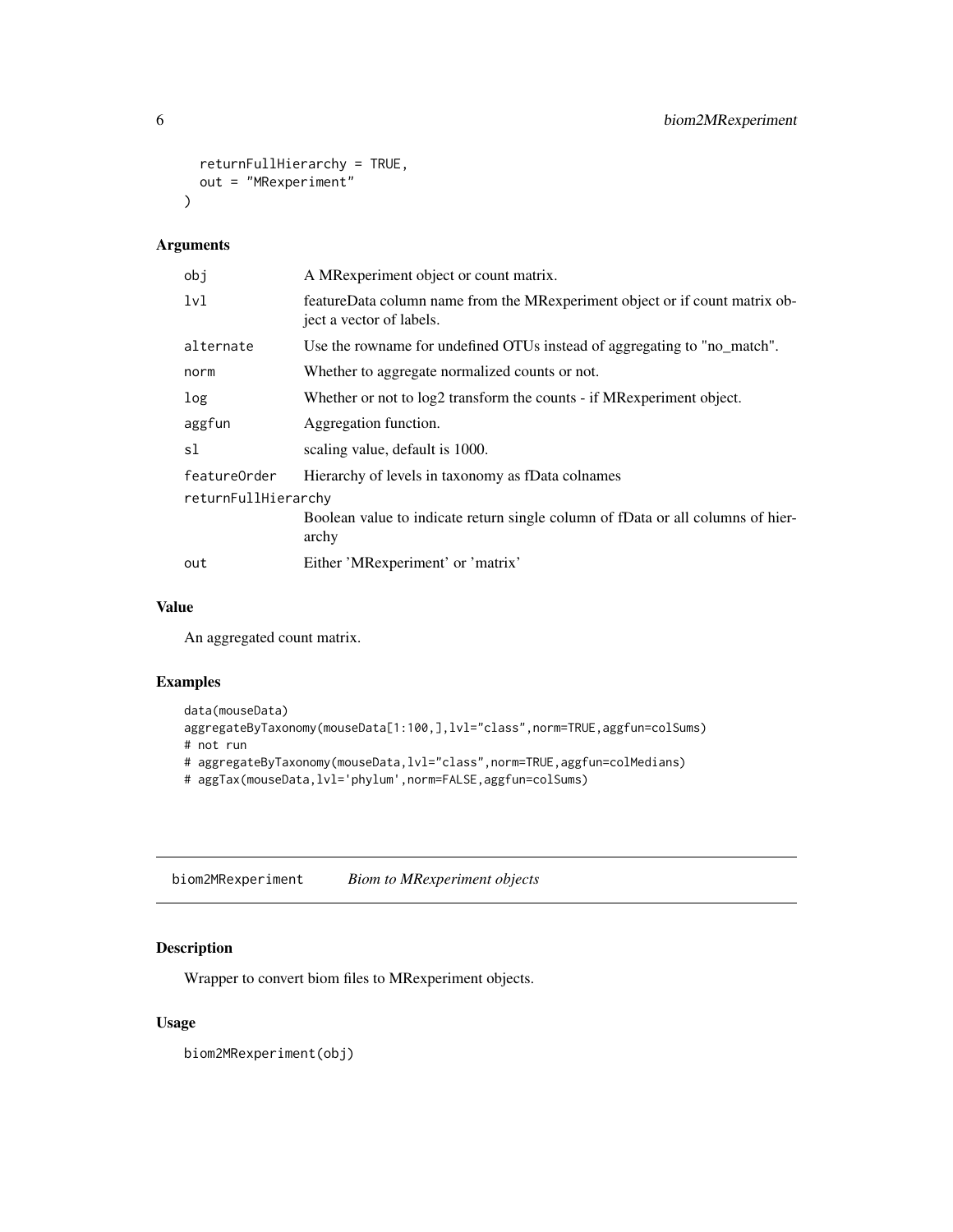# <span id="page-6-0"></span>calcNormFactors 7

# Arguments

obj The biom object file.

#### Value

A MRexperiment object.

#### See Also

[loadMeta](#page-39-1) [loadPhenoData](#page-41-1) [newMRexperiment](#page-54-1) [loadBiom](#page-39-2)

#### Examples

```
library(biomformat)
rich_dense_file = system.file("extdata", "rich_dense_otu_table.biom", package = "biomformat")
x = biomformat::read_biom(rich_dense_file)
biom2MRexperiment(x)
```
calcNormFactors *Cumulative sum scaling (css) normalization factors*

#### Description

Return a vector of the the sum up to and including a quantile.

#### Usage

```
calcNormFactors(obj, p = cumNormStatFast(obj))
```
#### Arguments

| obi | An MRexperiment object or matrix. |
|-----|-----------------------------------|
| p   | The pth quantile.                 |

# Value

Vector of the sum up to and including a sample's pth quantile.

#### See Also

#### [fitZig](#page-31-1) [cumNormStatFast](#page-14-1) [cumNorm](#page-12-1)

# Examples

```
data(mouseData)
head(calcNormFactors(mouseData))
```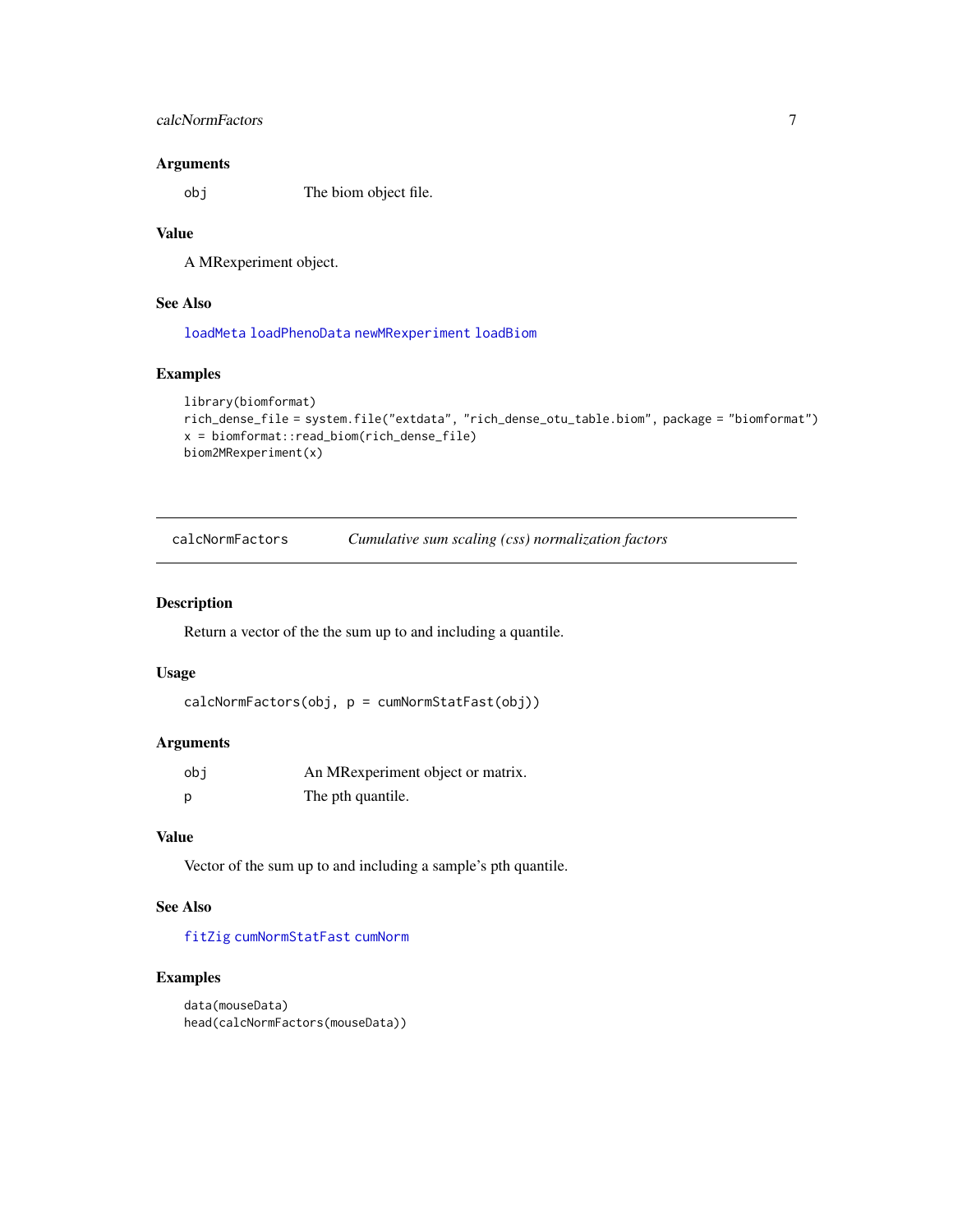<span id="page-7-0"></span>calcPosComponent *Positive component*

# Description

Fit the positive (log-normal) component

#### Usage

calcPosComponent(mat, mod, weights)

# Arguments

| mat     | A matrix of normalized counts        |
|---------|--------------------------------------|
| mod     | A model matrix                       |
| weights | Weight matrix for samples and counts |

# See Also

[fitZeroLogNormal](#page-30-1) [fitFeatureModel](#page-22-1)

calcShrinkParameters *Calculate shrinkage parameters*

# Description

Calculate the shrunken variances and variance of parameters of interest across features.

# Usage

```
calcShrinkParameters(fit, coef, mins2, exclude = NULL)
```
# Arguments

| fit     | A matrix of fits as outputted by calcZeroComponent or calcPosComponent |
|---------|------------------------------------------------------------------------|
| coef    | Coefficient of interest                                                |
| mins2   | minimum variance estimate                                              |
| exclude | Vector of features to exclude when shrinking                           |

# See Also

[fitZeroLogNormal](#page-30-1) [fitFeatureModel](#page-22-1)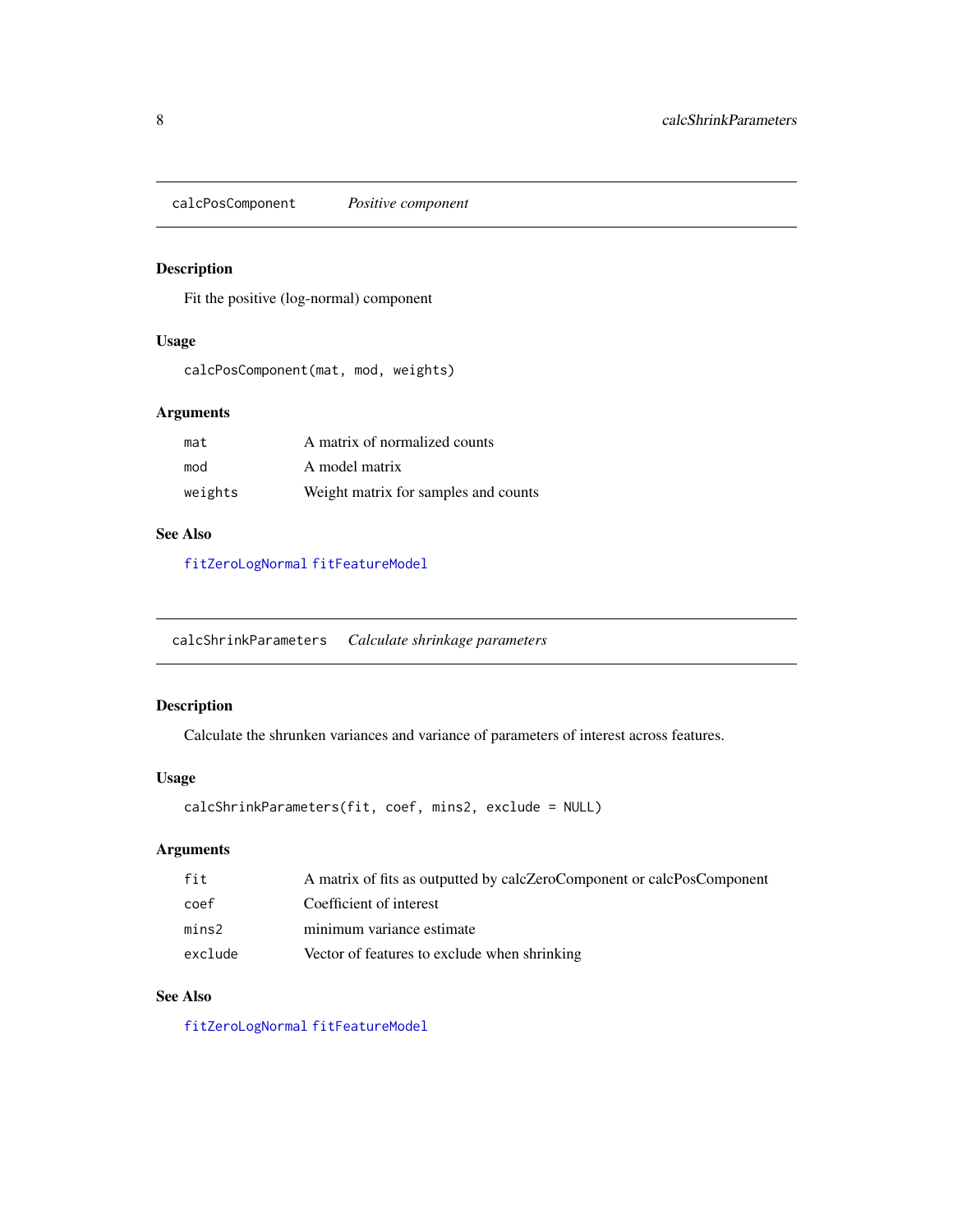<span id="page-8-0"></span>calcStandardError *Calculate the zero-inflated log-normal statistic's standard error*

#### Description

Calculat the se for the model. Code modified from "Adjusting for covariates in zero-inflated gamma and zero-inflated log-normal models for semicontinuous data", ED Mills

#### Usage

```
calcStandardError(mod, fitln, fitzero, coef = 2, exclude = NULL)
```
#### **Arguments**

| mod     | The zero component model matrix                  |
|---------|--------------------------------------------------|
| fitln   | A matrix with parameters from the log-normal fit |
| fitzero | A matrix with parameters from the logistic fit.  |
| coef    | Coefficient of interest                          |
| exclude | List of features to exclude                      |

#### See Also

[fitZeroLogNormal](#page-30-1) [fitFeatureModel](#page-22-1)

calculateEffectiveSamples

*Estimated effective samples per feature*

#### Description

Calculates the number of estimated effective samples per feature from the output of a fitZig run. The estimated effective samples per feature is calculated as the sum\_ $1^{\wedge}n$  (n = number of samples) 1-z\_i where z\_i is the posterior probability a feature belongs to the technical distribution.

#### Usage

```
calculateEffectiveSamples(obj)
```
#### Arguments

obj The output of fitZig run on a MRexperiment object.

# Value

A list of the estimated effective samples per feature.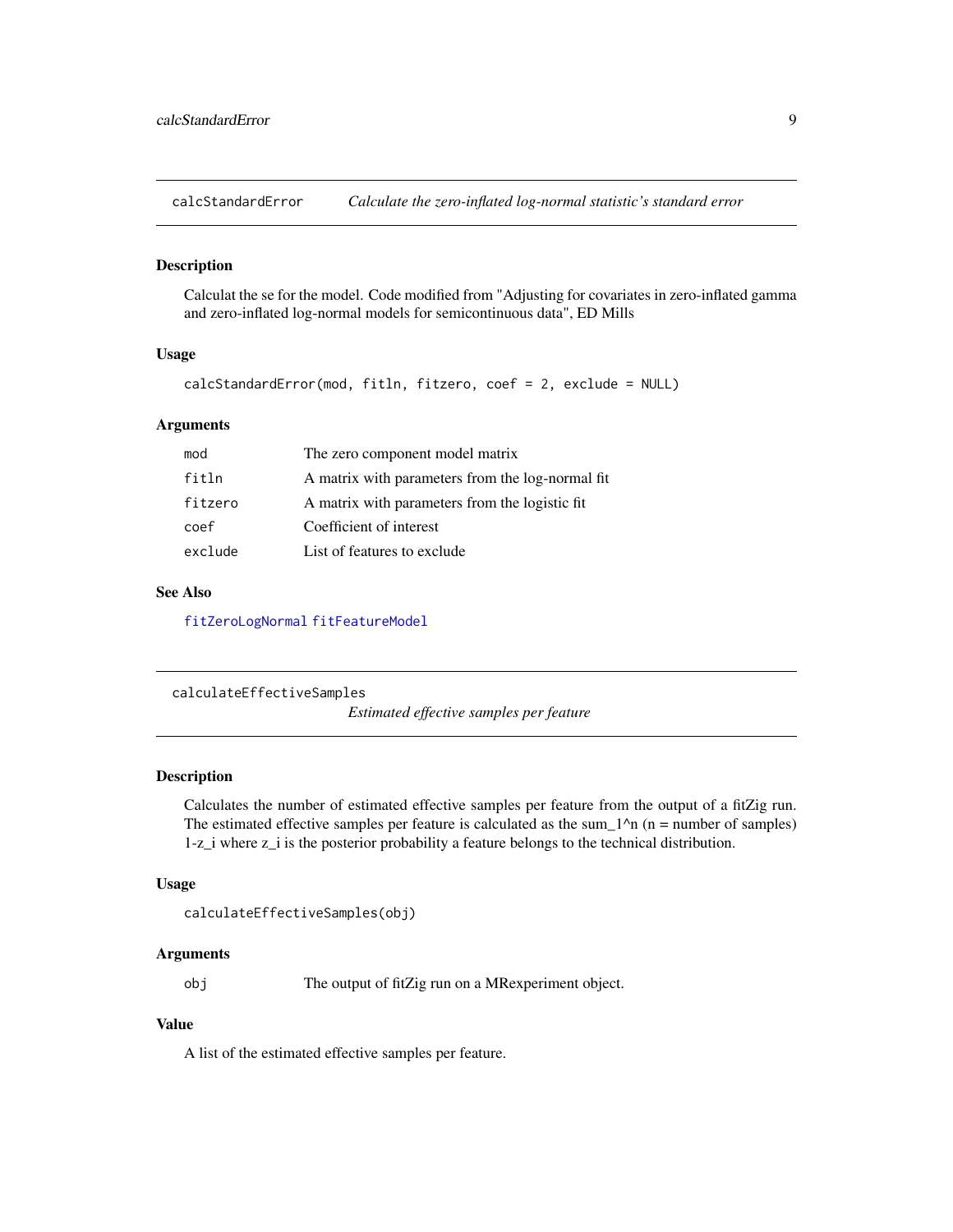# <span id="page-9-0"></span>See Also

# [fitZig](#page-31-1) [MRcoefs](#page-45-1) [MRfulltable](#page-49-1)

calcZeroAdjustment *Calculate the zero-inflated component's adjustment factor*

# Description

Calculate the log ratio of average marginal probabilities for each sample having a positive count. This becomes the adjustment factor for the log fold change.

# Usage

```
calcZeroAdjustment(fitln, fitzero, mod, coef, exclude = NULL)
```
#### Arguments

| fitln   | A matrix with parameters from the log-normal fit |
|---------|--------------------------------------------------|
| fitzero | A matrix with parameters from the logistic fit.  |
| mod     | The zero component model matrix                  |
| coef    | Coefficient of interest                          |
| exclude | List of features to exclude                      |

#### See Also

[fitZeroLogNormal](#page-30-1) [fitFeatureModel](#page-22-1)

calcZeroComponent *Zero component*

# Description

Fit the zero (logisitic) component

#### Usage

```
calcZeroComponent(mat, mod, weights)
```
# Arguments

| mat     | A matrix of normalized counts        |
|---------|--------------------------------------|
| mod     | A model matrix                       |
| weights | Weight matrix for samples and counts |

# See Also

[fitZeroLogNormal](#page-30-1) [fitFeatureModel](#page-22-1)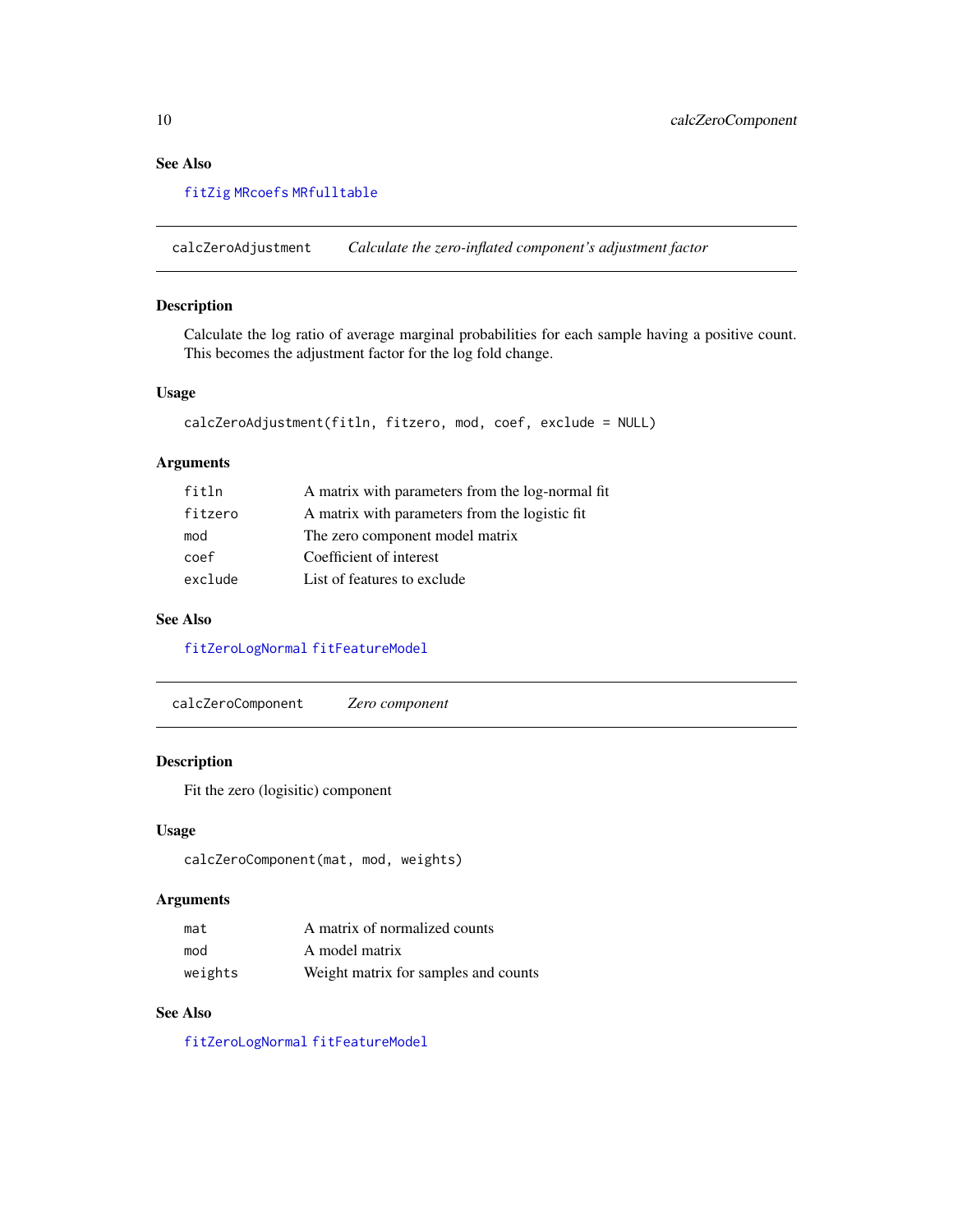<span id="page-10-1"></span><span id="page-10-0"></span>

# Description

Consider the upper triangular portion of a matrix of size nxn. Results from the correlationTest are output as the combination of two vectors, correlation statistic and p-values. The order of the output is 1vs2, 1vs3, 1vs4, etc. The correctIndices returns the correct indices to fill a correlation matrix or correlation-pvalue matrix.

# Usage

```
correctIndices(n)
```
#### Arguments

n The number of features compared by correlationTest (nrow(mat)).

#### Value

A vector of the indices for an upper triangular matrix.

# See Also

[correlationTest](#page-11-1)

#### Examples

```
data(mouseData)
mat = MRcounts(mouseData)[55:60,]
cors = correlationTest(mat)
ind = correctIndices(nrow(mat))
```

```
cormat = as.matrix(dist(mat))
cormat[cormat>0] = 0cormat[upper.tri(cormat)][ind] = cors[,1]
table(cormat[1,-1] - cors[1:5,1])
```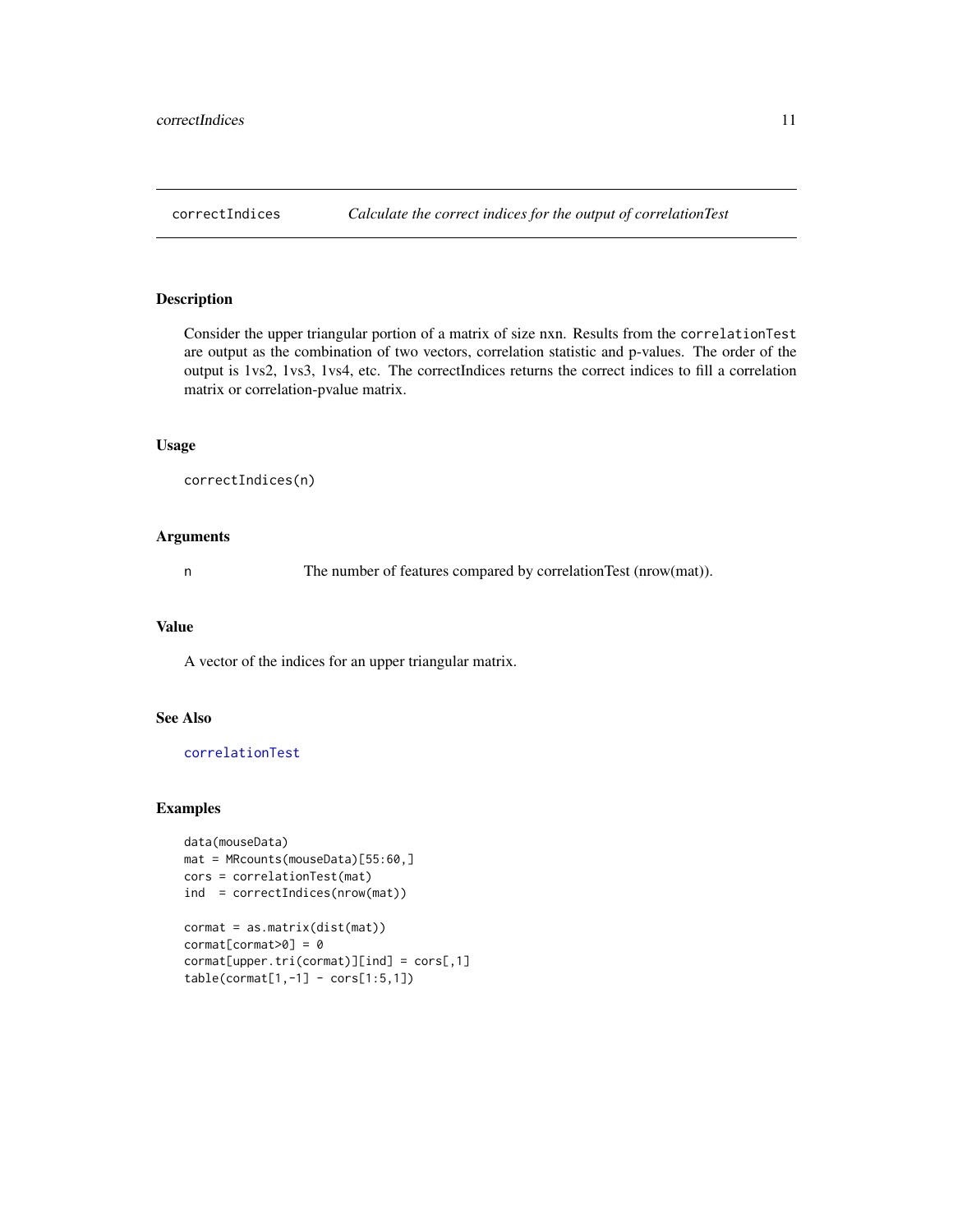<span id="page-11-1"></span><span id="page-11-0"></span>

# Description

Calculates the (pairwise) correlation statistics and associated p-values of a matrix or the correlation of each row with a vector.

# Usage

```
correlationTest(
  obj,
 y = NULL,method = "pearson",
 alternative = "two.sided",
  norm = TRUE,log = TRUE,cores = 1,
 override = FALSE,
  ...
\mathcal{E}
```
# Arguments

| obi         | A MRexperiment object or count matrix.                                                                                                                      |
|-------------|-------------------------------------------------------------------------------------------------------------------------------------------------------------|
| y           | Vector of length ncol(obj) to compare to.                                                                                                                   |
| method      | One of 'pearson', 'spearman', or 'kendall'.                                                                                                                 |
| alternative | Indicates the alternative hypothesis and must be one of 'two.sided', 'greater'<br>(positive) or 'less' (negative). You can specify just the initial letter. |
| norm        | Whether to aggregate normalized counts or not - if MRexperiment object.                                                                                     |
| log         | Whether or not to log2 transform the counts - if MRexperiment object.                                                                                       |
| cores       | Number of cores to use.                                                                                                                                     |
| override    | If the number of rows to test is over a thousand the test will not commence<br>(unless override==TRUE).                                                     |
| $\cdots$    | Extra parameters for mclapply.                                                                                                                              |

# Value

A matrix of size choose(number of rows, 2) by 2. The first column corresponds to the correlation value. The second column the p-value.

# See Also

[correctIndices](#page-10-1)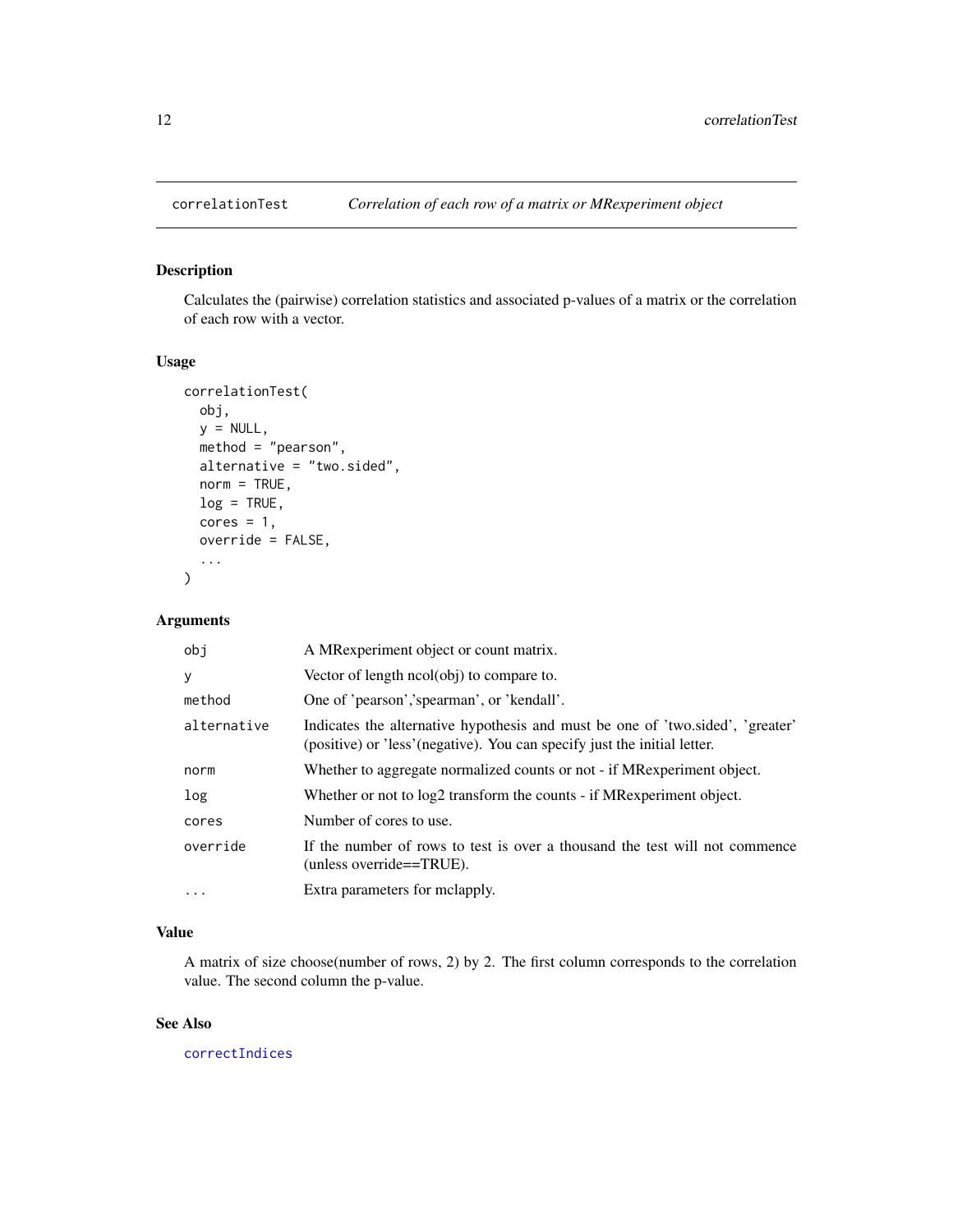#### <span id="page-12-0"></span>cumNorm and the contract of the contract of the contract of the contract of the contract of the contract of the contract of the contract of the contract of the contract of the contract of the contract of the contract of th

#### Examples

```
# Pairwise correlation of raw counts
data(mouseData)
cors = correlationTest(mouseData[1:10,],norm=FALSE,log=FALSE)
head(cors)
mat = MRcounts(mouseData)[1:10,]
cormat = as.matrix(dist(mat)) # Creating a matrix
cormat[commat>0] = 0 # Creating an empty matrixind = correctIndices(nrow(mat))
cormat[upper.tri(cormat)][ind] = cors[,1]
table(cormat[1,-1] - cors[1:9,1])
# Correlation of raw counts with a vector (library size in this case)
data(mouseData)
cors = correlationTest(mouseData[1:10,],libSize(mouseData),norm=FALSE,log=FALSE)
head(cors)
```
cumNorm *Cumulative sum scaling normalization*

#### Description

Calculates each column's quantile and calculates the sum up to and including that quantile.

#### Usage

cumNorm(obj, p = cumNormStatFast(obj))

#### Arguments

| obi | An MRexperiment object. |
|-----|-------------------------|
| р   | The pth quantile.       |

#### Value

Object with the normalization factors stored as a vector of the sum up to and including a sample's pth quantile.

# See Also

[fitZig](#page-31-1) [cumNormStat](#page-13-1)

#### Examples

```
data(mouseData)
mouseData <- cumNorm(mouseData)
head(normFactors(mouseData))
```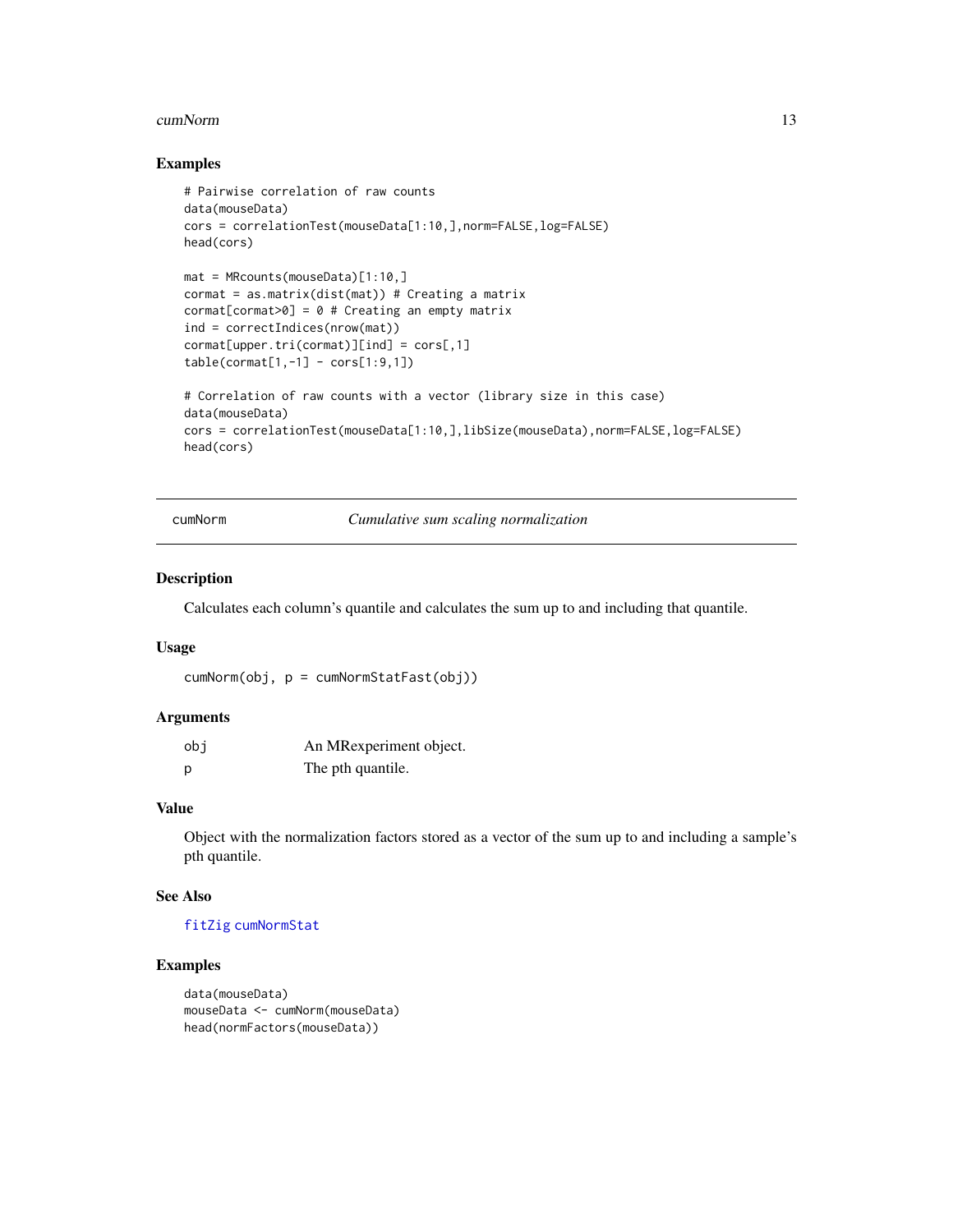<span id="page-13-0"></span>

# Description

Calculates each column's quantile and calculates the sum up to and including that quantile.

#### Usage

 $cumNormMat(obj, p = cumNormStatFast(obj), sl = 1000)$ 

# Arguments

| obi | A matrix or MR experiment object.         |
|-----|-------------------------------------------|
| p   | The pth quantile.                         |
| s1  | The value to scale by (default= $1000$ ). |

# Value

Returns a matrix normalized by scaling counts up to and including the pth quantile.

#### See Also

[fitZig](#page-31-1) [cumNorm](#page-12-1)

#### Examples

```
data(mouseData)
head(cumNormMat(mouseData))
```
<span id="page-13-1"></span>cumNormStat *Cumulative sum scaling percentile selection*

# Description

Calculates the percentile for which to sum counts up to and scale by. cumNormStat might be deprecated one day. Deviates from methods in Nature Methods paper by making use row means for generating reference.

#### Usage

```
cumNormStat(obj, qFlag = TRUE, pFlag = FALSE, rel = 0.1, ...)
```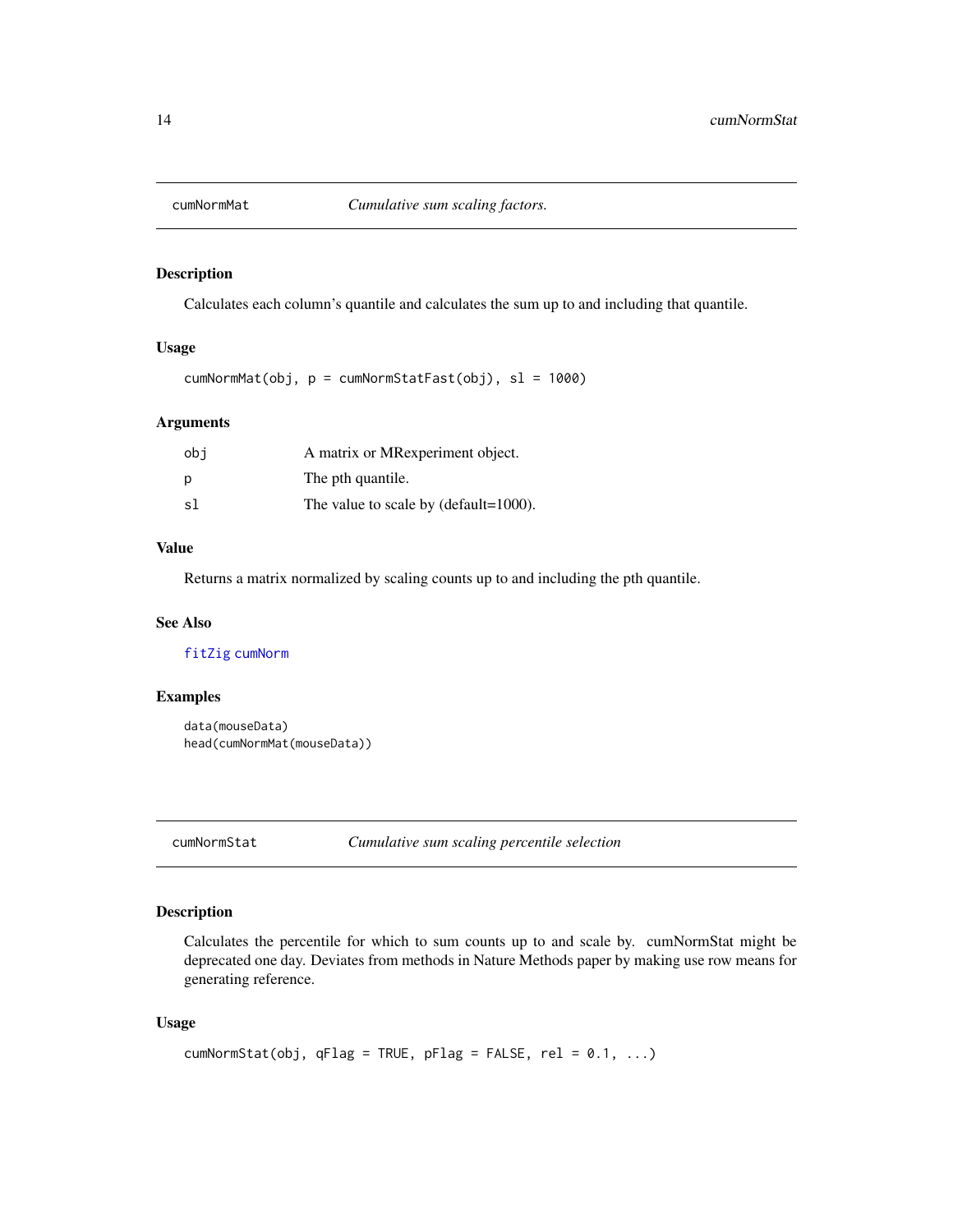# <span id="page-14-0"></span>cumNormStatFast 15

# Arguments

| obj       | A matrix or MR experiment object.                                                                                     |
|-----------|-----------------------------------------------------------------------------------------------------------------------|
| qFlag     | Flag to either calculate the proper percentile using $R$ 's step-wise quantile func-<br>tion or approximate function. |
| pFlag     | Plot the relative difference of the median deviance from the reference.                                               |
| rel       | Cutoff for the relative difference from one median difference from the reference<br>to the next                       |
| $\ddotsc$ | Applicable if $pFlag = TRUE$ . Additional plotting parameters.                                                        |

# Value

Percentile for which to scale data

# See Also

[fitZig](#page-31-1) [cumNorm](#page-12-1) [cumNormStatFast](#page-14-1)

# Examples

data(mouseData) p = round(cumNormStat(mouseData,pFlag=FALSE),digits=2)

<span id="page-14-1"></span>

| cumNormStatFast | Cumulative sum scaling percentile selection |  |  |
|-----------------|---------------------------------------------|--|--|
|-----------------|---------------------------------------------|--|--|

# Description

Calculates the percentile for which to sum counts up to and scale by. Faster version than available in cumNormStat. Deviates from methods described in Nature Methods by making use of ro means for reference.

# Usage

```
cumNormStatFast(obj, pFlag = FALSE, rel = 0.1, ...)
```
#### Arguments

| obi   | A matrix or MR experiment object.                                                                |
|-------|--------------------------------------------------------------------------------------------------|
| pFlag | Plot the median difference quantiles.                                                            |
| rel   | Cutoff for the relative difference from one median difference from the reference<br>to the next. |
| .     | Applicable if $pFlag = TRUE$ . Additional plotting parameters.                                   |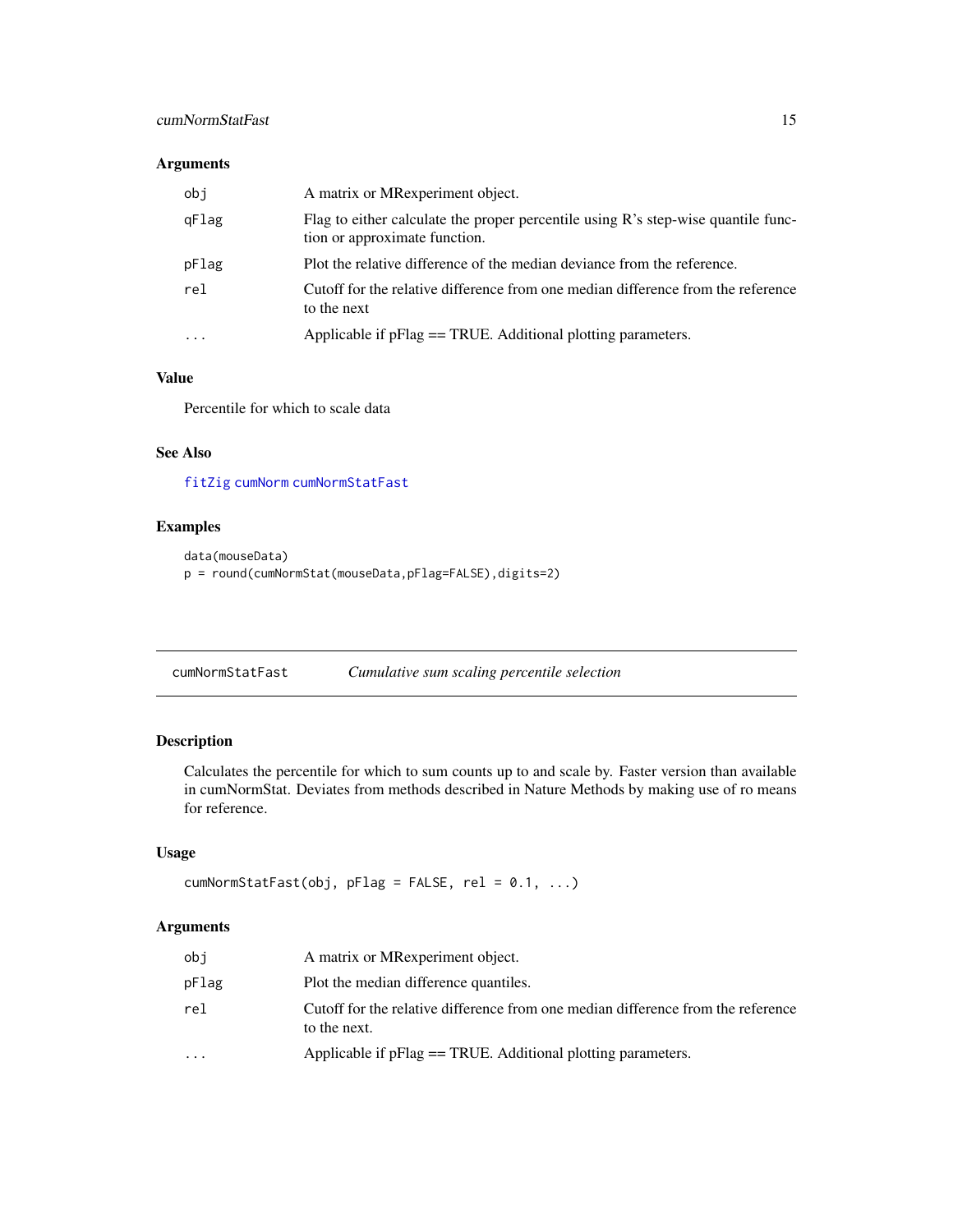# Value

Percentile for which to scale data

# See Also

[fitZig](#page-31-1) [cumNorm](#page-12-1) [cumNormStat](#page-13-1)

#### Examples

```
data(mouseData)
p = round(cumNormStatFast(mouseData,pFlag=FALSE),digits=2)
```
doCountMStep *Compute the Maximization step calculation for features still active.*

#### Description

Maximization step is solved by weighted least squares. The function also computes counts residuals.

#### Usage

```
doCountMStep(z, y, mmCount, stillActive, fit2 = NULL, dfMethod = "modified")
```
#### Arguments

| z           | Matrix $(m \times n)$ of estimate responsibilities (probabilities that a count comes from<br>a spike distribution at 0). |
|-------------|--------------------------------------------------------------------------------------------------------------------------|
| V           | Matrix (m x n) of count observations.                                                                                    |
| mmCount     | Model matrix for the count distribution.                                                                                 |
| stillActive | Boolean vector of size M, indicating whether a feature converged or not.                                                 |
| fit2        | Previous fit of the count model.                                                                                         |
| dfMethod    | Either 'default' or 'modified' (by responsibilities)                                                                     |

#### Details

Maximum-likelihood estimates are approximated using the EM algorithm where we treat mixture membership \$delta\_ij\$ = 1 if \$y\_ij\$ is generated from the zero point mass as latent indicator variables. The density is defined as  $f_2ig(y_ij) = pi_j(S_i)*f_0(y_ij) + (1-pi_j(S_i)) * f_1$  count(y\_ij;mu\_i,sigma\_i^2)\$. The log-likelihood in this extended model is \$(1-delta\_ij) log f\_count(y;mu\_i,sigma\_i^2 )+delta\_ij log pi\_j(s\_j)+(1-delta\_ij)log (1-pi\_j (s\_j))\$. The responsibilities are defined as  $z_i$ \_ij = pr(delta\_ij=1 | data)\$.

<span id="page-15-0"></span>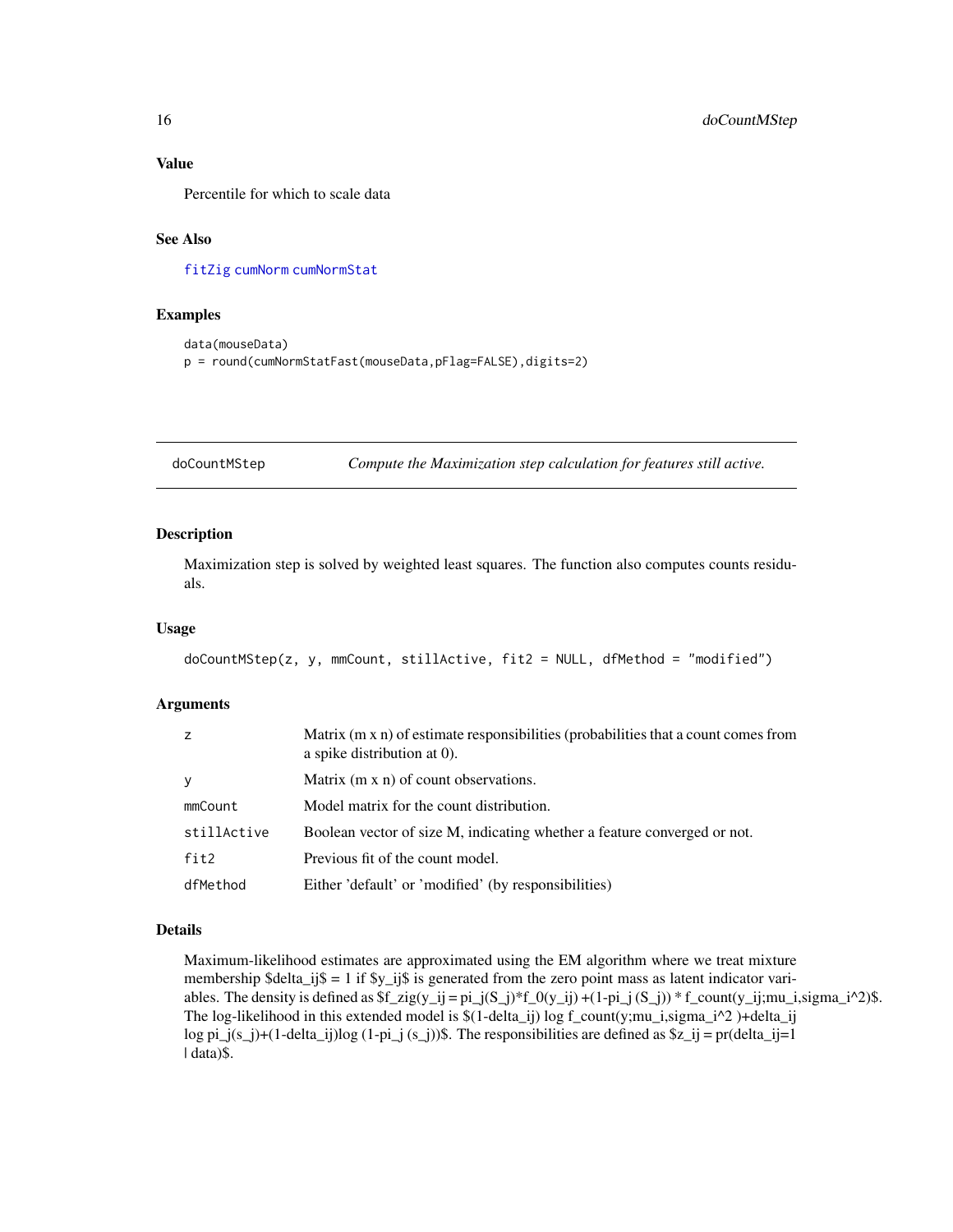#### <span id="page-16-0"></span>doEStep 17

# Value

Update matrix  $(m \times n)$  of estimate responsibilities (probabilities that a count comes from a spike distribution at 0).

### See Also

[fitZig](#page-31-1)

doEStep *Compute the Expectation step.*

# Description

Estimates the responsibilities  $z_{i} = \frac{z_{i} - z_{i}}{z_{i}}$  cdot  $I_0(y_{i} = y_{i} - z_{i})$  cdot  $I_0(y_{i} = y_{i} + (1 - pi_{i})$  cdot  $f_0(y_{i} = y_{i})$ 

# Usage

doEStep(countResiduals, zeroResiduals, zeroIndices)

#### Arguments

|             | countResiduals Residuals from the count model.                 |
|-------------|----------------------------------------------------------------|
|             | zeroResiduals Residuals from the zero model.                   |
| zeroIndices | Index (matrix $m \times n$ ) of counts that are zero/non-zero. |

# Details

Maximum-likelihood estimates are approximated using the EM algorithm where we treat mixture membership \$delta\_ij\$ = 1 if \$y\_ij\$ is generated from the zero point mass as latent indicator variables. The density is defined as  $f_zig(y_ij) = pi_j(S_j)$  cdot  $f_0(y_ij) + (1-p_i)(S_j)$  cdot f\_count(y\_ij;mu\_i,sigma\_i^2)\$. The log-likelihood in this extended model is \$(1-delta\_ij) log f\_count(y;mu\_i,sigma\_i^2 )+delta\_ij log pi\_j(s\_j)+(1-delta\_ij)log (1-pi\_j (sj))\$. The responsibilities are defined as  $z_{i} = pr(delta_{i} = 1 | data)$ .

### Value

Updated matrix (m x n) of estimate responsibilities (probabilities that a count comes from a spike distribution at 0).

#### See Also

[fitZig](#page-31-1)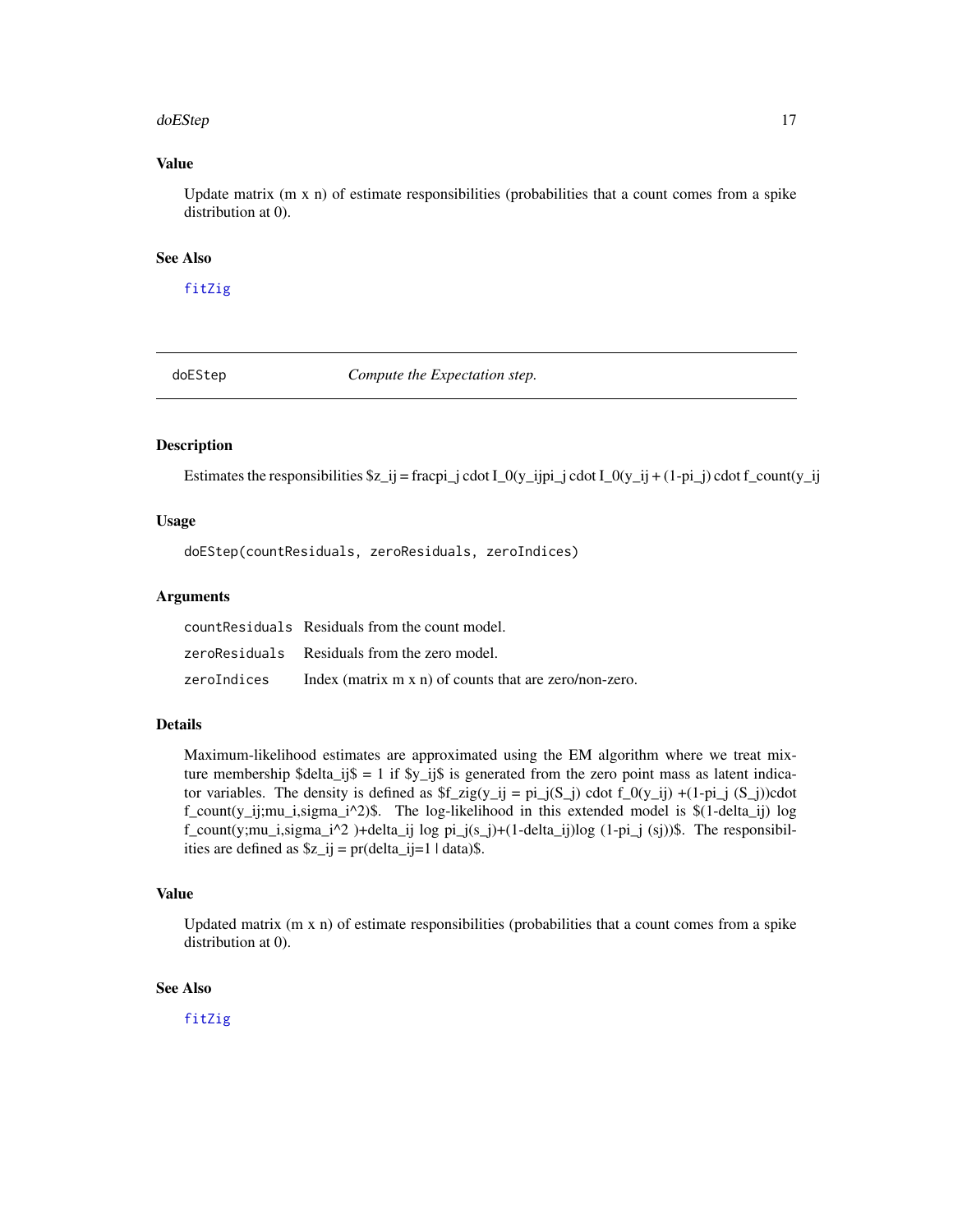<span id="page-17-0"></span>

# Description

Performs Maximization step calculation for the mixture components. Uses least squares to fit the parameters of the mean of the logistic distribution. \$\$ pi\_j = sum\_i^M frac1Mz\_ij \$\$ Maximumlikelihood estimates are approximated using the EM algorithm where we treat mixture membership  $\delta$ delta\_ij $\delta$  = 1 if  $\gamma$ \_ij $\delta$  is generated from the zero point mass as latent indicator variables. The density is defined as  $f_zig(y_ij = pi_j(S_j)$  cdot  $f_0(y_ij) + (1-pi_j(S_j))$ cdot  $f_count(y_ij;mu_j,sigma_j^2)$ \$. The log-likelihood in this extended model is \$(1-delta\_ij) log f\_count(y;mu\_i,sigma\_i^2 )+delta\_ij log  $pi_j(s_j)+(1-delta_jj)log(1-p_i)$  (sj))\$. The responsibilities are defined as  $z_j = pr(delta_j) = 1$ | data)\$.

#### Usage

doZeroMStep(z, zeroIndices, mmZero)

#### Arguments

| z           | Matrix $(m \times n)$ of estimate responsibilities (probabilities that a count comes from<br>a spike distribution at $0$ ).               |
|-------------|-------------------------------------------------------------------------------------------------------------------------------------------|
| zeroIndices | Index (matrix m x n) of counts that are zero/non-zero.                                                                                    |
| mmZero      | The zero model, the model matrix to account for the change in the number of<br>OTUs observed as a linear effect of the depth of coverage. |

#### Value

List of the zero fit (zero mean model) coefficients, variance - scale parameter (scalar), and normalized residuals of length sum(zeroIndices).

# See Also

# [fitZig](#page-31-1)

exportMat *Export the normalized MRexperiment dataset as a matrix.*

#### Description

This function allows the user to take a dataset of counts and output the dataset to the user's workspace as a tab-delimited file, etc.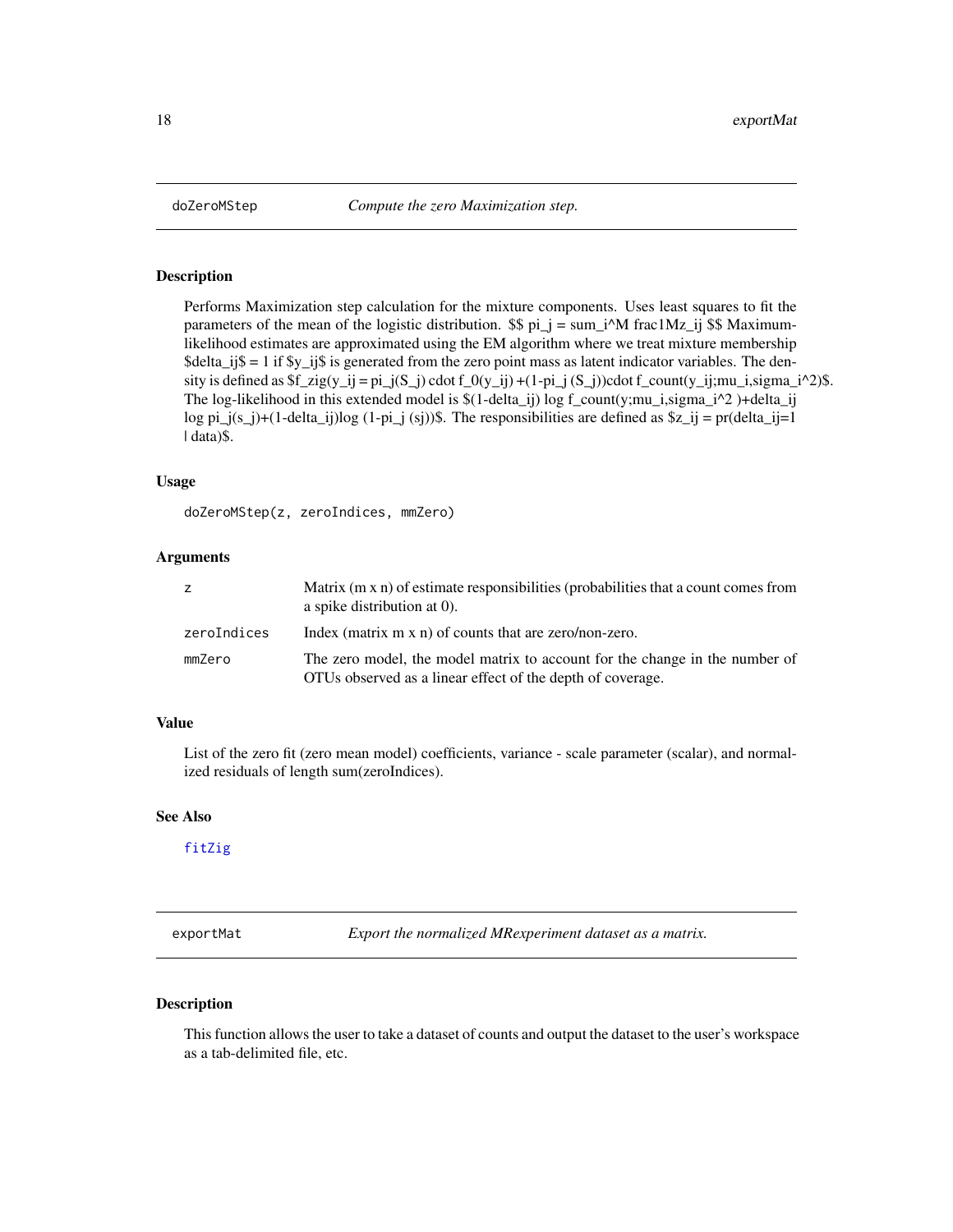# <span id="page-18-0"></span>exportStats 19

# Usage

```
exportMat(
  obj,
  log = TRUE,norm = TRUE,sep = "\t",
  file = "~/Desktop/matrix.tsv"
)
```
# Arguments

| obj  | A MRexperiment object or count matrix.                                |
|------|-----------------------------------------------------------------------|
| log  | Whether or not to log transform the counts - if MR experiment object. |
| norm | Whether or not to normalize the counts - if MRexperiment object.      |
| sep  | Separator for writing out the count matrix.                           |
| file | Output file name.                                                     |

# Value

NA

## See Also

[cumNorm](#page-12-1)

#### Examples

```
data(lungData)
dataDirectory <- system.file("extdata", package="metagenomeSeq")
exportMat(lungData[,1:5],file=file.path(dataDirectory,"tmp.tsv"))
head(read.csv(file=file.path(dataDirectory,"tmp.tsv"),sep="\t"))
```
exportStats *Various statistics of the count data.*

#### Description

A matrix of values for each sample. The matrix consists of sample ids, the sample scaling factor, quantile value, the number identified features, and library size (depth of coverage).

#### Usage

```
exportStats(obj, p = cumNormStat(obj), file = "~/Desktop/res.stats.tsv")
```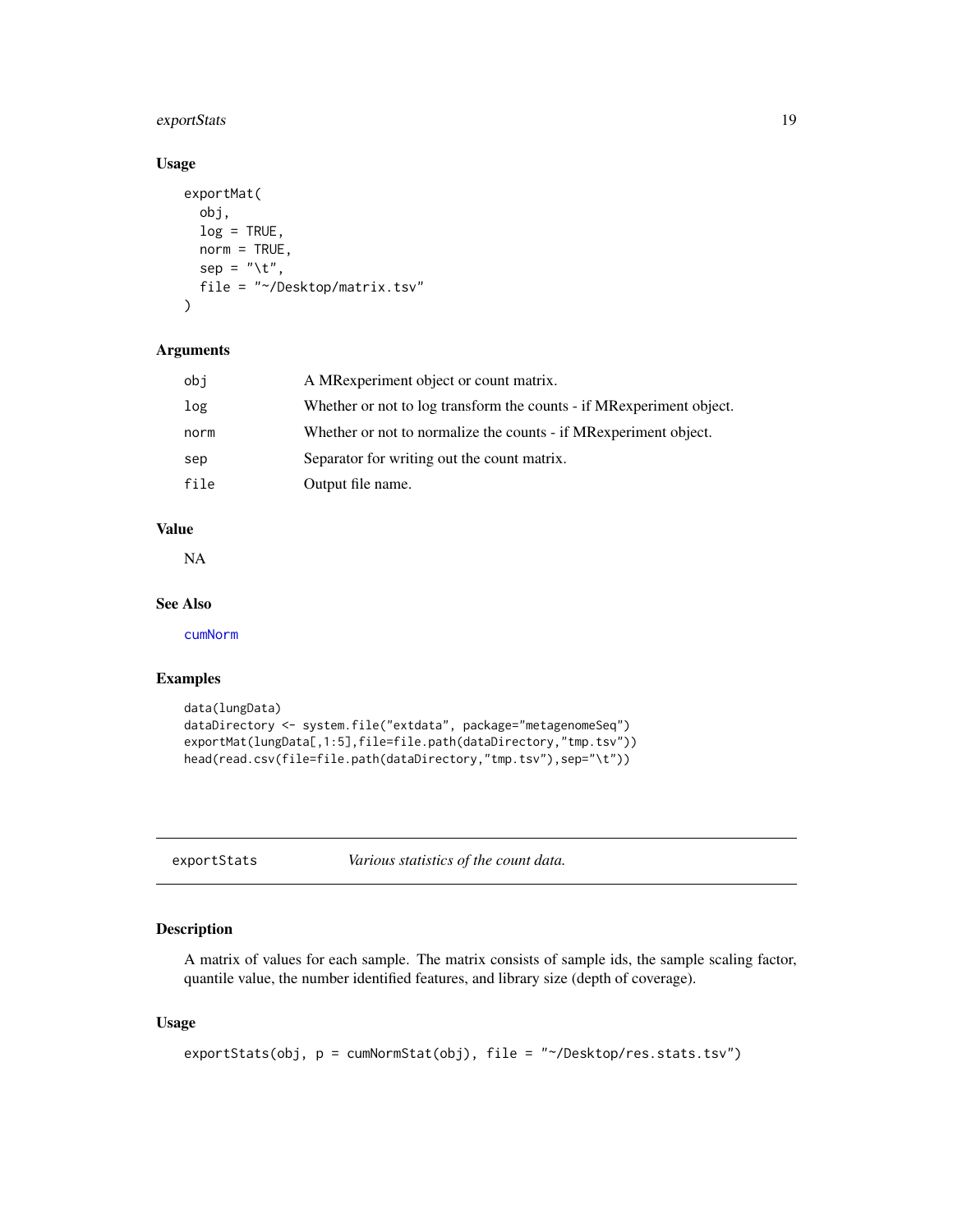# <span id="page-19-0"></span>Arguments

| obi  | A MRexperiment object with count data.                                                     |
|------|--------------------------------------------------------------------------------------------|
|      | Quantile value to calculate the scaling factor and quantiles for the various sam-<br>ples. |
| file | Output file name.                                                                          |

#### Value

None.

#### See Also

[cumNorm](#page-12-1) [quantile](#page-0-0)

# Examples

```
data(lungData)
dataDirectory <- system.file("extdata", package="metagenomeSeq")
exportStats(lungData[,1:5],file=file.path(dataDirectory,"tmp.tsv"))
head(read.csv(file=file.path(dataDirectory,"tmp.tsv"),sep="\t"))
```
expSummary *Access MRexperiment object experiment data*

# Description

The expSummary vectors represent the column (sample specific) sums of features, i.e. the total number of reads for a sample, libSize and also the normalization factors, normFactor.

#### Usage

```
expSummary(obj)
```
## Arguments

obj a MRexperiment object.

# Value

Experiment summary table

#### Author(s)

Joseph N. Paulson, jpaulson@umiacs.umd.edu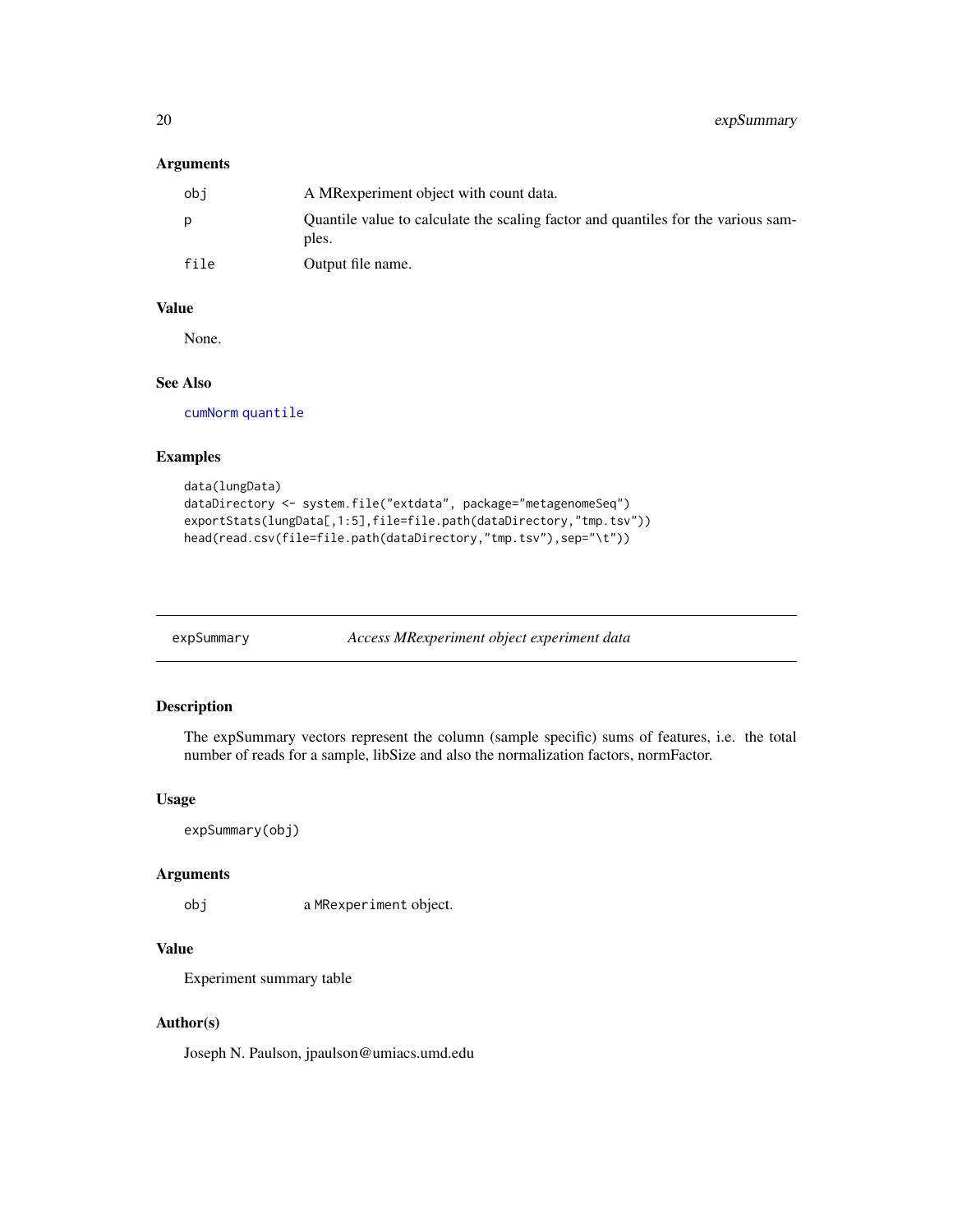#### <span id="page-20-0"></span>extractMR 21

# Examples

```
data(mouseData)
expSummary(mouseData)
```
extractMR *Extract the essentials of an MRexperiment.*

# Description

Extract the essentials of an MRexperiment.

# Usage

extractMR(obj)

# Arguments

obj MRexperiment-class object.

#### Value

A list containing:

counts : Count data

- librarySize : The column sums / library size / sequencing depth
- normFactors : The normalization scaling factors
- pheno : phenotype table
- feat : feature table

# Examples

```
data(mouseData)
head(metagenomeSeq:::extractMR(mouseData))
```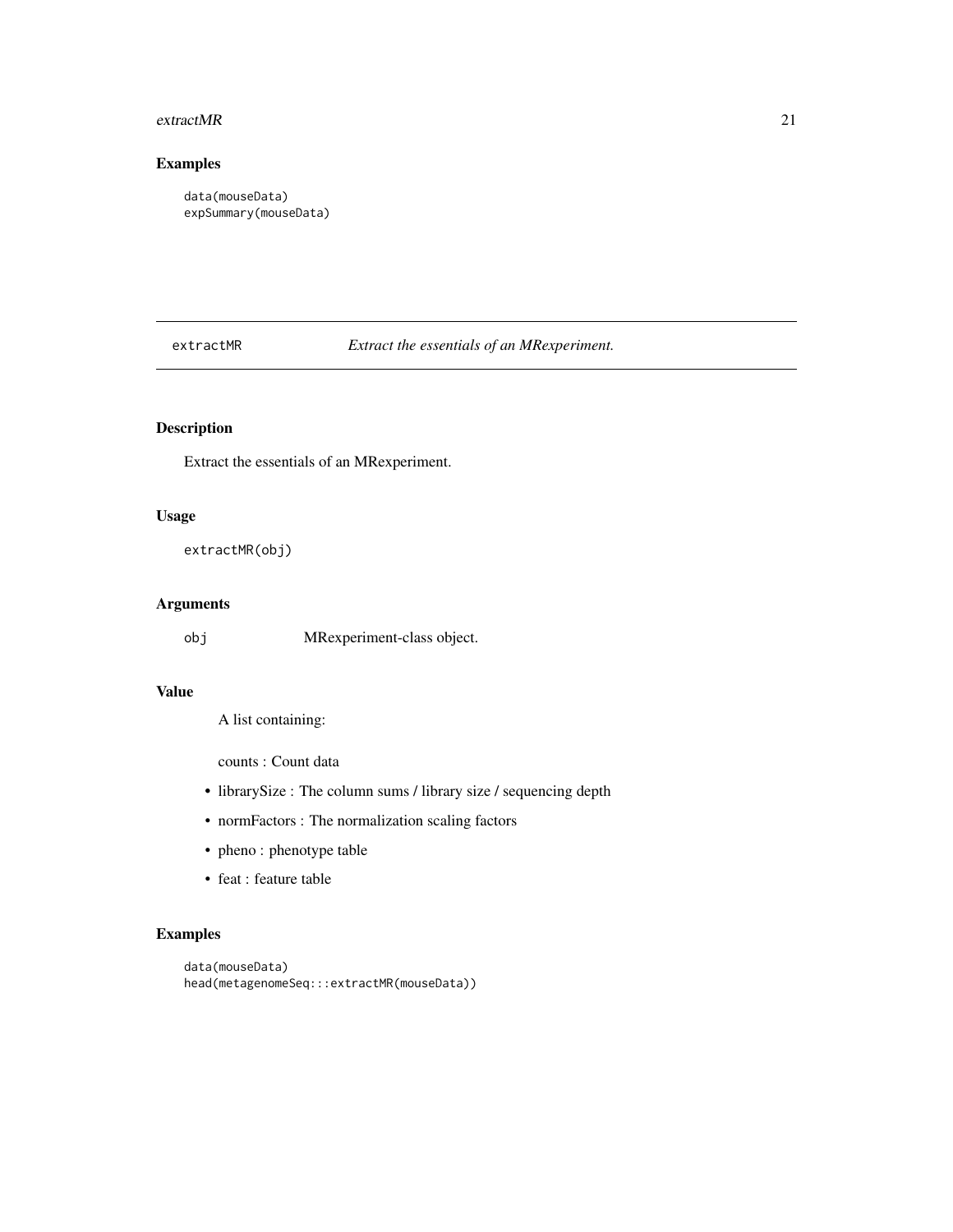<span id="page-21-0"></span>

#### Description

Filter the data based on the number of present features after filtering samples by depth of coverage. There are many ways to filter the object, this is just one way.

#### Usage

 $filterData(obj, present = 1, depth = 1000)$ 

#### Arguments

| obi     | A MRexperiment object or count matrix.            |
|---------|---------------------------------------------------|
| present | Features with at least 'present' postive samples. |
| depth   | Sampls with at least this much depth of coverage  |

#### Value

A MRexperiment object.

#### Examples

```
data(mouseData)
filterData(mouseData)
```
<span id="page-21-1"></span>fitDO *Wrapper to calculate Discovery Odds Ratios on feature values.*

#### Description

This function returns a data frame of p-values, odds ratios, lower and upper confidence limits for every row of a matrix. The discovery odds ratio is calculated as using Fisher's exact test on actual counts. The test's hypothesis is whether or not the discovery of counts for a feature (of all counts) is found in greater proportion in a particular group.

#### Usage

```
fitDO(obj, cl, norm = TRUE, log = TRUE, adjust.method = "fdr", cores = 1, ...)
```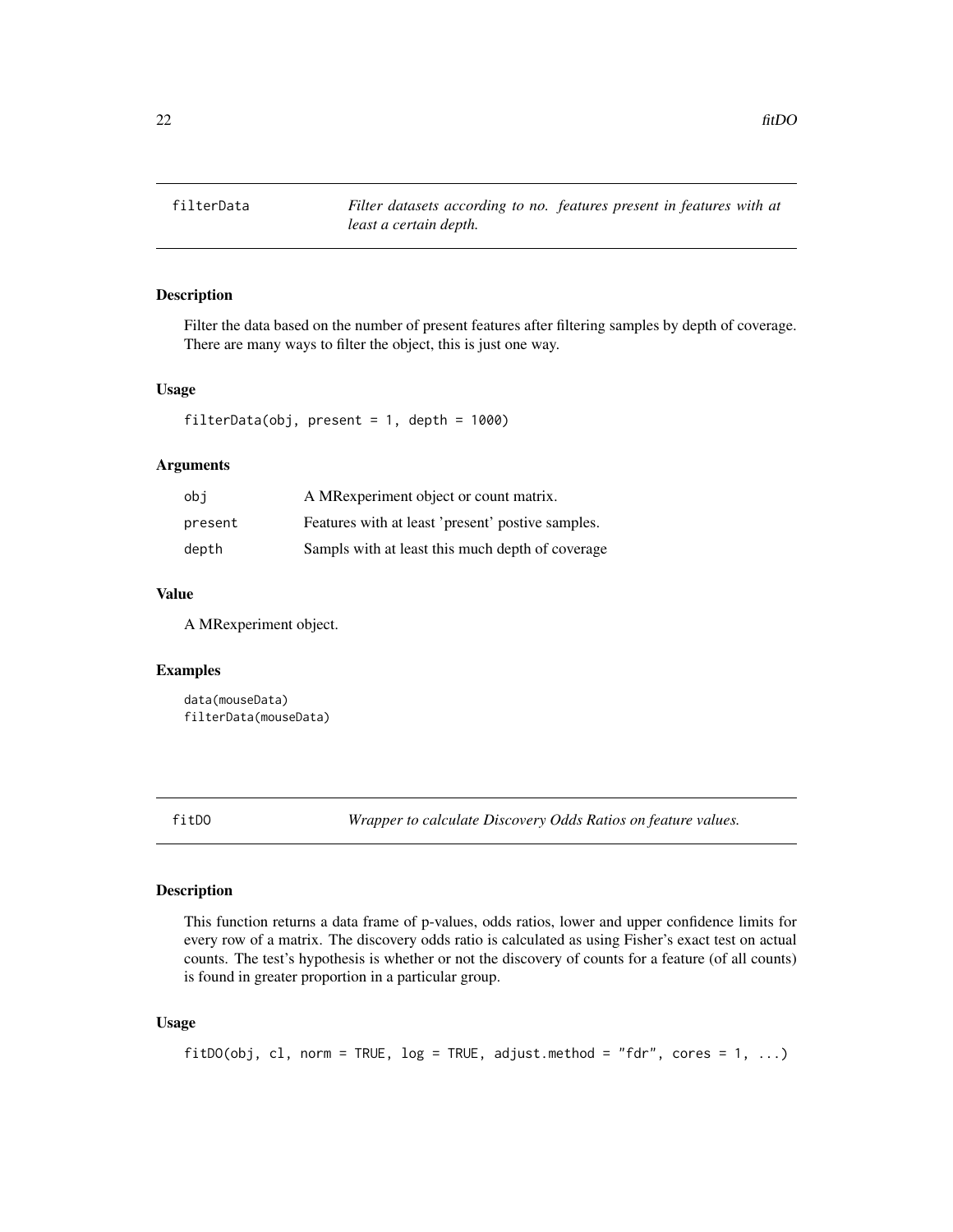# <span id="page-22-0"></span>fitFeatureModel 23

# Arguments

| obj           | A MRexperiment object with a count matrix, or a simple count matrix.                                                                                                         |
|---------------|------------------------------------------------------------------------------------------------------------------------------------------------------------------------------|
| cl            | Group comparison                                                                                                                                                             |
| norm          | Whether or not to normalize the counts - if MR experiment object.                                                                                                            |
| log           | Whether or not to log2 transform the counts - if MRexperiment object.                                                                                                        |
| adjust.method | Method to adjust p-values by. Default is "FDR". Options include "holm",<br>"hochberg", "hommel", "bonferroni", "BH", "BY", "fdr", "none". See p. adjust<br>for more details. |
| cores         | Number of cores to use.                                                                                                                                                      |
| $\ddotsc$     | Extra options for makeCluster                                                                                                                                                |

# Value

Matrix of odds ratios, p-values, lower and upper confidence intervals

# See Also

[cumNorm](#page-12-1) [fitZig](#page-31-1) [fitPA](#page-26-1) [fitMeta](#page-44-1)

### Examples

```
data(lungData)
k = grep("Extraction.Control",pData(lungData)$SampleType)
lungTrim = lungData[, -k]lungTrim = lungTrim[-which(rowSums(MRcounts(lungTrim)>0)<20),]
res = fitDO(lungTrim,pData(lungTrim)$SmokingStatus);
head(res)
```
<span id="page-22-1"></span>

| fitFeatureModel | Computes differential abundance analysis using a zero-inflated log- |
|-----------------|---------------------------------------------------------------------|
|                 | normal model                                                        |

# Description

Wrapper to actually run zero-inflated log-normal model given a MRexperiment object and model matrix. User can decide to shrink parameter estimates.

# Usage

fitFeatureModel(obj, mod, coef = 2, B = 1, szero = FALSE, spos = TRUE)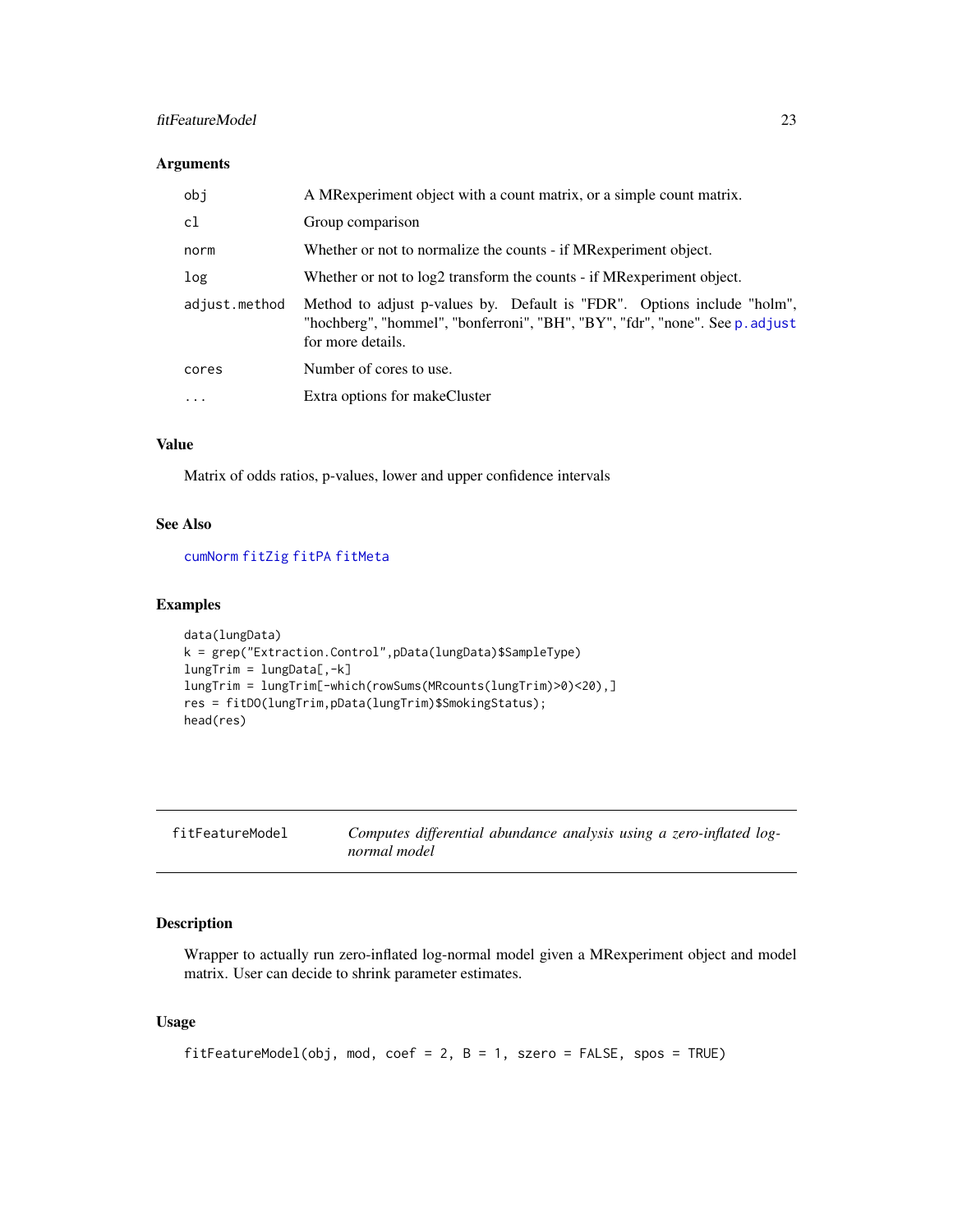#### <span id="page-23-0"></span>**Arguments**

| obi          | A MRexperiment object with count data.                                       |
|--------------|------------------------------------------------------------------------------|
| mod          | The model for the count distribution.                                        |
| coef         | Coefficient of interest to grab log fold-changes.                            |
| <sup>B</sup> | Number of bootstraps to perform if $>1$ . If $>1$ performs permutation test. |
| szero        | TRUE/FALSE, shrink zero component parameters.                                |
| spos         | TRUE/FALSE, shrink positive component parameters.                            |

#### Value

A list of objects including:

- call the call made to fitFeatureModel
- fitZeroLogNormal list of parameter estimates for the zero-inflated log normal model
- design model matrix
- taxa taxa names
- counts count matrix
- pvalues calculated p-values
- permuttedfits permutted z-score estimates under the null

# See Also

[cumNorm](#page-12-1)

#### Examples

```
data(lungData)
lungData = lungData[,-which(is.na(pData(lungData)$SmokingStatus))]
lungData=filterData(lungData,present=30,depth=1)
lungData <- cumNorm(lungData, p=.5)
s <- normFactors(lungData)
pd <- pData(lungData)
mod <- model.matrix(~1+SmokingStatus, data=pd)
lungres1 = fitFeatureModel(lungData,mod)
```
fitFeatureModelResults-class

*Class "fitFeatureModelResults" – a formal class for storing results from a fitFeatureModel call*

#### Description

This class contains all of the same information expected from a fitFeatureModel call, but it is defined in the S4 style as opposed to being stored as a list.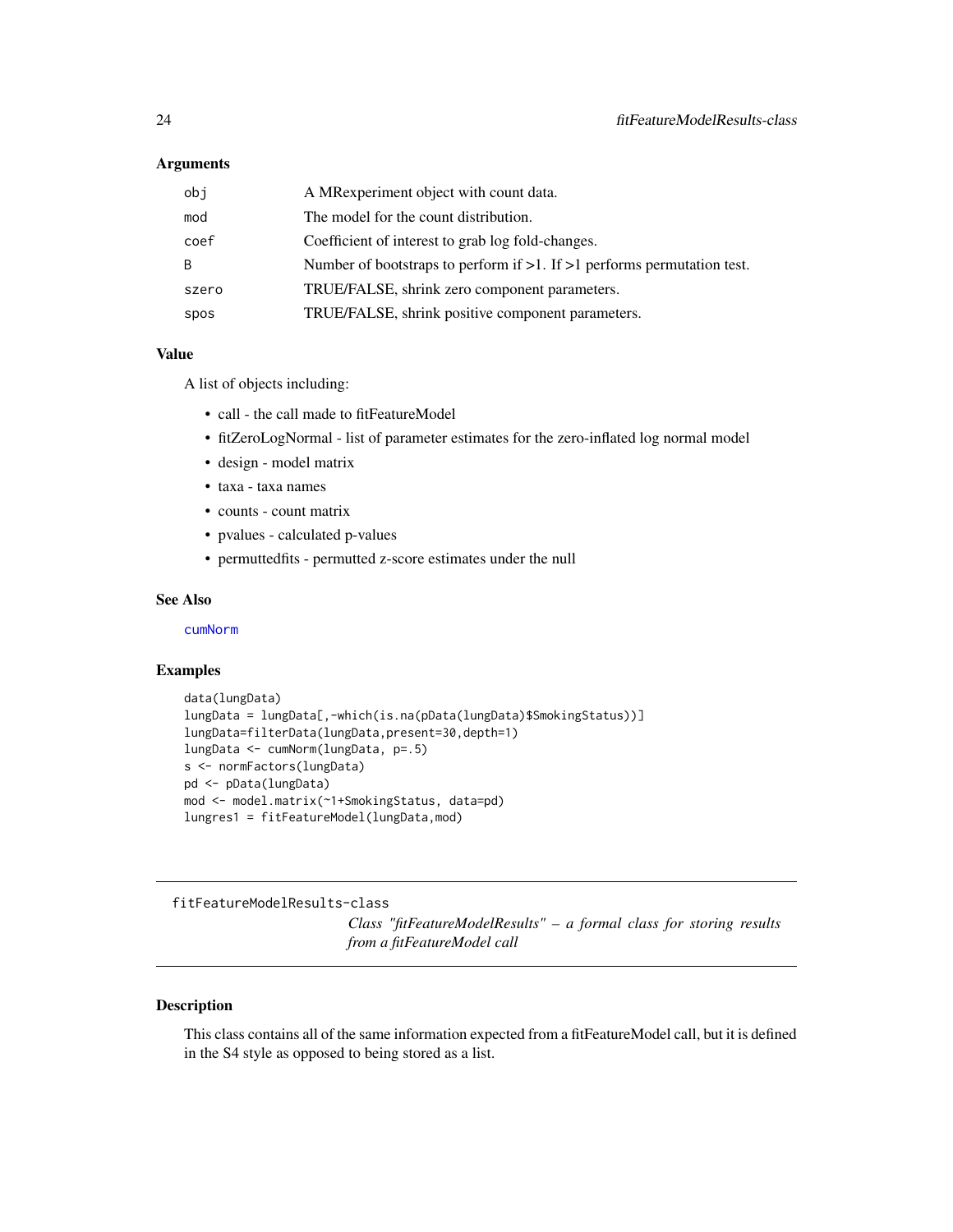# <span id="page-24-0"></span>fitLogNormal 25

#### Slots

call the call made to fitFeatureModel

fitZeroLogNormal list of parameter estimates for the zero-inflated log normal model design model matrix

taxa taxa names

counts count matrix

pvalues calculated p-values

permuttedFits permutted z-score estimates under the null

fitLogNormal *Computes a log-normal linear model and permutation based p-values.*

#### Description

Wrapper to perform the permutation test on the t-statistic. This is the original method employed by metastats (for non-sparse large samples). We include CSS normalization though (optional) and log2 transform the data. In this method the null distribution is not assumed to be a t-dist.

#### Usage

```
fitLogNormal(obj, mod, useCSSoftset = TRUE, B = 1000, coef = 2, sl = 1000)
```
# Arguments

| obi          | A MRexperiment object with count data.                                          |
|--------------|---------------------------------------------------------------------------------|
| mod          | The model for the count distribution.                                           |
| useCSSoffset | Boolean, whether to include the default scaling parameters in the model or not. |
| -B           | Number of permutations.                                                         |
| coef         | The coefficient of interest.                                                    |
| sl           | The value to scale by (default=1000).                                           |

#### Value

Call made, fit object from lmFit, t-statistics and p-values for each feature.

#### Examples

```
# This is a simple demonstration
data(lungData)
k = grep("Extraction.Control",pData(lungData)$SampleType)
lungTrim = lungData[, -k]k = which(rowSums(MRcounts(lungTrim)>0)<30)
lungTrim = cumNorm(lungTrim)
lungTrim = lungTrim[-k, ]
```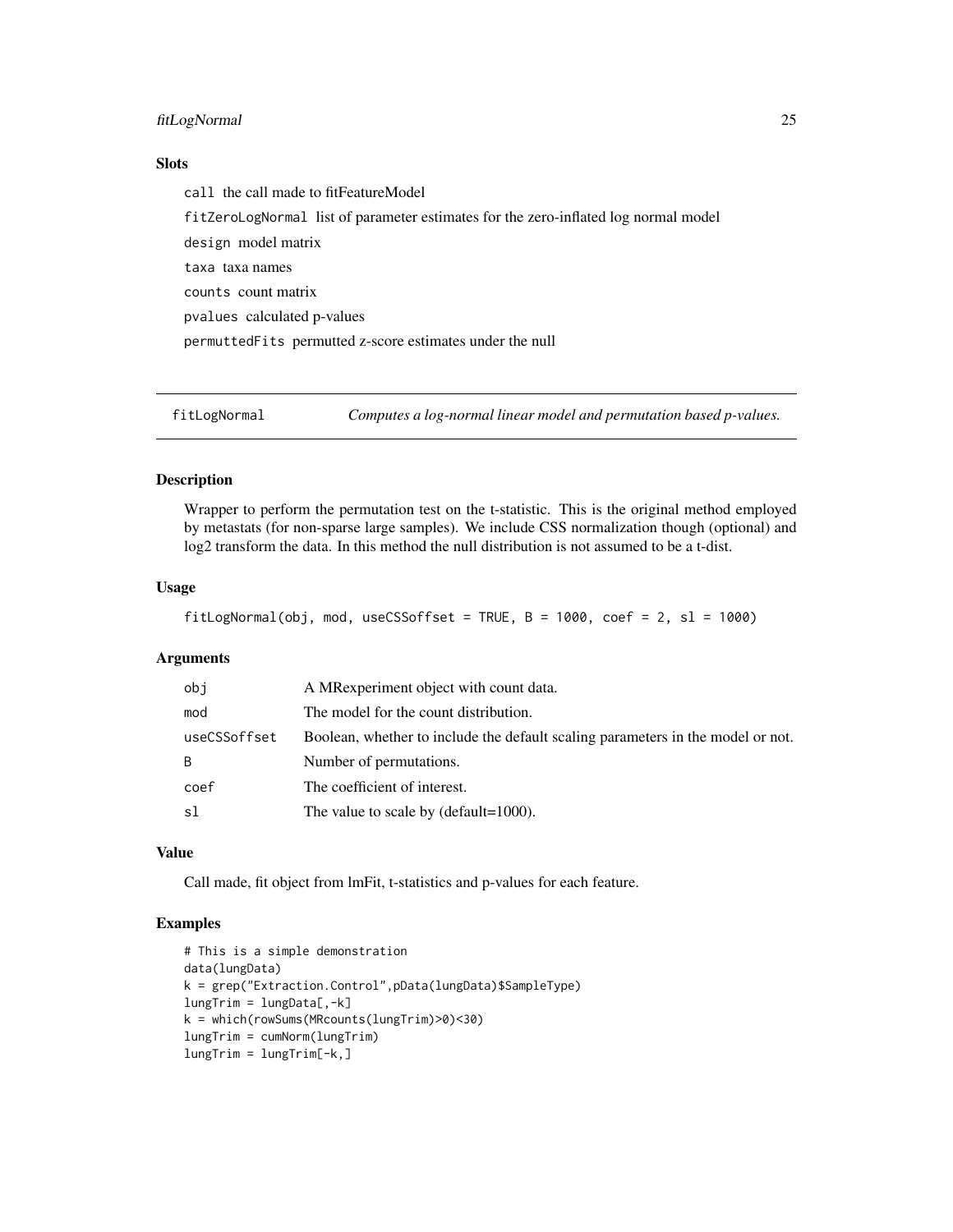```
smokingStatus = pData(lungTrim)$SmokingStatus
mod = model.matrix(~smokingStatus)
fit = fitLogNormal(obj = lungTrim,mod=mod,B=1)
```
fitMultipleTimeSeries *Discover differentially abundant time intervals for all bacteria*

# Description

Calculate time intervals of significant differential abundance over all bacteria of a particularly specified level (lvl). If not lvl is specified, all OTUs are analyzed. Warning, function can take a while

#### Usage

```
fitMultipleTimeSeries(obj, lvl = NULL, B = 1, featureOrder = NULL, ...)
```
#### Arguments

| obj          | metagenomeSeq MRexperiment-class object.                                                                             |
|--------------|----------------------------------------------------------------------------------------------------------------------|
| lvl          | Vector or name of column in featureData of MRexperiment-class object for ag-<br>gregating counts (if not OTU level). |
| B            | Number of permutations to perform.                                                                                   |
| featureOrder | Hierarchy of levels in taxonomy as fData colnames                                                                    |
| $\cdots$     | Options for fitTimeSeries, except feature.                                                                           |

# Value

List of lists of matrices of time point intervals of interest, Difference in abundance area and p-value, fit, area permutations.

A list of lists for which each includes:

- timeIntervals Matrix of time point intervals of interest, area of differential abundance, and pvalue.
- data Data frame of abundance, class indicator, time, and id input.
- fit Data frame of fitted values of the difference in abundance, standard error estimates and timepoints interpolated over.
- perm Differential abundance area estimates for each permutation.
- call Function call.

#### See Also

[cumNorm](#page-12-1) [fitSSTimeSeries](#page-27-1) [fitTimeSeries](#page-28-1)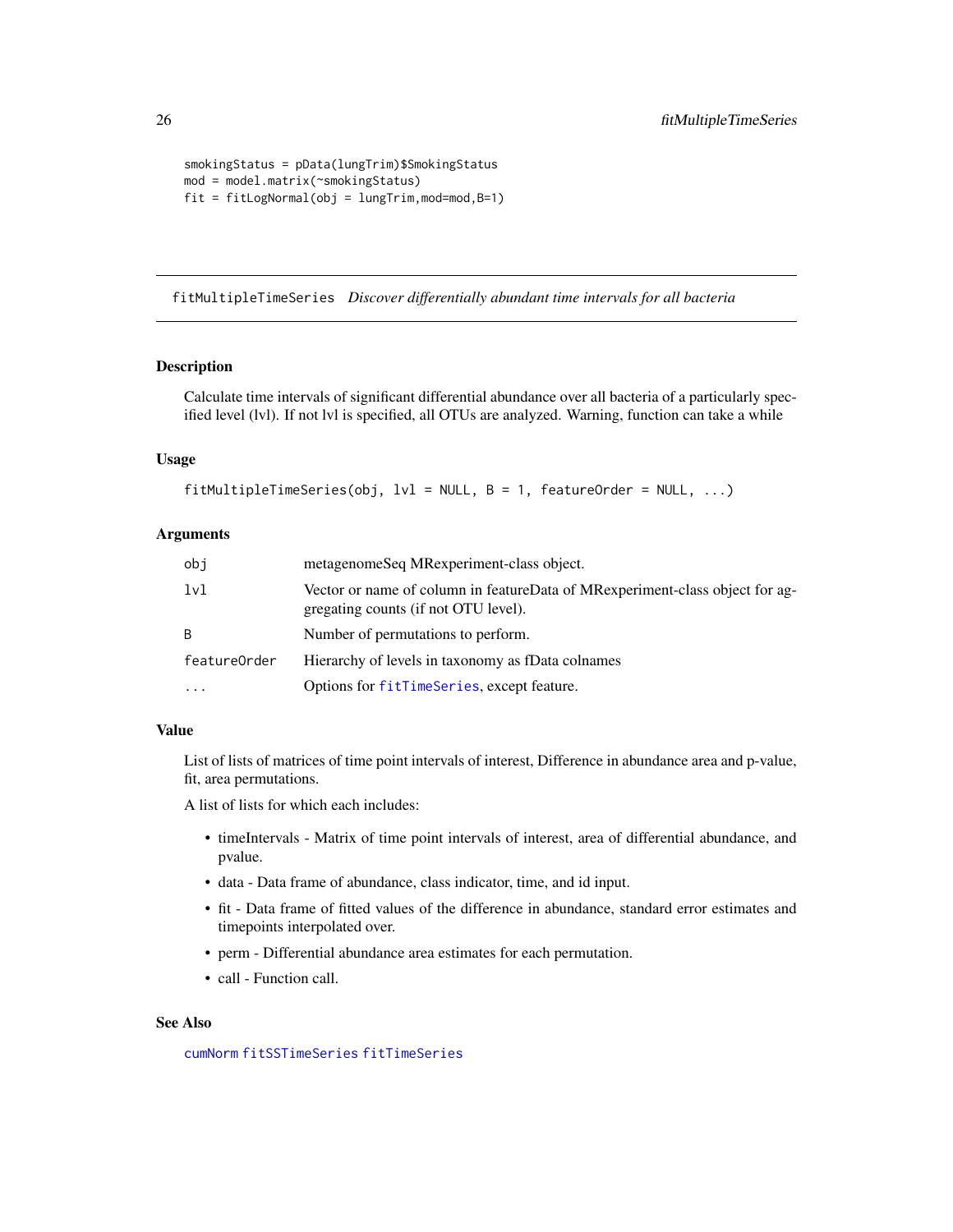#### <span id="page-26-0"></span>fitPA 27

# Examples

```
data(mouseData)
res = fitMultipleTimeSeries(obj=mouseData,lvl='phylum',class="status",
          id="mouseID",time="relativeTime",B=1)
```
<span id="page-26-1"></span>

|--|--|

Wrapper to run fisher's test on presence/absence of a feature.

# Description

This function returns a data frame of p-values, odds ratios, lower and upper confidence limits for every row of a matrix.

#### Usage

fitPA(obj, cl, thres =  $0$ , adjust.method = "fdr", cores =  $1, ...$ )

#### Arguments

| obi           | A MR experiment object with a count matrix, or a simple count matrix.                                                                                                        |
|---------------|------------------------------------------------------------------------------------------------------------------------------------------------------------------------------|
| c1            | Group comparison                                                                                                                                                             |
| thres         | Threshold for defining presence/absence.                                                                                                                                     |
| adjust.method | Method to adjust p-values by. Default is "FDR". Options include "holm",<br>"hochberg", "hommel", "bonferroni", "BH", "BY", "fdr", "none". See p. adjust<br>for more details. |
| cores         | Number of cores to use.                                                                                                                                                      |
| $\cdots$      | Extra parameters for makeCluster                                                                                                                                             |
|               |                                                                                                                                                                              |

# Value

Matrix of odds ratios, p-values, lower and upper confidence intervals

# See Also

[cumNorm](#page-12-1) [fitZig](#page-31-1) [fitDO](#page-21-1) [fitMeta](#page-44-1)

#### Examples

```
data(lungData)
k = grep("Extraction.Control",pData(lungData)$SampleType)
lungTrim = lungData[, -k]lungTrim = lungTrim[-which(rowSums(MRcounts(lungTrim)>0)<20),]
res = fitPA(lungTrim,pData(lungTrim)$SmokingStatus);
head(res)
```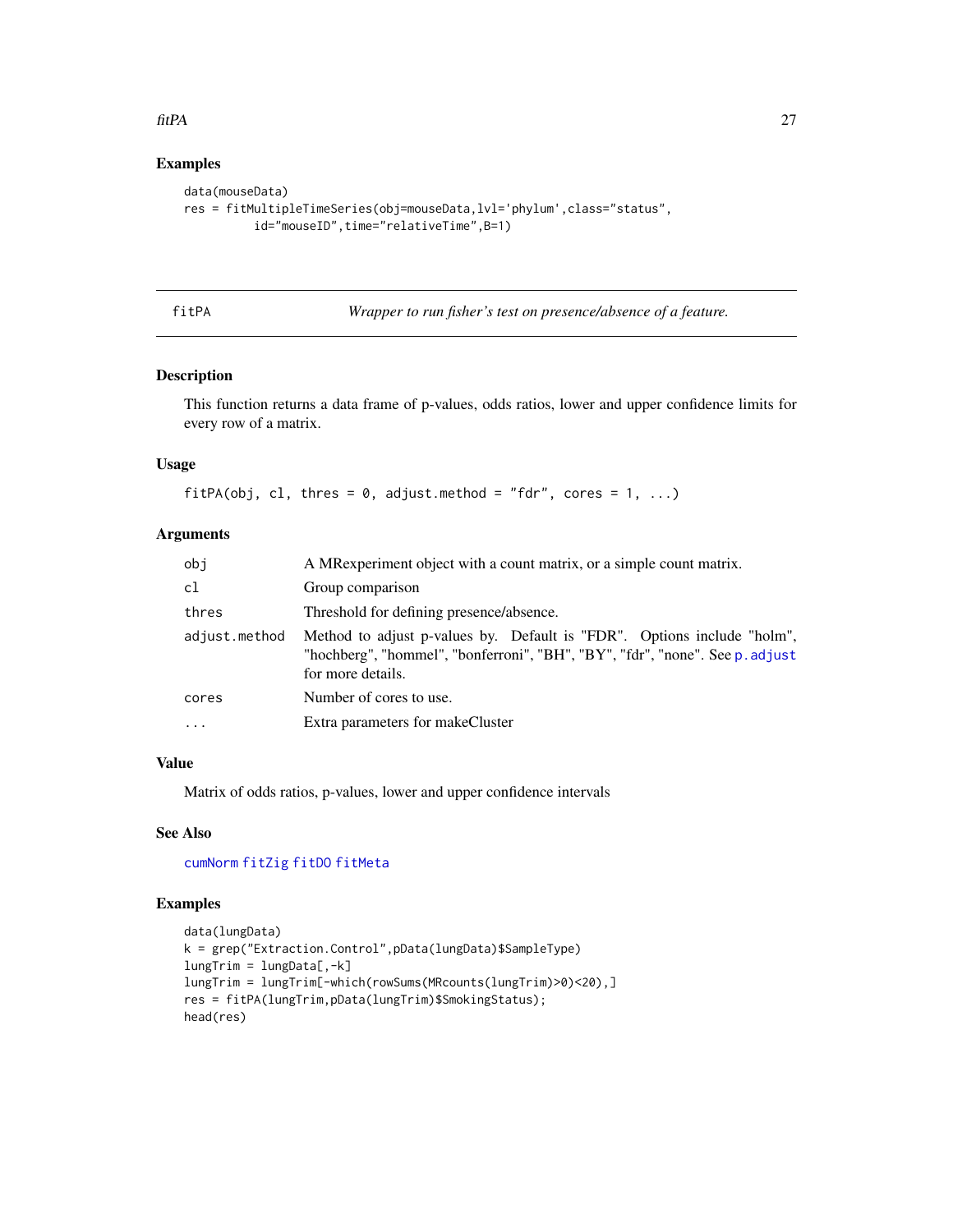#### Description

Calculate time intervals of interest using SS-Anova fitted models. Fitting is performed uses Smoothing Spline ANOVA (SS-Anova) to find interesting intervals of time. Given observations at different time points for two groups, fitSSTimeSeries calculates a function that models the difference in abundance between two groups across all time. Using permutations we estimate a null distribution of areas for the time intervals of interest and report significant intervals of time. Use of the function for analyses should cite: "Finding regions of interest in high throughput genomics data using smoothing splines" Talukder H, Paulson JN, Bravo HC. (In preparation)

#### Usage

```
fitSSTimeSeries(
  obj,
  formula,
  feature,
  class,
  time,
  id,
  lv1 = NULL,include = c("class", "time:class"),
 C = 0,
 B = 1000,norm = TRUE,log = TRUE,sl = 1000,featureOrder = NULL,
  ...
)
```
#### Arguments

| obi              | metagenomeSeq MRexperiment-class object.                                                                             |
|------------------|----------------------------------------------------------------------------------------------------------------------|
| formula          | Formula for ssanova. Of the form: abundance $\sim$ where  includes any pData<br>slot value.                          |
| feature          | Name or row of feature of interest.                                                                                  |
| class            | Name of column in phenoData of MRexperiment-class object for class member-<br>hip.                                   |
| time             | Name of column in phenoData of MRexperiment-class object for relative time.                                          |
| id               | Name of column in phenoData of MRexperiment-class object for sample id.                                              |
| 1 <sub>v</sub> 1 | Vector or name of column in featureData of MRexperiment-class object for ag-<br>gregating counts (if not OTU level). |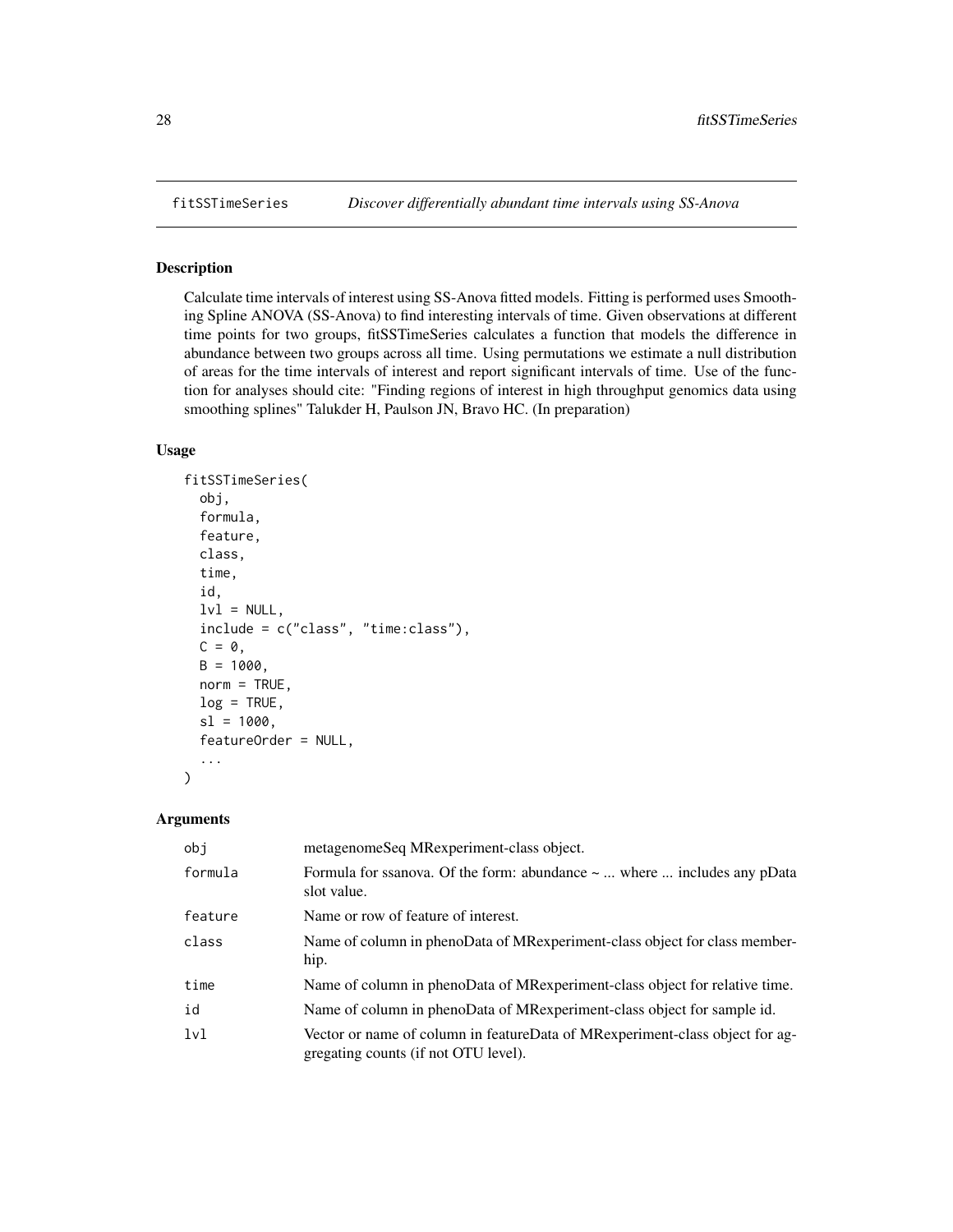#### <span id="page-28-0"></span>fitTimeSeries 29

| include      | Parameters to include in prediction.                                              |
|--------------|-----------------------------------------------------------------------------------|
| C            | Value for which difference function has to be larger or smaller than (default 0). |
| B            | Number of permutations to perform                                                 |
| norm         | When aggregating counts to normalize or not.                                      |
| log          | Log <sub>2</sub> transform.                                                       |
| sl           | Scaling value.                                                                    |
| featureOrder | Hierarchy of levels in taxonomy as fData colnames                                 |
| $\cdots$     | Options for ssanova                                                               |

### Value

List of matrix of time point intervals of interest, Difference in abundance area and p-value, fit, area permutations, and call.

A list of objects including:

- timeIntervals Matrix of time point intervals of interest, area of differential abundance, and pvalue.
- data Data frame of abundance, class indicator, time, and id input.
- fit Data frame of fitted values of the difference in abundance, standard error estimates and timepoints interpolated over.
- perm Differential abundance area estimates for each permutation.
- call Function call.

#### See Also

[cumNorm](#page-12-1) [ssFit](#page-69-1) [ssIntervalCandidate](#page-70-1) [ssPerm](#page-71-1) [ssPermAnalysis](#page-72-1) [plotTimeSeries](#page-67-1)

# Examples

```
data(mouseData)
res = fitSSTimeSeries(obj=mouseData,feature="Actinobacteria",
  class="status",id="mouseID",time="relativeTime",lvl='class',B=2)
```
<span id="page-28-1"></span>

| fitTimeSeries |  | Discover differentially abundant time intervals |  |  |  |
|---------------|--|-------------------------------------------------|--|--|--|
|---------------|--|-------------------------------------------------|--|--|--|

# Description

Calculate time intervals of significant differential abundance. Currently only one method is implemented (ssanova). fitSSTimeSeries is called with method="ssanova".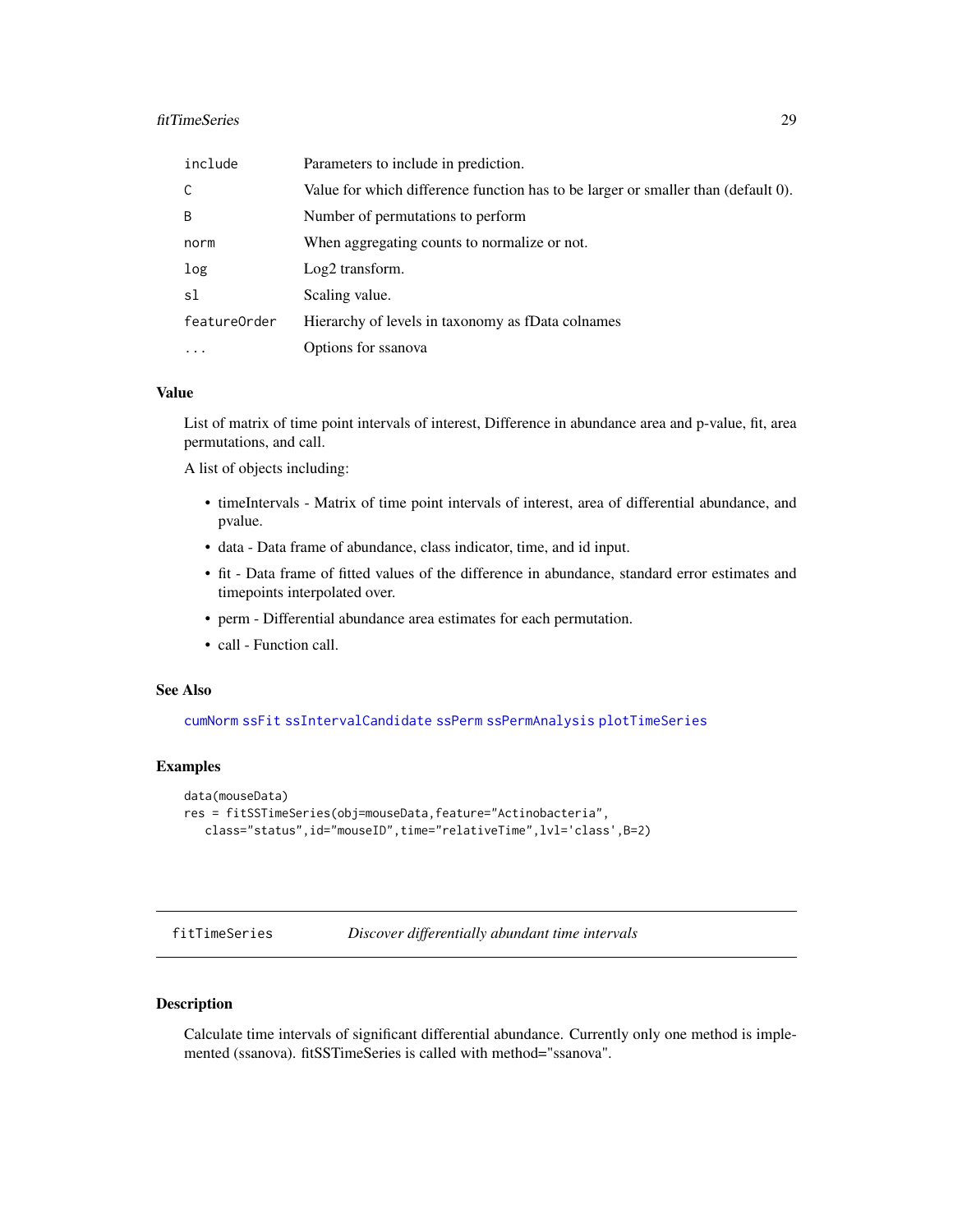# Usage

```
fitTimeSeries(
 obj,
 formula,
 feature,
 class,
  time,
 id,
 method = c("ssanova"),
 lv1 = NULL,include = c("class", "time:class"),
 C = 0,
 B = 1000,norm = TRUE,log = TRUE,sl = 1000,featureOrder = NULL,
  ...
```

```
\mathcal{L}
```
# Arguments

| obi          | metagenomeSeq MRexperiment-class object.                                                                              |
|--------------|-----------------------------------------------------------------------------------------------------------------------|
| formula      | Formula for ssanova. Of the form: abundance ~  where  includes any pData<br>slot value.                               |
| feature      | Name or row of feature of interest.                                                                                   |
| class        | Name of column in phenoData of MRexperiment-class object for class member-<br>hip.                                    |
| time         | Name of column in phenoData of MRexperiment-class object for relative time.                                           |
| id           | Name of column in phenoData of MRexperiment-class object for sample id.                                               |
| method       | Method to estimate time intervals of differentially abundant bacteria (only ssanova<br>method implemented currently). |
| 1v1          | Vector or name of column in featureData of MRexperiment-class object for ag-<br>gregating counts (if not OTU level).  |
| include      | Parameters to include in prediction.                                                                                  |
| C            | Value for which difference function has to be larger or smaller than (default 0).                                     |
| B            | Number of permutations to perform.                                                                                    |
| norm         | When aggregating counts to normalize or not.                                                                          |
| log          | Log <sub>2</sub> transform.                                                                                           |
| sl           | Scaling value.                                                                                                        |
| featureOrder | Hierarchy of levels in taxonomy as fData colnames                                                                     |
| $\cdots$     | Options for ssanova                                                                                                   |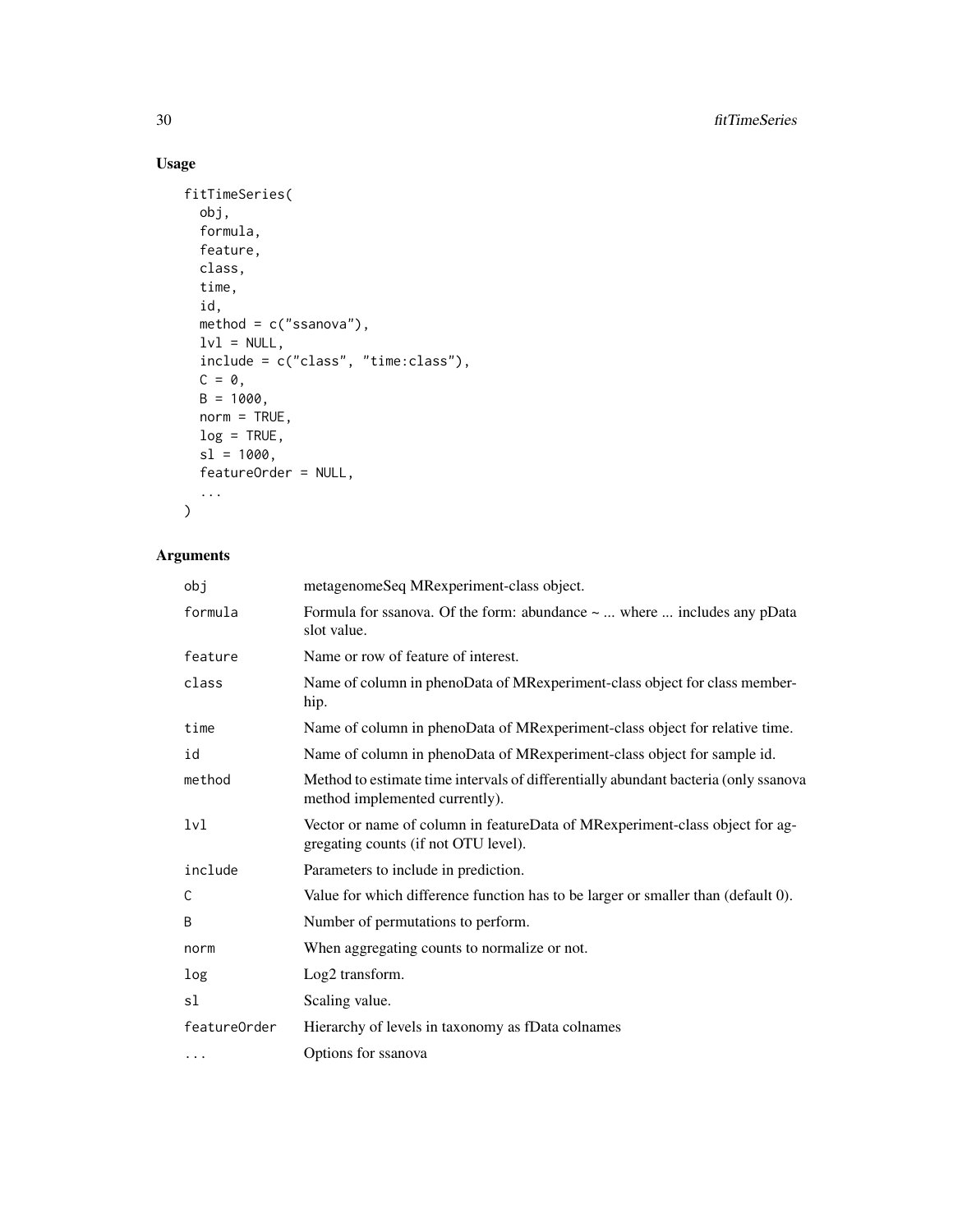#### <span id="page-30-0"></span>Value

List of matrix of time point intervals of interest, Difference in abundance area and p-value, fit, area permutations, and call.

A list of objects including:

- timeIntervals Matrix of time point intervals of interest, area of differential abundance, and pvalue.
- data Data frame of abundance, class indicator, time, and id input.
- fit Data frame of fitted values of the difference in abundance, standard error estimates and timepoints interpolated over.
- perm Differential abundance area estimates for each permutation.
- call Function call.

# See Also

#### [cumNorm](#page-12-1) [fitSSTimeSeries](#page-27-1) [plotTimeSeries](#page-67-1)

# Examples

```
data(mouseData)
res = fitTimeSeries(obj=mouseData,feature="Actinobacteria",
  class="status",id="mouseID",time="relativeTime",lvl='class',B=2)
```
<span id="page-30-1"></span>

| fitZeroLogNormal | Compute the log fold-change estimates for the zero-inflated log- |
|------------------|------------------------------------------------------------------|
|                  | normal model                                                     |

# Description

Run the zero-inflated log-normal model given a MRexperiment object and model matrix. Not for the average user, assumes structure of the model matrix.

#### Usage

```
fitZeroLogNormal(obj, mod, coef = 2, szero = TRUE, spos = TRUE)
```
#### Arguments

| obi   | A MRexperiment object with count data.            |
|-------|---------------------------------------------------|
| mod   | The model for the count distribution.             |
| coef  | Coefficient of interest to grab log fold-changes. |
| szero | TRUE/FALSE, shrink zero component parameters.     |
| spos  | TRUE/FALSE, shrink positive component parameters. |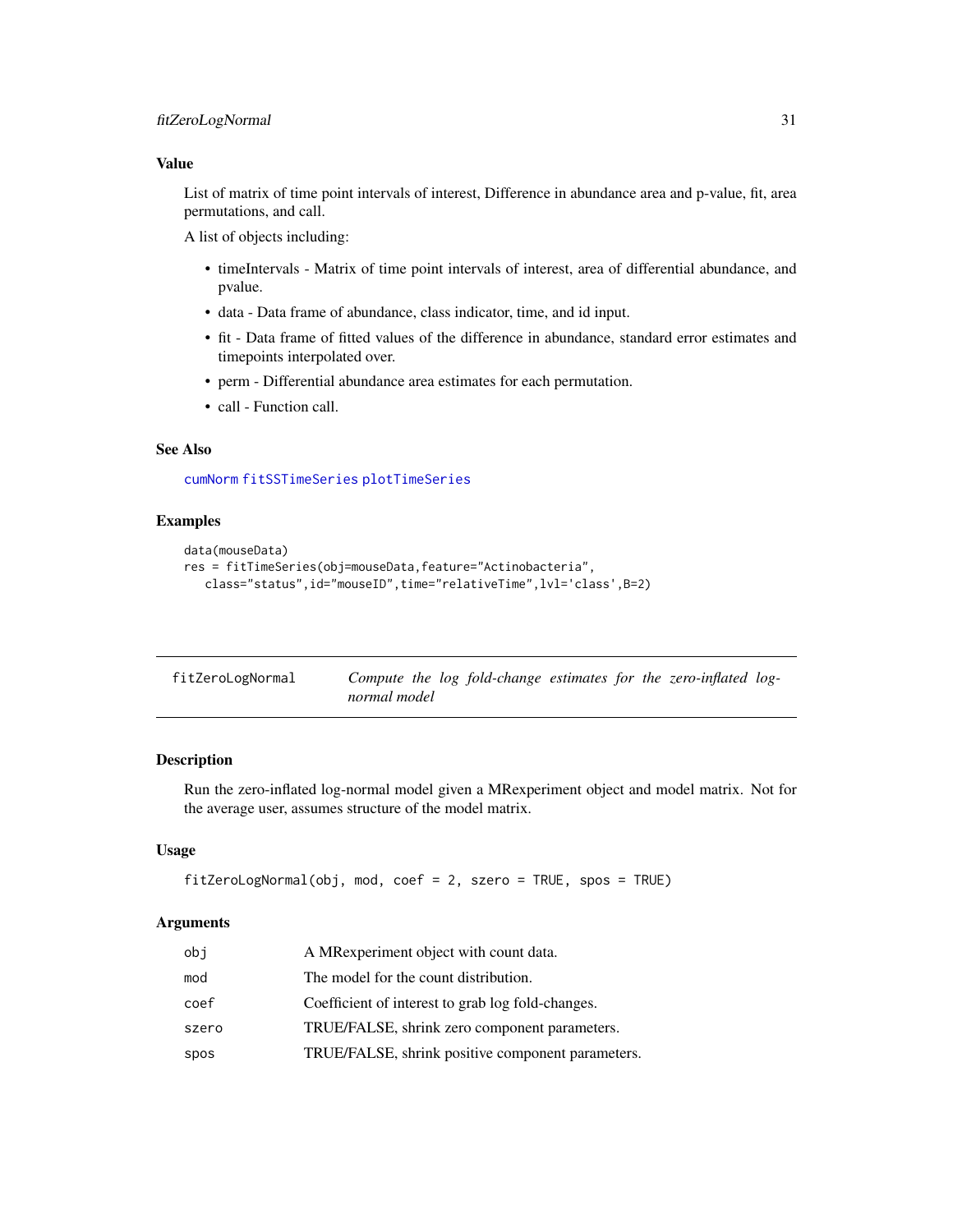# <span id="page-31-0"></span>Value

A list of objects including:

- logFC the log fold-change estimates
- adjFactor the adjustment factor based on the zero component
- se standard error estimates
- fitln parameters from the log-normal fit
- fitzero parameters from the logistic fit
- zeroRidge output from the ridge regression
- posRidge output from the ridge regression
- tauPos estimated tau^2 for positive component
- tauZero estimated tau^2 for zero component
- exclude features to exclude for various reasons, e.g. all zeros
- zeroExclude features to exclude for various reasons, e.g. all zeros

# See Also

[cumNorm](#page-12-1) [fitFeatureModel](#page-22-1)

<span id="page-31-1"></span>fitZig *Computes the weighted fold-change estimates and t-statistics.*

# Description

Wrapper to actually run the Expectation-maximization algorithm and estimate \$f\_count\$ fits. Maximumlikelihood estimates are approximated using the EM algorithm where we treat mixture membership \$delta\_ij = 1\$ if \$y\_ij\$ is generated from the zero point mass as latent indicator variables. The density is defined as  $f_2zig(y_i = pi_j(S_i)*f_0(y_i) + (1-p_i)(S_i)) * f_0(x_i)$  \* f\_count(y\_ij; mu\_i, sigma\_i^2)\$. The log-likelihood in this extended model is:  $$(1-delta_i)$  log f\_count(y;mu\_i,sigma\_i^2 )+delta\_ij log pi\_j(s\_j)+(1-delta\_ij) log (1-pi\_j (s\_j))\$. The responsibilities are defined as  $\overline{3z}$ \_ij = pr(delta  $i=1$  | data)\$.

# Usage

```
fitZig(
  obj,
  mod,
  zeroMod = NULL,
  useCSSoffset = TRUE,
  control = zigControl(),
  useMixedModel = FALSE,
  ...
)
```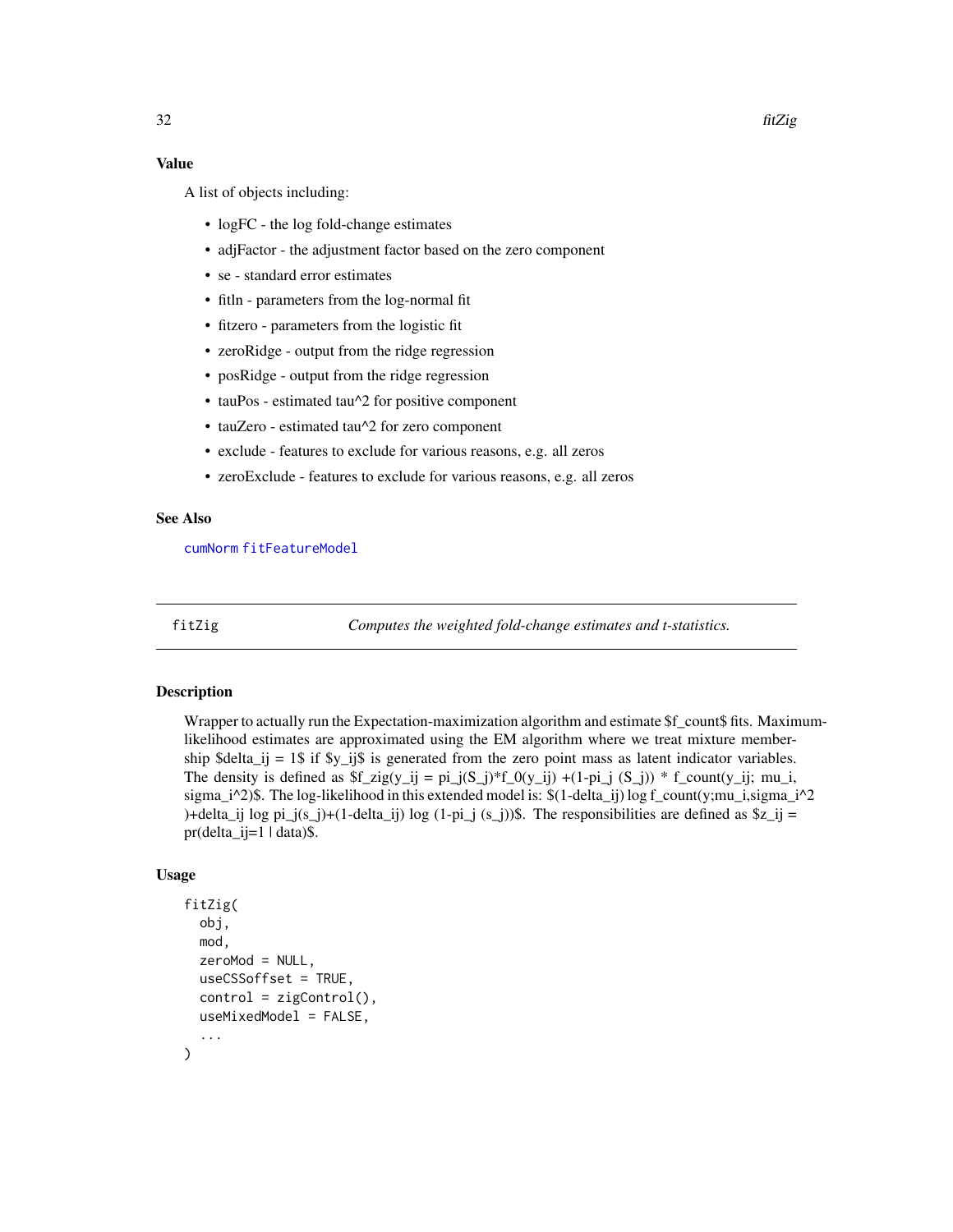#### fitZig 33

#### **Arguments**

| obi           | A MRexperiment object with count data.                                                                                             |
|---------------|------------------------------------------------------------------------------------------------------------------------------------|
| mod           | The model for the count distribution.                                                                                              |
| zeroMod       | The zero model, the model to account for the change in the number of OTUs<br>observed as a linear effect of the depth of coverage. |
| useCSSoffset  | Boolean, whether to include the default scaling parameters in the model or not.                                                    |
| control       | The settings for fitZig.                                                                                                           |
| useMixedModel | Estimate the correlation between duplicate features or replicates using dupli-<br>cateCorrelation.                                 |
| $\cdots$      | Additional parameters for duplicateCorrelation.                                                                                    |

# Value

A list of objects including:

- call the call made to fitZig
- fit 'MLArrayLM' Limma object of the weighted fit
- countResiduals standardized residuals of the fit
- z matrix of the posterior probabilities
- eb output of eBayes, moderated t-statistics, moderated F-statistics, etc
- taxa vector of the taxa names
- counts the original count matrix input
- zeroMod the zero model matrix
- zeroCoef the zero model fitted results
- stillActive convergence
- stillActiveNLL nll at convergence
- dupcor correlation of duplicates

#### See Also

#### [cumNorm](#page-12-1) [zigControl](#page-76-1)

#### Examples

```
# This is a simple demonstration
data(lungData)
k = grep("Extraction.Control",pData(lungData)$SampleType)
lungTrim = lungData[,-k]
k = which(rowSums(MRcounts(lungTrim)>0)<30)
lungTrim = cumNorm(lungTrim)
lungTrim = lungTrim[-k, ]smokingStatus = pData(lungTrim)$SmokingStatus
mod = model.matrix(~smokingStatus)
# The maxit is not meant to be 1 - this is for demonstration/speed
settings = zigControl(maxit=1,verbose=FALSE)
fit = fitZig(obj = lungTrim,mod=mod,control=settings)
```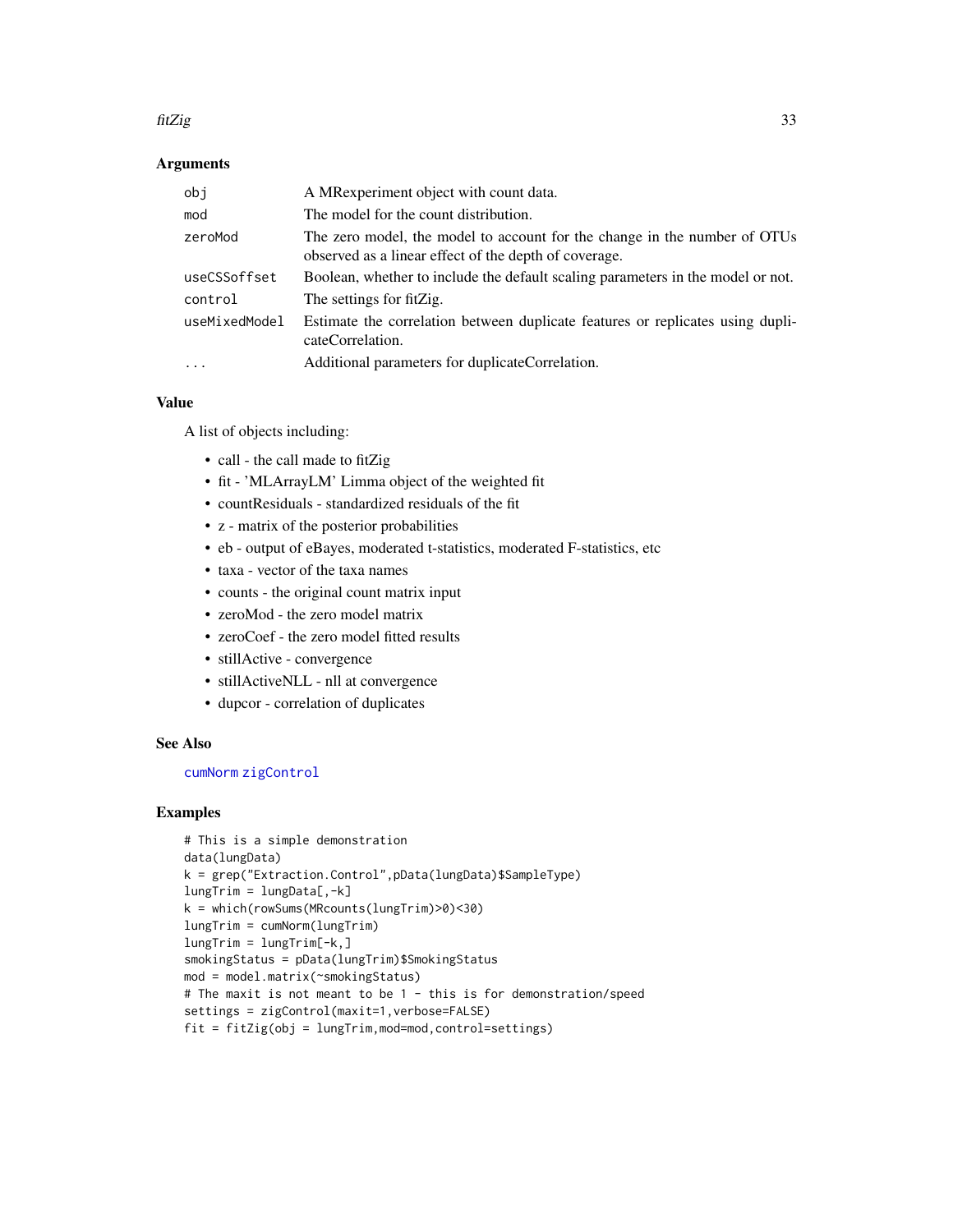<span id="page-33-0"></span>fitZigResults-class *Class "fitZigResults" – a formal class for storing results from a fitZig call*

# Description

This class contains all of the same information expected from a fitZig call, but it is defined in the S4 style as opposed to being stored as a list.

#### **Slots**

call the call made to fitZig fit 'MLArrayLM' Limma object of the weighted fit countResiduals standardized residuals of the fit z matrix of the posterior probabilities. It is defined as  $\&z$  ij = pr(delta ij=1 | data) $\&$ zUsed used in [getZ](#page-36-1) eb output of eBayes, moderated t-statistics, moderated F-statistics, etc taxa vector of the taxa names counts the original count matrix input zeroMod the zero model matrix zeroCoef the zero model fitted results stillActive convergence stillActiveNLL nll at convergence dupcor correlation of duplicates

getCountDensity *Compute the value of the count density function from the count model residuals.*

#### **Description**

Calculate density values from a normal:  $f(x) = 1/(sqrt(2 pi) \sigma^2)$  sigma ) e^-((x - mu )^2/(2 sigma^2))\$. Maximum-likelihood estimates are approximated using the EM algorithm where we treat mixture membership  $\delta deta_{ij}\$  = 1 if  $y_{ij}\$  is generated from the zero point mass as latent indicator variables. The density is defined as  $f_2zig(y_1 = pi_1(G_1)$  cdot  $f_0(y_1)$  +(1-pi<sub>-1</sub> (S<sub>-1</sub>))cdot  $f_{\text{count}}(y_i)$ i;mu\_i,sigma\_i^2)\$. The log-likelihood in this extended model is  $\S(1-\text{delta}_i)$  log f\_count(y;mu\_i,sigma\_i^2 )+delta\_ij log pi\_j(s\_j)+(1-delta\_ij)log (1-pi\_j (sj))\$. The responsibilities are defined as  $z_{ij} = pr(delta_{ij}=1 | data).$ 

#### Usage

getCountDensity(residuals, log = FALSE)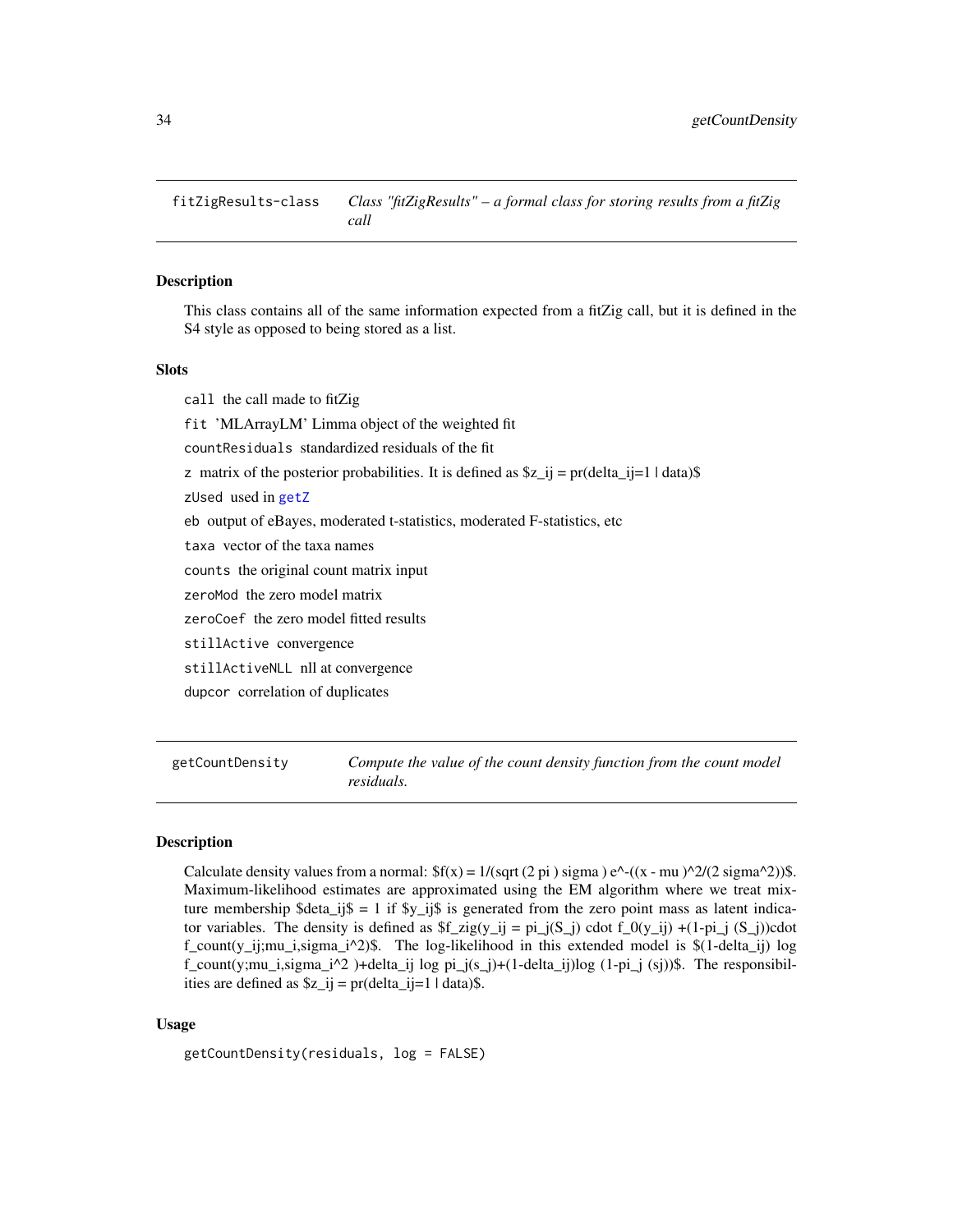# <span id="page-34-0"></span>getEpsilon 35

#### Arguments

| residuals | Residuals from the count model.                                   |
|-----------|-------------------------------------------------------------------|
| log       | Whether or not we are calculating from a log-normal distribution. |

# Value

Density values from the count model residuals.

#### See Also

# [fitZig](#page-31-1)

| getEpsilon |  |
|------------|--|
|------------|--|

Calculate the relative difference between iterations of the negative log*likelihoods.*

# Description

Maximum-likelihood estimates are approximated using the EM algorithm where we treat mixture membership \$delta\_ij\$ = 1 if \$y\_ij\$ is generated from the zero point mass as latent indicator variables. The log-likelihood in this extended model is  $$(1-delta_i])$  log  $f_{count}(y;mu_i,sigma_i^2)$ )+delta\_ij log pi\_j(s\_j)+(1-delta\_ij)log (1-pi\_j (sj))\$. The responsibilities are defined as  $z_{ij}$  =  $pr(delta_i]=1$  | data)\$.

# Usage

getEpsilon(nll, nllOld)

# Arguments

| n11    | Vector of size M with the current negative log-likelihoods.             |
|--------|-------------------------------------------------------------------------|
| nllOld | Vector of size M with the previous iterations negative log-likelihoods. |

#### Value

Vector of size M of the relative differences between the previous and current iteration nll.

#### See Also

[fitZig](#page-31-1)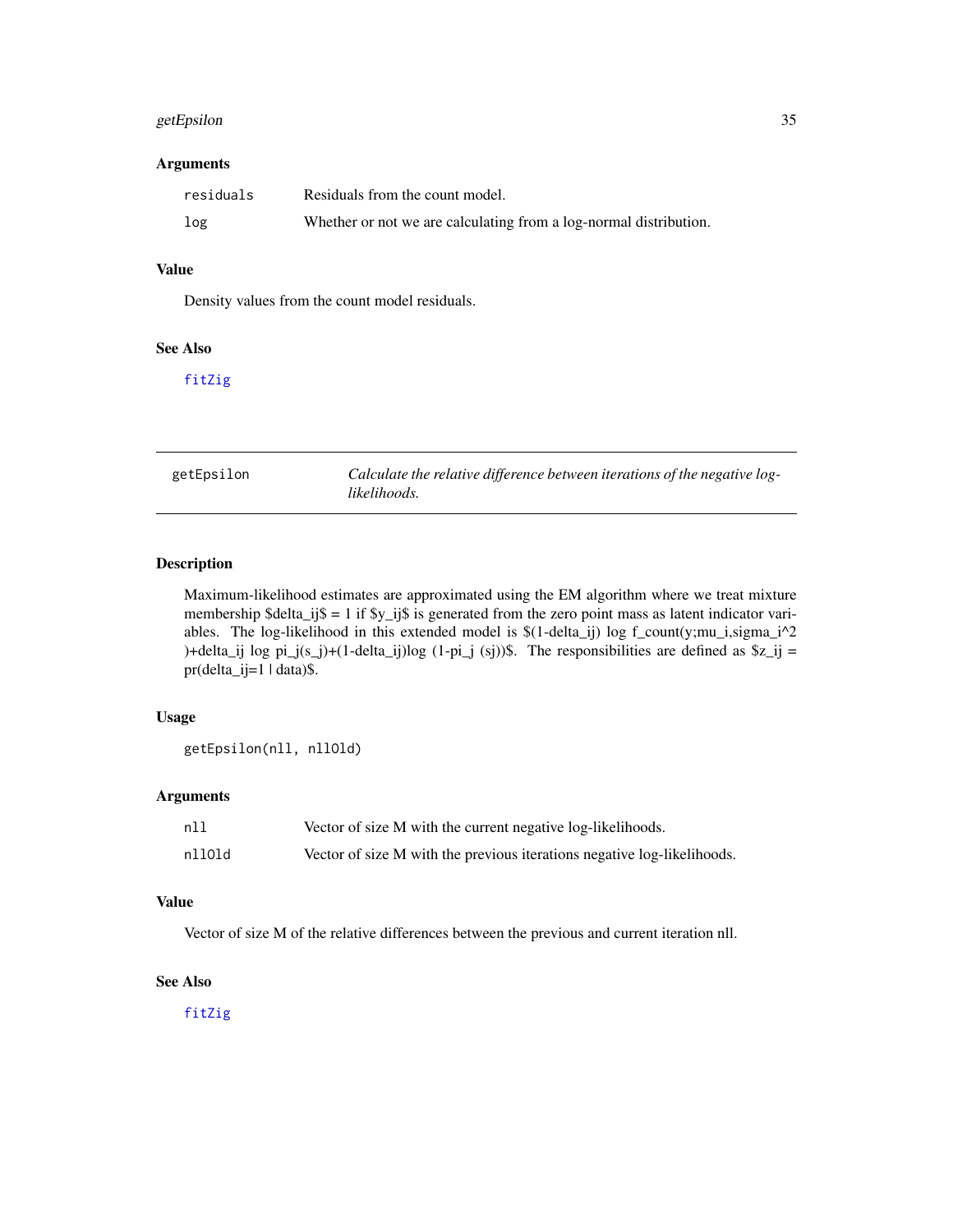```
getNegativeLogLikelihoods
```
*Calculate the negative log-likelihoods for the various features given the residuals.*

# Description

Maximum-likelihood estimates are approximated using the EM algorithm where we treat mixture membership \$delta\_ij\$ = 1 if  $y_{ij}$  is generated from the zero point mass as latent indicator variables. The log-likelihood in this extended model is  $$(1-delta_i])$  log  $f_{count}(y;mu_i,sigm_i^2)$ )+delta\_ij log pi\_j(s\_j)+(1-delta\_ij)log (1-pi\_j (sj))\$. The responsibilities are defined as  $z_{ij}$  = pr(delta\_ij=1 | data and current values)\$.

# Usage

```
getNegativeLogLikelihoods(z, countResiduals, zeroResiduals)
```
#### **Arguments**

| z | Matrix $(m \times n)$ of estimate responsibilities (probabilities that a count comes from<br>a spike distribution at $0$ ). |
|---|-----------------------------------------------------------------------------------------------------------------------------|
|   | count Residuals Residuals from the count model.                                                                             |
|   | zeroResiduals Residuals from the zero model.                                                                                |

# Value

Vector of size M of the negative log-likelihoods for the various features.

#### See Also

#### [fitZig](#page-31-1)

getPi *Calculate the mixture proportions from the zero model / spike mass model residuals.*

# Description

 $F(x) = 1 / (1 + \exp(-(x-m)/s))$  (the CDF of the logistic distribution). Provides the probability that a real-valued random variable X with a given probability distribution will be found at a value less than or equal to x. The output are the mixture proportions for the samples given the residuals from the zero model.

#### Usage

getPi(residuals)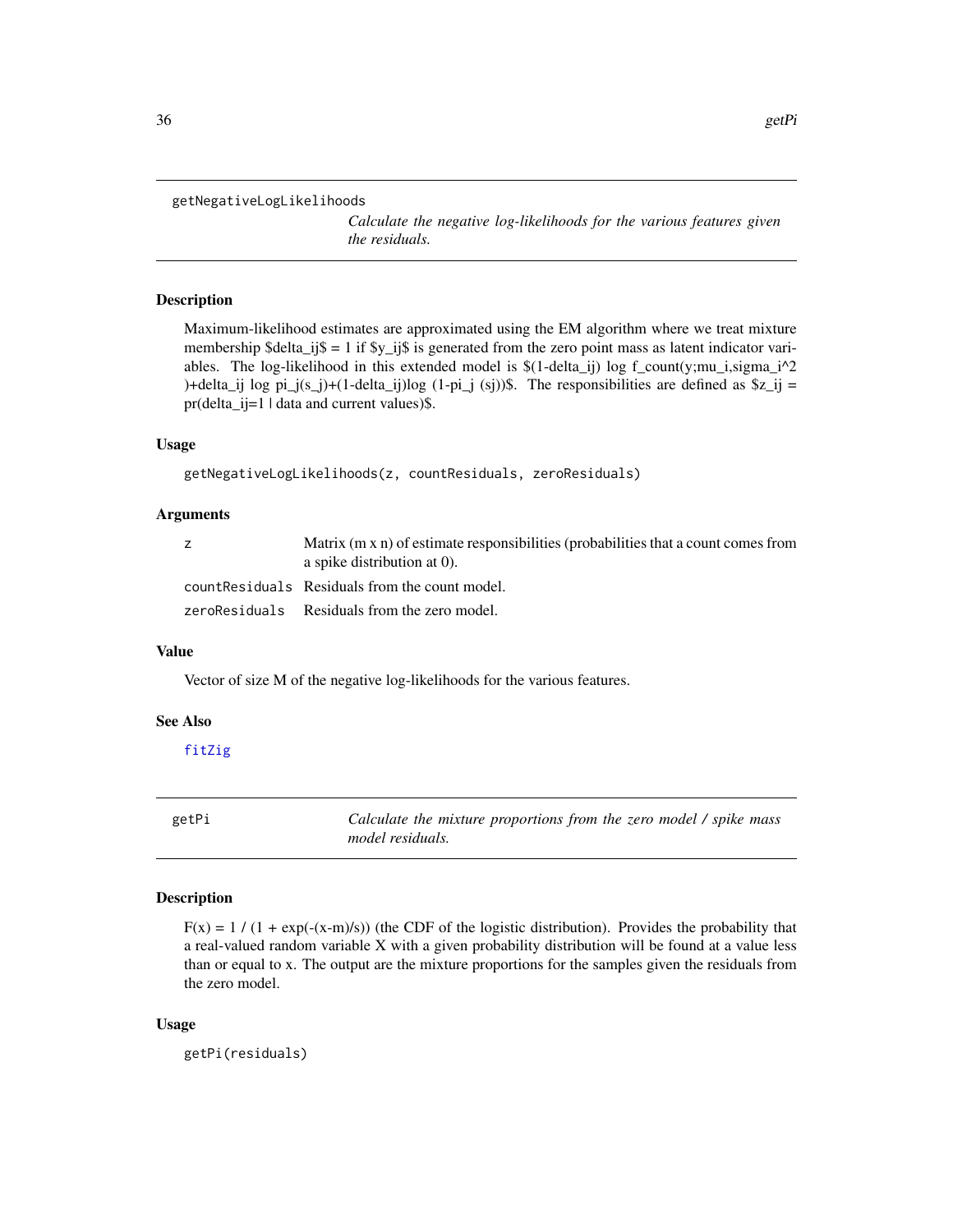#### $\text{getZ}$  37

# Arguments

residuals Residuals from the zero model.

# Value

Mixture proportions for each sample.

# See Also

[fitZig](#page-31-0)

| getZ | Calculate the current Z estimate responsibilities (posterior probabili- |
|------|-------------------------------------------------------------------------|
|      | ties)                                                                   |

# Description

Calculate the current Z estimate responsibilities (posterior probabilities)

# Usage

getZ(z, zUsed, stillActive, nll, nllUSED)

# Arguments

| z           | Matrix (m x n) of estimate responsibilities (probabilities that a count comes from<br>a spike distribution at 0).                                                       |
|-------------|-------------------------------------------------------------------------------------------------------------------------------------------------------------------------|
| zUsed       | Matrix $(m \times n)$ of estimate responsibilities (probabilities that a count comes from<br>a spike distribution at 0) that are actually used (following convergence). |
| stillActive | A vector of size M booleans saying if a feature is still active or not.                                                                                                 |
| nll         | Vector of size M with the current negative log-likelihoods.                                                                                                             |
| nllUSED     | Vector of size M with the converged negative log-likelihoods.                                                                                                           |

## Value

A list of updated zUsed and nllUSED.

# See Also

[fitZig](#page-31-0)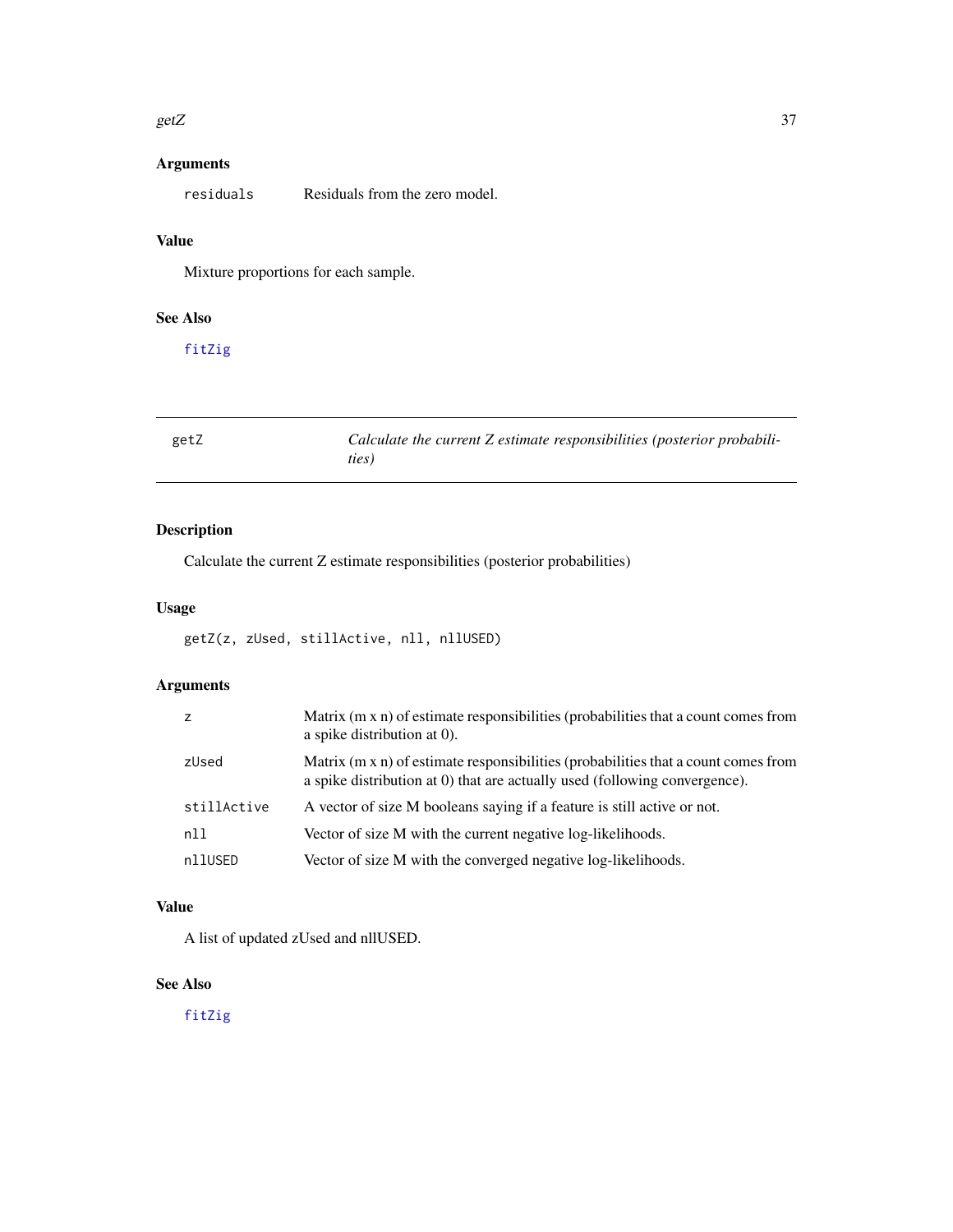In the Expectation Maximization routine features posterior probabilities routinely converge based on a tolerance threshold. This function checks whether or not the feature's negative log-likelihood (measure of the fit) has changed or not.

### Usage

```
isItStillActive(eps, tol, stillActive, stillActiveNLL, nll)
```
#### Arguments

| eps         | Vector of size M (features) representing the relative difference between the new<br>nll and old nll.                                  |
|-------------|---------------------------------------------------------------------------------------------------------------------------------------|
| tol         | The threshold tolerance for the difference                                                                                            |
| stillActive | A vector of size M booleans saying if a feature is still active or not.                                                               |
|             | still ActiveNLL A vector of size M recording the negative log-likelihoods of the various features,<br>updated for those still active. |
| n11         | Vector of size M with the current negative log-likelihoods.                                                                           |

## Value

None.

## See Also

[fitZig](#page-31-0)

<span id="page-37-0"></span>libSize *Access sample depth of coverage from MRexperiment object*

# Description

Access the libSize vector represents the column (sample specific) sums of features, i.e. the total number of reads for a sample or depth of coverage. It is used by [fitZig](#page-31-0).

#### Usage

libSize(object)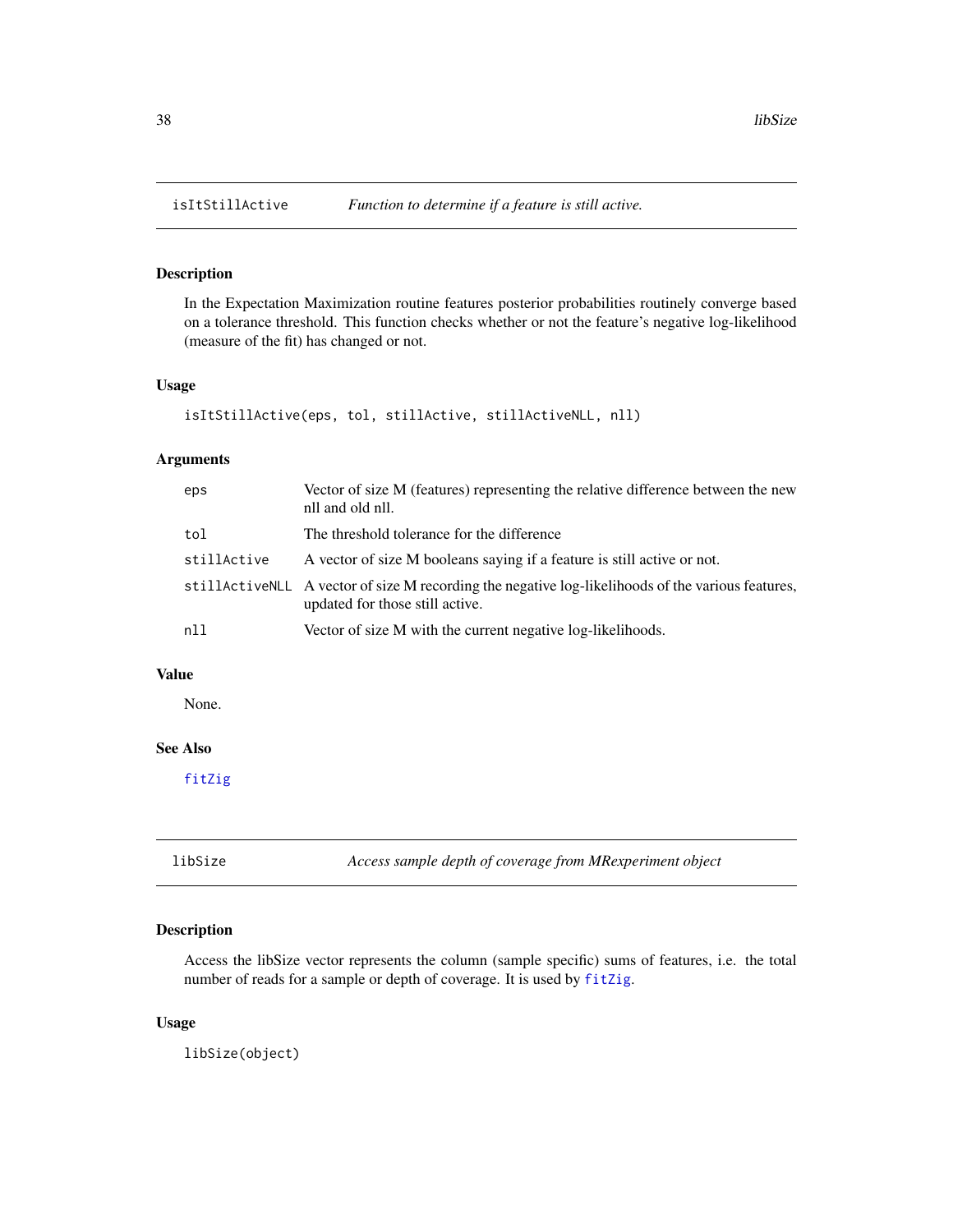#### libSize<- 39

## Arguments

object a MRexperiment object

### Value

Library sizes

## Author(s)

Joseph N. Paulson

# Examples

data(lungData) head(libSize(lungData))

libSize<- *Replace the library sizes in a MRexperiment object*

# Description

Function to replace the scaling factors, aka the library sizes, of samples in a MRexperiment object.

#### Usage

## S4 replacement method for signature 'MRexperiment,numeric' libSize(object) <- value

# Arguments

| object | a MRexperiment object   |
|--------|-------------------------|
| value  | vector of library sizes |

### Value

vector library sizes

### Author(s)

Joseph N. Paulson

```
data(lungData)
head(libSize(lungData)<- rnorm(1))
```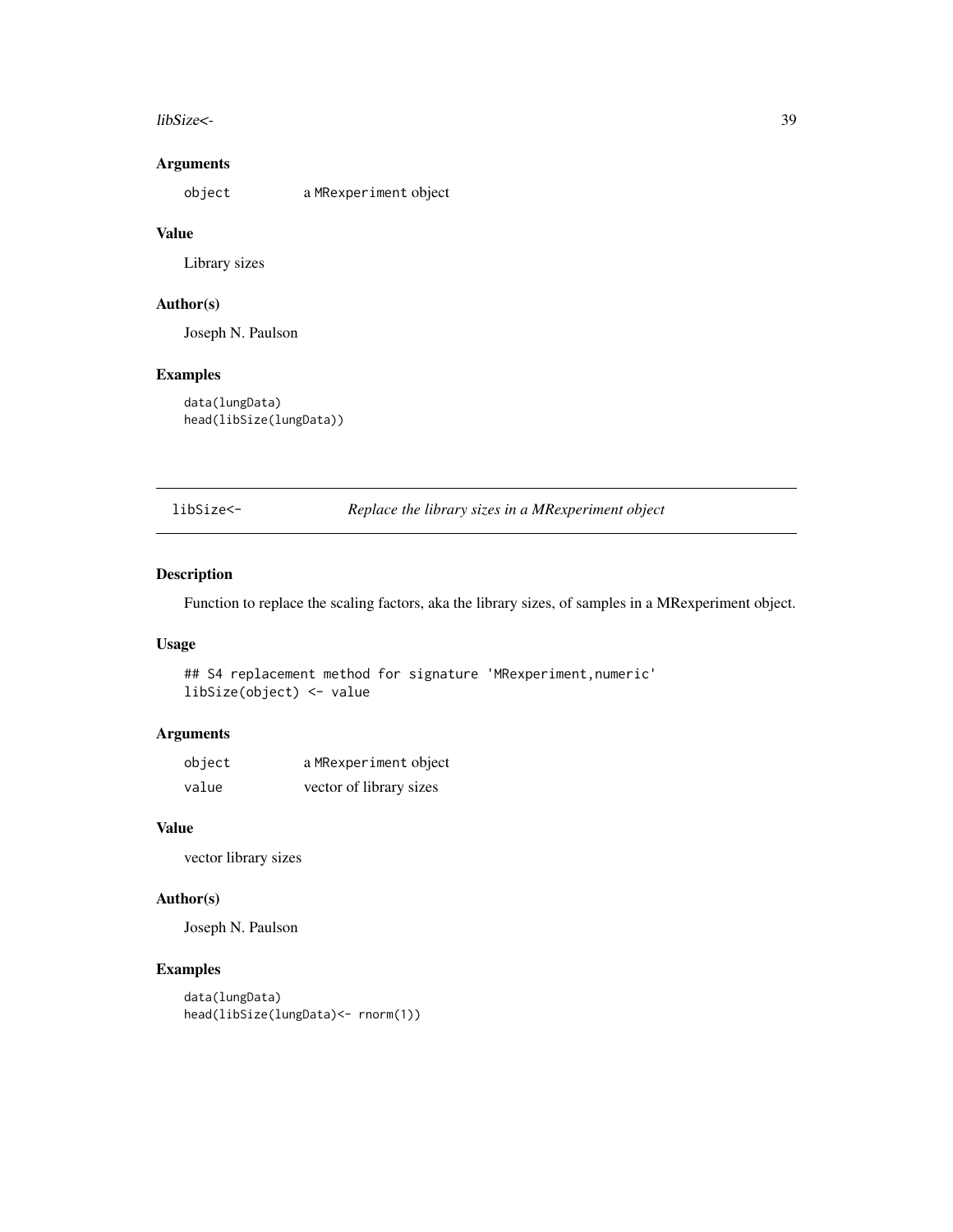<span id="page-39-1"></span>

Wrapper to load Biom formatted object.

# Usage

loadBiom(file)

## Arguments

file The biom object filepath.

#### Value

A MRexperiment object.

### See Also

[loadMeta](#page-39-0) [loadPhenoData](#page-41-0) [newMRexperiment](#page-54-0) [biom2MRexperiment](#page-5-0)

# Examples

```
#library(biomformat)
rich_dense_file = system.file("extdata", "rich_dense_otu_table.biom", package = "biomformat")
x = loadBiom(rich_dense_file)
x
```
<span id="page-39-0"></span>loadMeta *Load a count dataset associated with a study.*

# Description

Load a matrix of OTUs in a tab delimited format

## Usage

loadMeta(file, sep = "\t")

# Arguments

| file | Path and filename of the actual data file. |
|------|--------------------------------------------|
| sep  | File delimiter.                            |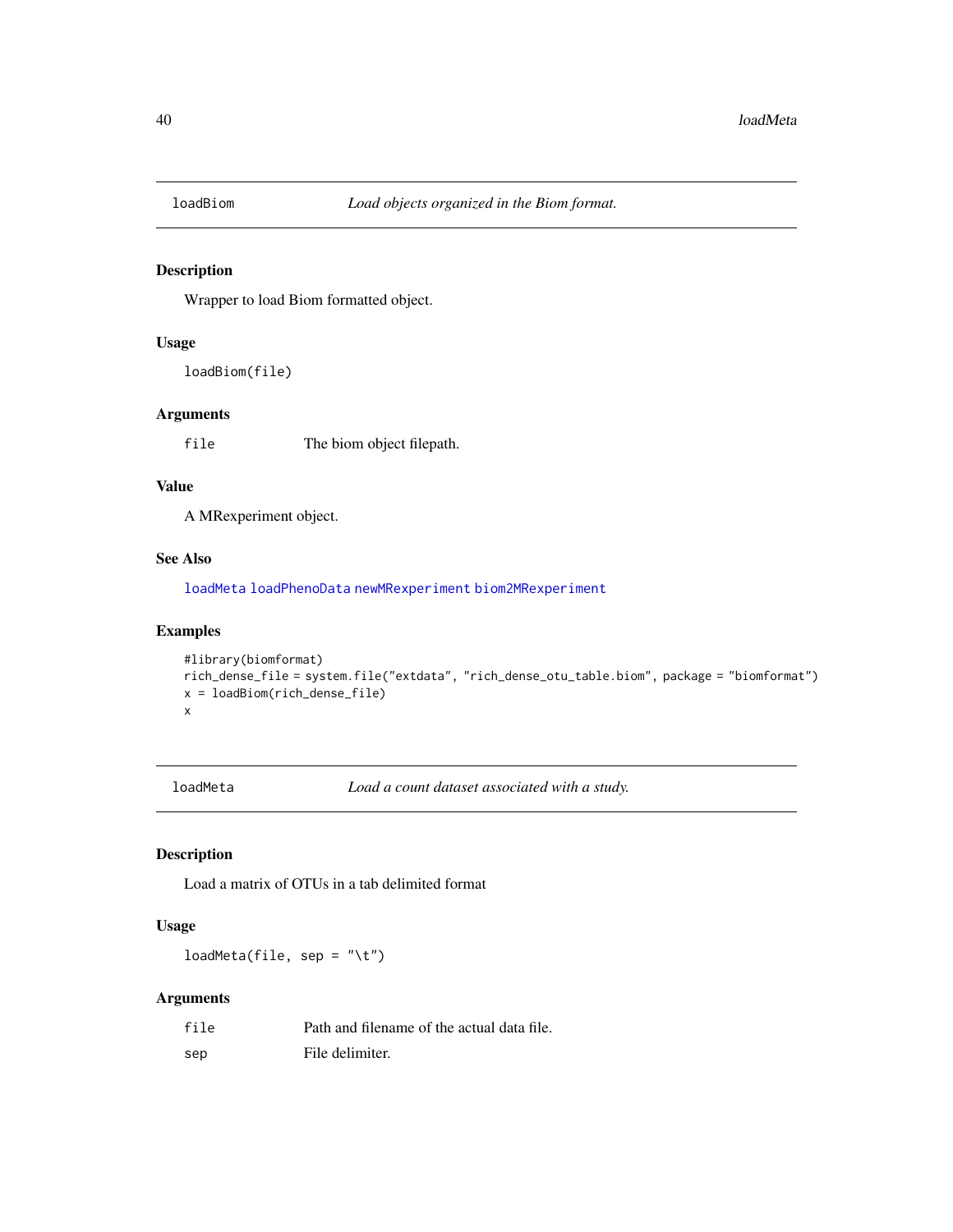# loadMetaQ 41

# Value

A list with objects 'counts' and 'taxa'.

# See Also

[loadPhenoData](#page-41-0)

# Examples

```
dataDirectory <- system.file("extdata", package="metagenomeSeq")
lung = loadMeta(file.path(dataDirectory,"CHK_NAME.otus.count.csv"))
```
loadMetaQ *Load a count dataset associated with a study set up in a Qiime format.*

#### Description

Load a matrix of OTUs in Qiime's format

### Usage

```
loadMetaQ(file)
```
# Arguments

file Path and filename of the actual data file.

#### Value

An list with 'counts' containing the count data, 'taxa' containing the otu annotation, and 'otus'.

# See Also

[loadMeta](#page-39-0) [loadPhenoData](#page-41-0)

# Examples

# see vignette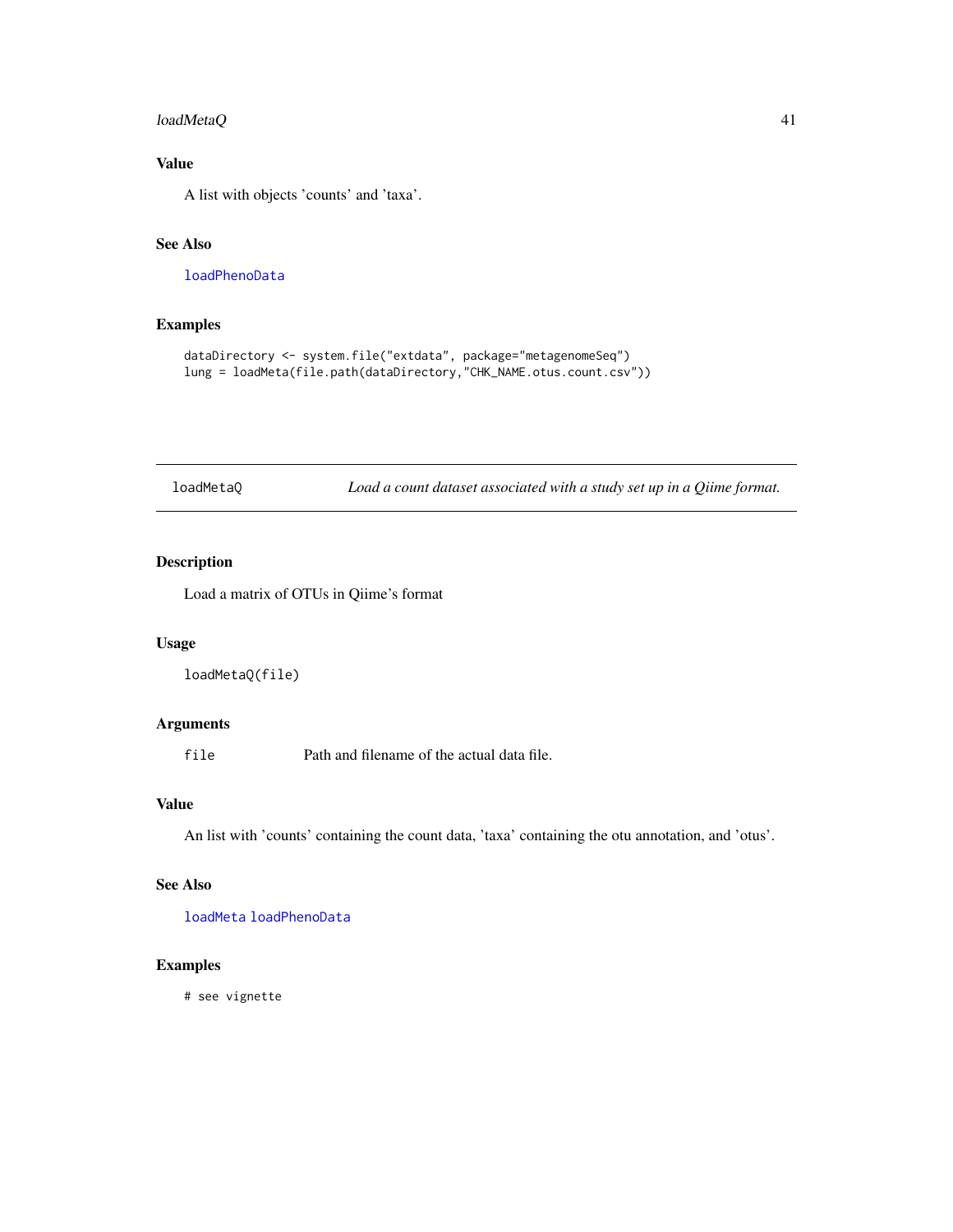<span id="page-41-0"></span>

Load a matrix of metadata associated with a study.

#### Usage

loadPhenoData(file, tran = TRUE, sep = "\t")

# Arguments

| file | Path and filename of the actual clinical file.                                                               |
|------|--------------------------------------------------------------------------------------------------------------|
| tran | Boolean. If the covariates are along the columns and samples along the rows,<br>then tran should equal TRUE. |
| sep  | The separator for the file.                                                                                  |

# Value

The metadata as a dataframe.

### See Also

[loadMeta](#page-39-0)

# Examples

```
dataDirectory <- system.file("extdata", package="metagenomeSeq")
clin = loadPhenoData(file.path(dataDirectory,"CHK_clinical.csv"),tran=TRUE)
```
OTU abundance matrix of samples from a smoker/non-smoker study

#### Description

This is a list with a matrix of OTU counts,otu names, taxa annotations for each OTU, and phenotypic data. Samples along the columns and OTUs along the rows.

#### Format

A list of OTU matrix, taxa, otus, and phenotypes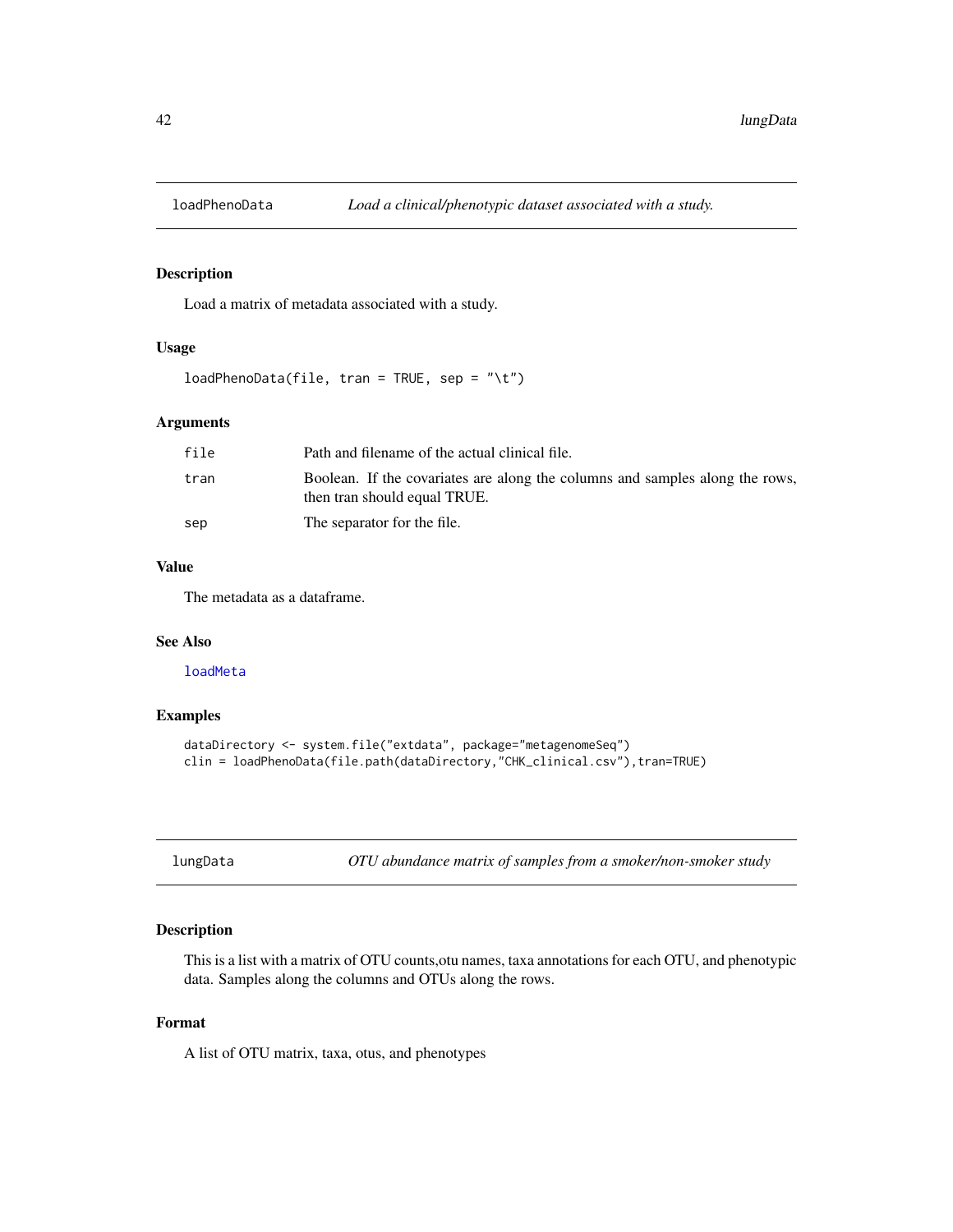#### makeLabels 43

# Value

MRexperiment-class object of 16S lung samples.

#### References

http://www.ncbi.nlm.nih.gov/pubmed/21680950

# makeLabels *Function to make labels simpler*

# Description

Beginning to transition to better axes for plots

# Usage

```
makeLabels(x ="samples", y ="abundance", norm, log)
```
# Arguments

| х    | string for the x-axis   |
|------|-------------------------|
| V    | string for the y-axis   |
| norm | is the data normalized? |
| log  | is the data logged?     |

# Value

vector of x,y labels

# Examples

metagenomeSeq::makeLabels(norm=TRUE,log=TRUE)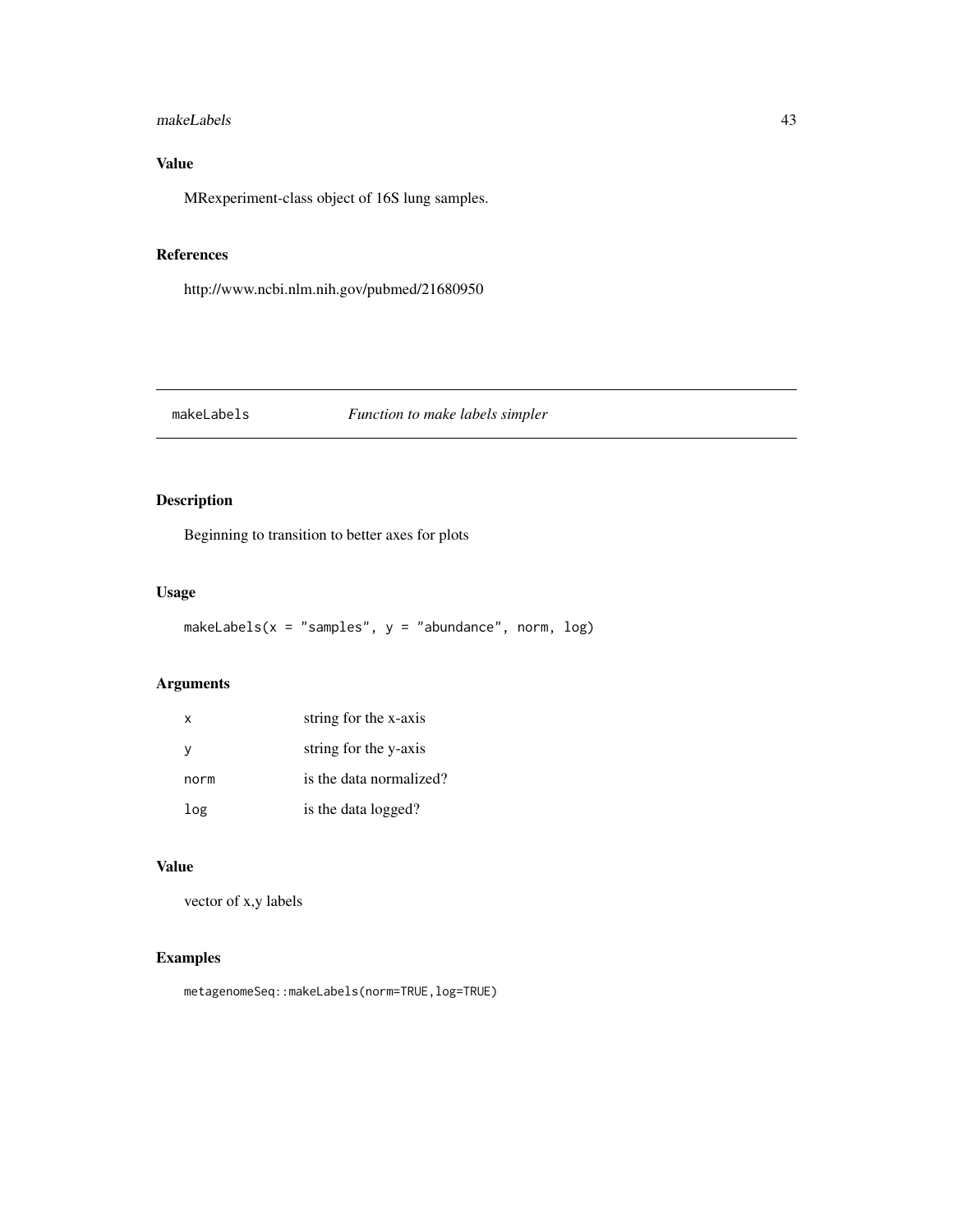mergeMRexperiments *Merge two MRexperiment objects together*

### Description

This function will take two MRexperiment objects and merge them together finding common OTUs. If there are OTUs not found in one of the two MRexperiments then a message will announce this and values will be coerced to zero for the second table.

#### Usage

mergeMRexperiments(x, y)

#### Arguments

| x | MRexperiment-class object 1. |
|---|------------------------------|
|   | MRexperiment-class object 2. |

#### Value

Merged MRexperiment-class object.

### Examples

```
data(mouseData)
newobj = mergeMRexperiments(mouseData,mouseData)
newobj
```

```
# let me know if people are interested in an option to merge by keys instead of row names.
data(lungData)
newobj = mergeMRexperiments(mouseData,lungData)
newobj
```
mergeTable *Merge two tables*

### Description

Merge two tables

#### Usage

mergeTable(x, y)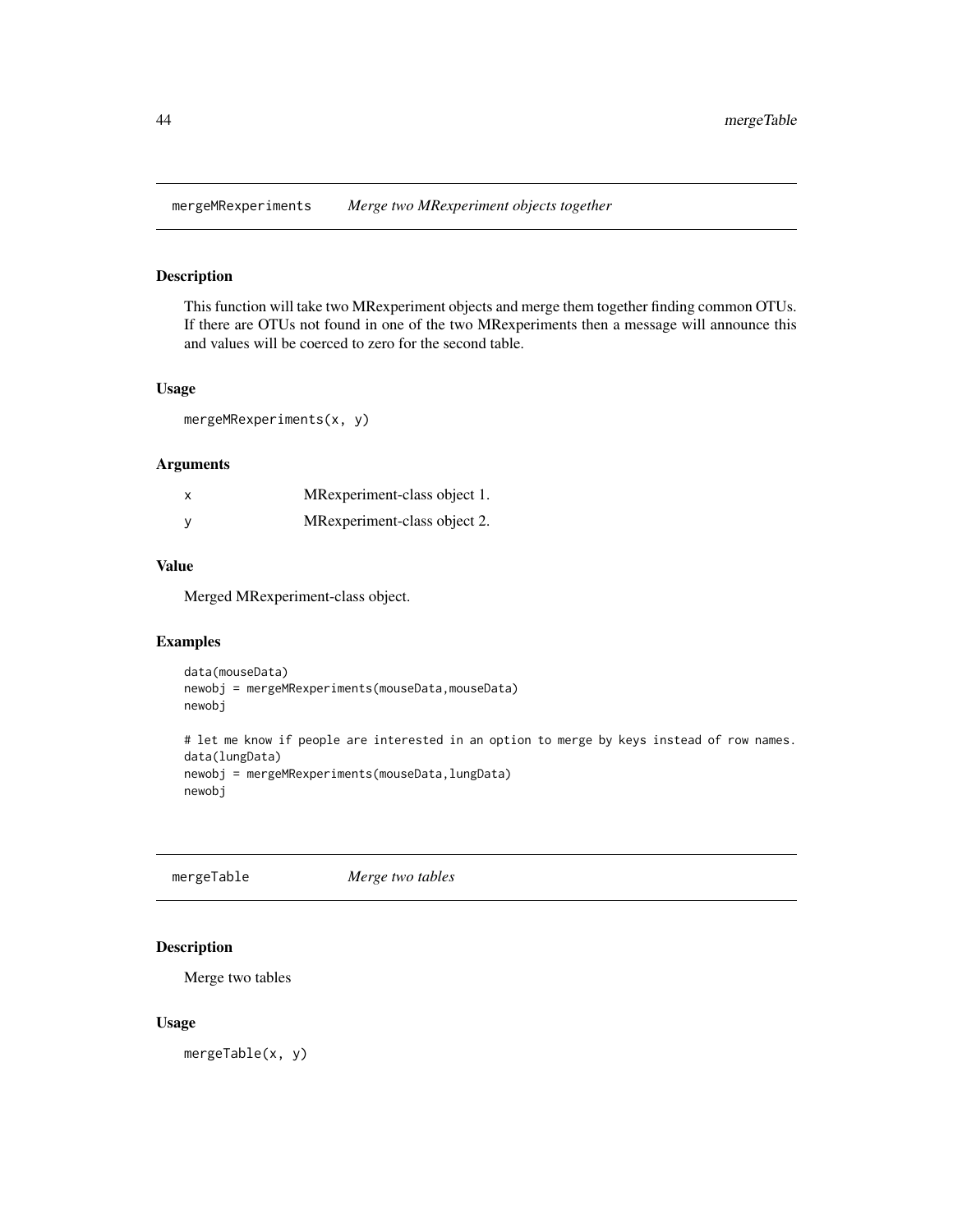### Arguments

| x | Table 1. |
|---|----------|
| v | Table 2. |

# Value

Merged table

metagenomeSeq-deprecated

*Depcrecated functions in the metagenomeSeq package.*

## Description

These functions may be removed completely in the next release.

### Usage

```
deprecated_metagenomeSeq_function(x, value, ...)
```
## Arguments

| X                       | For assignment operators, the object that will undergo a replacement (object<br>inside parenthesis).                         |
|-------------------------|------------------------------------------------------------------------------------------------------------------------------|
| value                   | For assignment operators, the value to replace with (the right side of the assign-<br>ment).                                 |
| $\cdot$ $\cdot$ $\cdot$ | For functions other than assignment operators, parameters to be passed to the<br>modern version of the function (see table). |
|                         |                                                                                                                              |

mouseData *OTU abundance matrix of mice samples from a diet longitudinal study*

# Description

This is a list with a matrix of OTU counts, taxa annotations for each OTU, otu names, and vector of phenotypic data. Samples along the columns and OTUs along the rows.

# Format

A list of OTU matrix, taxa, otus, and phenotypes

## Value

MRexperiment-class object of 16S mouse samples.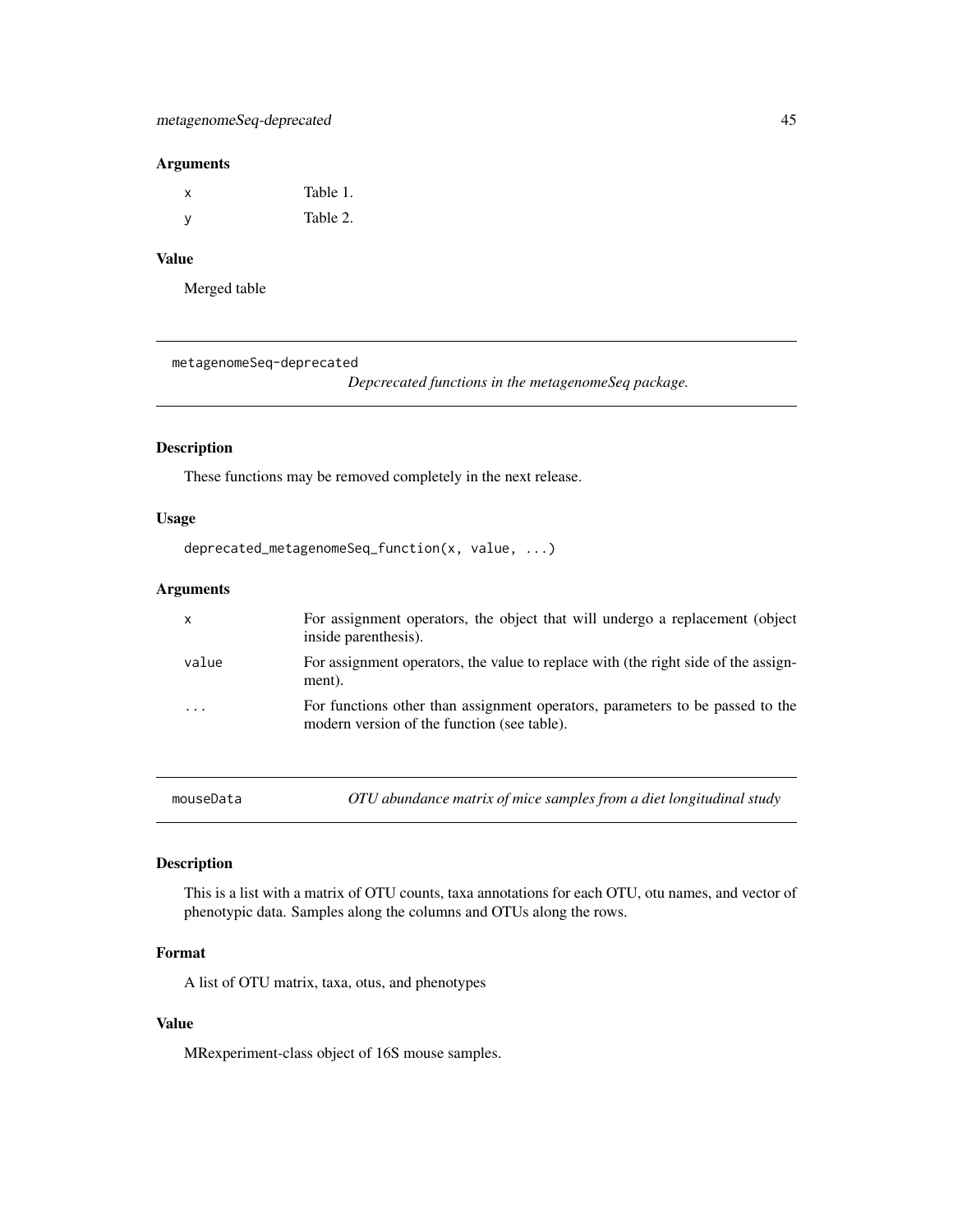As a set of the set of the set of the set of the set of the set of the MRcoefs and the MRcoefs and the set of the set of the set of the set of the set of the set of the set of the set of the set of the set of the set of th

## References

http://www.ncbi.nlm.nih.gov/pmc/articles/PMC2894525/

<span id="page-45-0"></span>MRcoefs *Table of top-ranked features from fitZig or fitFeatureModel*

# Description

Extract a table of the top-ranked features from a linear model fit. This function will be updated soon to provide better flexibility similar to limma's topTable.

### Usage

```
MRcoefs(
  obj,
 by = 2,
  coef = NULL,number = 10,
  taxa = obj@taxa,
  uniqueNames = FALSE,
  adjustMethod = "fdr",
  alpha = 0.1,
  group = 0,eff = 0,
  numberEff = FALSE,
  counts = 0,
  file = NULL
)
```
# Arguments

| obj          | Output of fitFeatureModel or fitZig.                                                                                                                                                                                                                                                          |
|--------------|-----------------------------------------------------------------------------------------------------------------------------------------------------------------------------------------------------------------------------------------------------------------------------------------------|
| by           | Column number or column name specifying which coefficient or contrast of the<br>linear model is of interest.                                                                                                                                                                                  |
| coef         | Column number(s) or column name(s) specifying which coefficient or contrast<br>of the linear model to display.                                                                                                                                                                                |
| number       | The number of bacterial features to pick out.                                                                                                                                                                                                                                                 |
| taxa         | Taxa list.                                                                                                                                                                                                                                                                                    |
| uniqueNames  | Number the various taxa.                                                                                                                                                                                                                                                                      |
| adjustMethod | Method to adjust p-values by. Default is "FDR". Options include "holm",<br>"hochberg", "hommel", "bonferroni", "BH", "BY", "fdr", "none". See p. adjust<br>for more details. Additionally, options using independent hypothesis weighting<br>(IHW) are available. See MRihw for more details. |
| alpha        | Value for p-value significance threshold when running IHW. The default is set<br>to $0.1$                                                                                                                                                                                                     |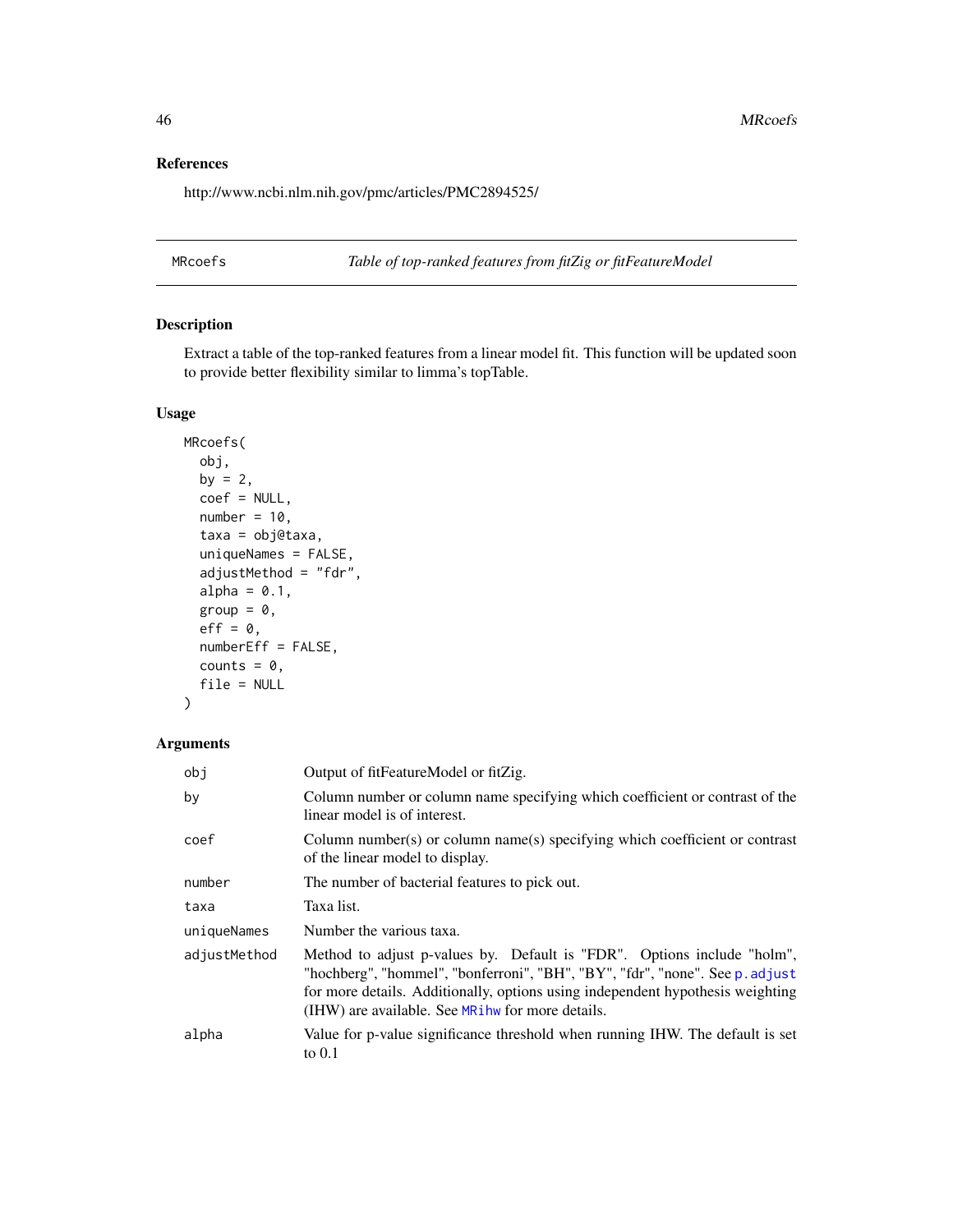#### MRcounts **All Accounts** 47

| group     | One of five choices, $0,1,2,3,4$ . 0: the sort is ordered by a decreasing absolute<br>value coefficient fit. 1: the sort is ordered by the raw coefficient fit in decreasing<br>order. 2: the sort is ordered by the raw coefficient fit in increasing order. 3:<br>the sort is ordered by the p-value of the coefficient fit in increasing order. 4: no<br>sorting. |
|-----------|----------------------------------------------------------------------------------------------------------------------------------------------------------------------------------------------------------------------------------------------------------------------------------------------------------------------------------------------------------------------|
| eff       | Filter features to have at least a "eff" quantile or number of effective samples.                                                                                                                                                                                                                                                                                    |
| numberEff | Boolean, whether eff should represent quantile (default/FALSE) or number.                                                                                                                                                                                                                                                                                            |
| counts    | Filter features to have at least 'counts' counts.                                                                                                                                                                                                                                                                                                                    |
| file      | Name of output file, including location, to save the table.                                                                                                                                                                                                                                                                                                          |

#### Value

Table of the top-ranked features determined by the linear fit's coefficient.

#### See Also

[fitZig](#page-31-0) [fitFeatureModel](#page-22-0) [MRtable](#page-52-0) [MRfulltable](#page-49-0)

### Examples

```
data(lungData)
k = grep("Extraction.Control",pData(lungData)$SampleType)
lungTrim = lungData[, -k]lungTrim=filterData(lungTrim,present=30)
lungTrim=cumNorm(lungTrim,p=0.5)
smokingStatus = pData(lungTrim)$SmokingStatus
mod = model.matrix(~smokingStatus)
fit = fitZig(obj = lungTrim,mod=mod)head(MRcoefs(fit))
####
fit = fitFeatureModel(obj = lungTrim,mod=mod)head(MRcoefs(fit))
```
<span id="page-46-0"></span>MRcounts *Accessor for the counts slot of a MRexperiment object*

### Description

The counts slot holds the raw count data representing (along the rows) the number of reads annotated for a particular feature and (along the columns) the sample.

#### Usage

 $MRcounts(obj, norm = FALSE, log = FALSE, sl = 1000)$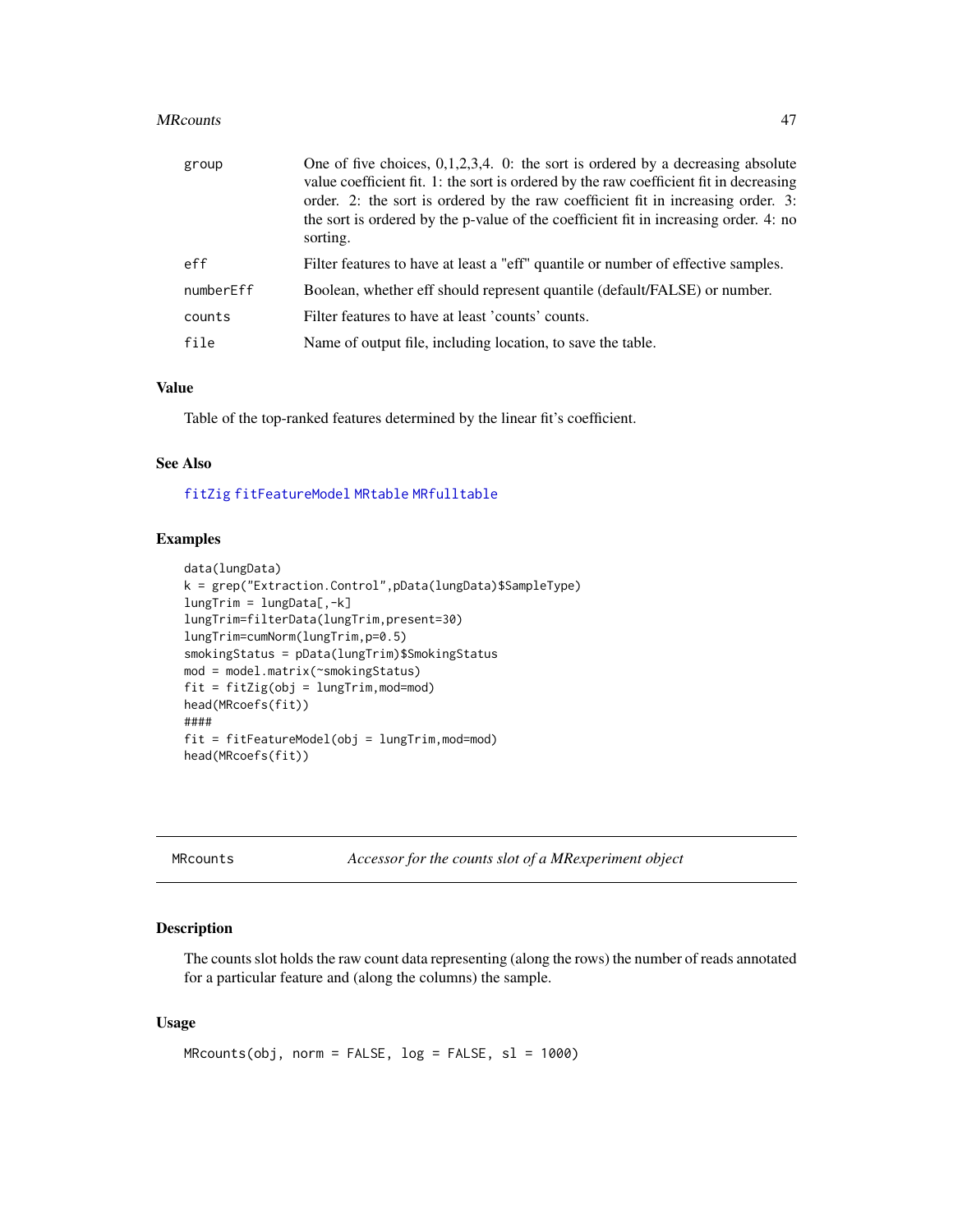#### Arguments

| obi  | a MRexperiment object.                                         |
|------|----------------------------------------------------------------|
| norm | logical indicating whether or not to return normalized counts. |
| log  | TRUE/FALSE whether or not to log2 transform scale.             |
| sl   | The value to scale by (default=1000).                          |

# Value

Normalized or raw counts

### Author(s)

Joseph N. Paulson, jpaulson@umiacs.umd.edu

### Examples

```
data(lungData)
head(MRcounts(lungData))
```

| MRexperiment | Class "MRexperiment" – a modified eSet object for the data from high- |
|--------------|-----------------------------------------------------------------------|
|              | <i>throughput sequencing experiments</i>                              |

# <span id="page-47-0"></span>Description

This is the main class for metagenomeSeq.

# Objects from the Class

Objects should be created with calls to [newMRexperiment](#page-54-0).

#### Extends

Class eSet (package 'Biobase'), directly. Class VersionedBiobase (package 'Biobase'), by class "eSet", distance 2. Class Versioned (package 'Biobase'), by class "eSet", distance 3.

# Methods

Class-specific methods.

[ Subset operation, taking two arguments and indexing the sample and variable. Returns an MRexperiment object, including relevant metadata. Setting drop=TRUE generates an error. Subsetting the data, the experiment summary slot is repopulated and pData is repopulated after calling factor (removing levels not present).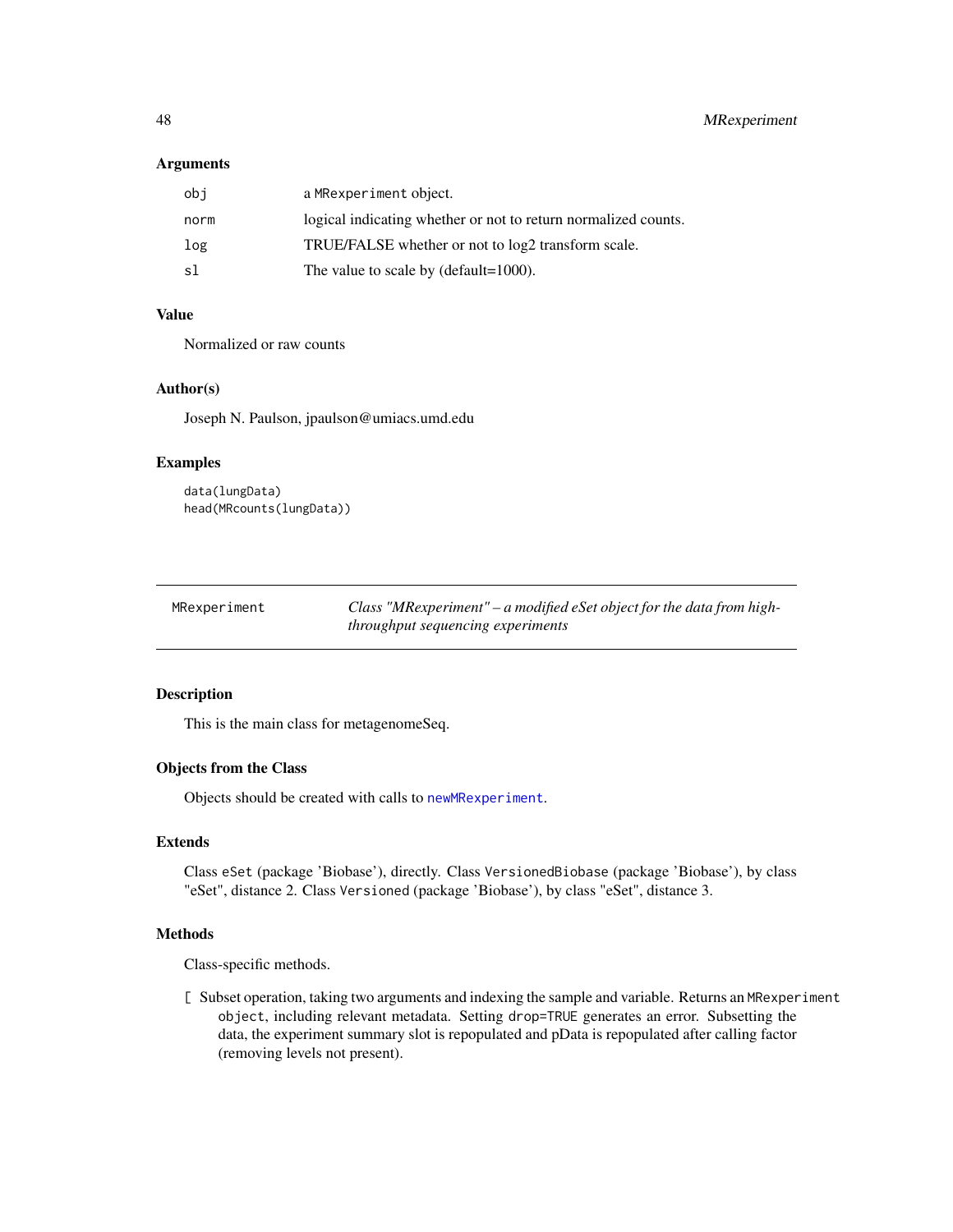#### **Note**

Note: This is a summary for reference. For an explanation of the actual usage, see the vignette.

MRexperiments are the main class in use by metagenomeSeq. The class extends eSet and provides additional slots which are populated during the analysis pipeline.

MRexperiment dataset are created with calls to [newMRexperiment](#page-54-0). MRexperiment datasets contain raw count matrices (integers) accessible through [MRcounts](#page-46-0). Similarly, normalized count matrices can be accessed (following normalization) through [MRcounts](#page-46-0) by calling norm=TRUE. Following an analysis, a matrix of posterior probabilities for counts is accessible through [posteriorProbs](#page-68-0).

The normalization factors used in analysis can be recovered by [normFactors](#page-55-0), as can the library sizes of samples (depths of coverage), [libSize](#page-37-0).

Similarly to other RNASeq bioconductor packages available, the rows of the matrix correspond to a feature (be it OTU, species, gene, etc.) and each column an experimental sample. Pertinent clinical information and potential confounding factors are stored in the phenoData slot (accessed via pData).

To populate the various slots in an MRexperiment several functions are run. 1) [cumNormStat](#page-13-0) calculates the proper percentile to calculate normalization factors. The cumNormStat slot is populated. 2) [cumNorm](#page-12-0) calculates the actual normalization factors using  $p = \text{cumNormStat.}$ 

Other functions will place subsequent matrices (normalized counts ([cumNormMat](#page-13-1)), posterior probabilities ([posteriorProbs](#page-68-0)))

As mentioned above, MRexperiment is derived from the virtual class,eSet and thereby has a phenoData slot which allows for sample annotation. In the phenoData data frame factors are stored. The normalization factors and library size information is stored in a slot called expSummary that is an annotated data frame and is repopulated for subsetted data.

#### Examples

# See vignette

MRexperiment2biom *MRexperiment to biom objects*

#### **Description**

Wrapper to convert MRexperiment objects to biom objects.

#### Usage

```
MRexperiment2biom(
  obj,
  id = NULL,norm = FALSE,
  log = FALSE,
  sl = 1000,qiimeVersion = TRUE
)
```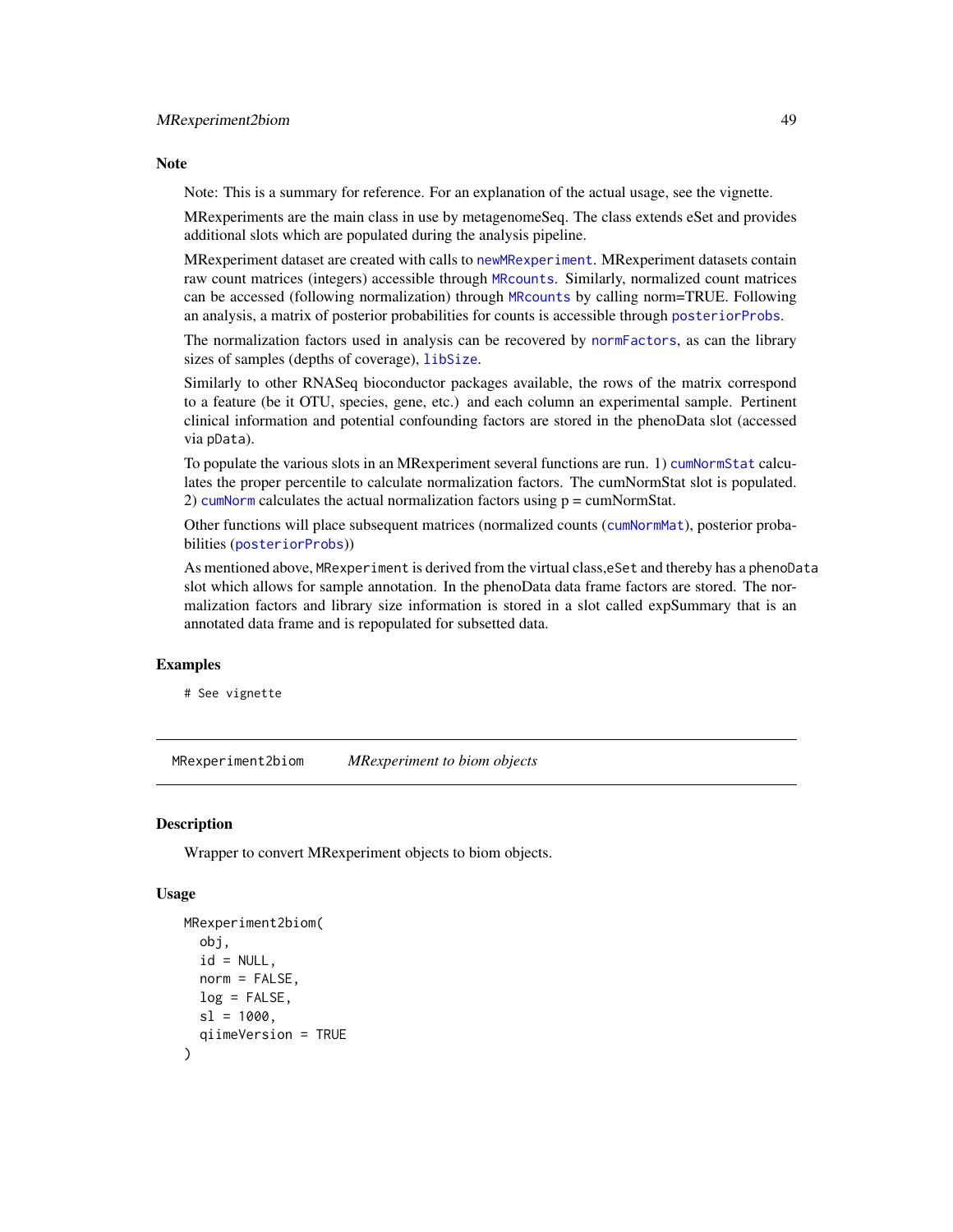## Arguments

| obi          | The MRexperiment object.                                                            |
|--------------|-------------------------------------------------------------------------------------|
| id           | Optional id for the biom matrix.                                                    |
| norm         | normalize count table                                                               |
| log          | log2 transform count table                                                          |
| sl           | scaling factor for normalized counts.                                               |
| qiimeVersion | Format fData according to QIIME specifications (assumes only taxonomy in<br>fData). |

# Value

A biom object.

### See Also

[loadMeta](#page-39-0) [loadPhenoData](#page-41-0) [newMRexperiment](#page-54-0) [loadBiom](#page-39-1) [biom2MRexperiment](#page-5-0)

<span id="page-49-0"></span>

| MRfulltable | Table of top microbial marker gene from linear model fit including |
|-------------|--------------------------------------------------------------------|
|             | sequence information                                               |

## Description

Extract a table of the top-ranked features from a linear model fit. This function will be updated soon to provide better flexibility similar to limma's topTable. This function differs from link{MRcoefs} in that it provides other information about the presence or absence of features to help ensure significant features called are moderately present.

### Usage

```
MRfulltable(
  obj,
 by = 2,
  coef = NULL,
  number = 10,taxa = obj@taxa,
  uniqueNames = FALSE,
  adjustMethod = "fdr",
  group = 0,eff = 0,
  numberEff = FALSE,
  ncounts = 0,
  file = NULL
)
```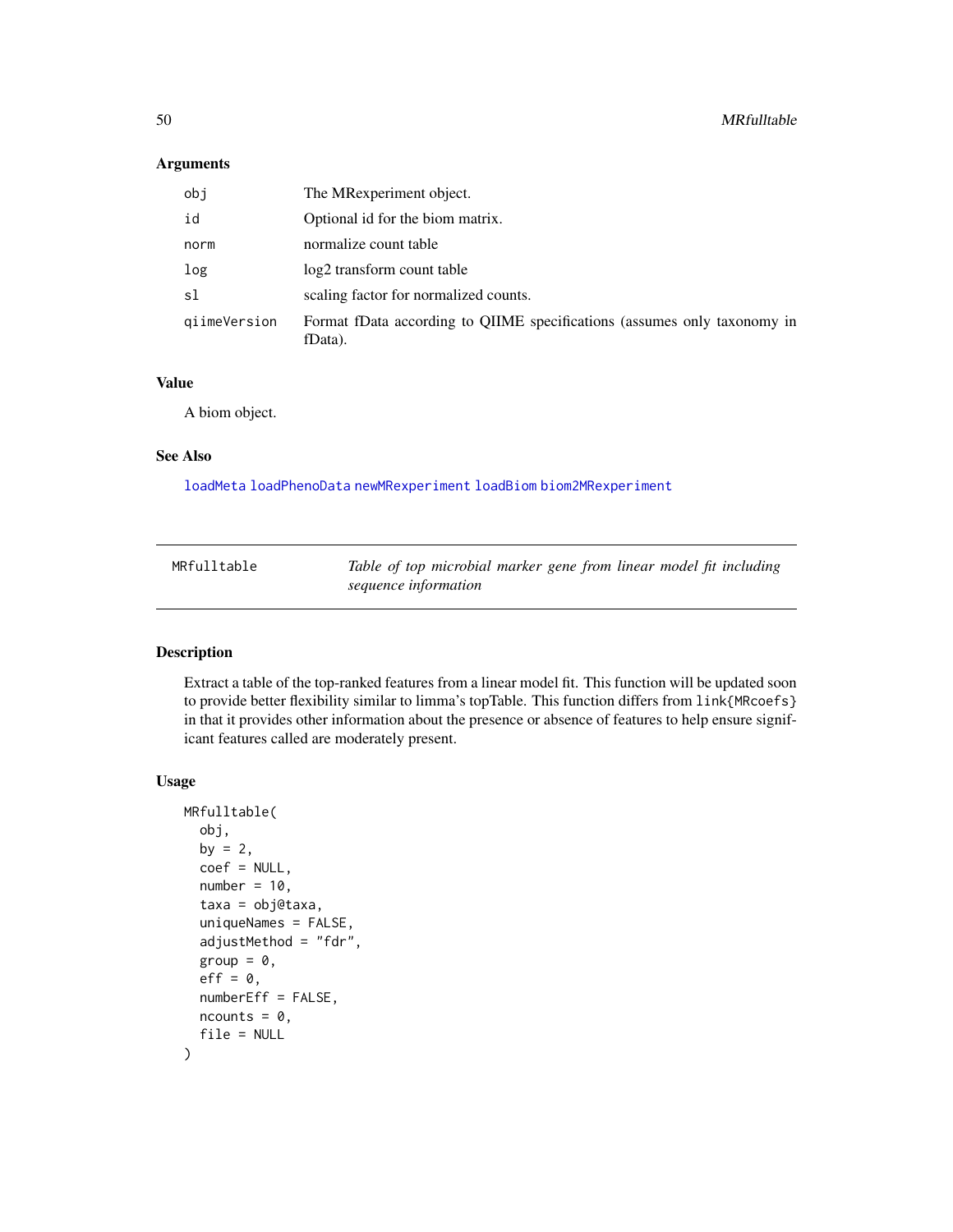#### MRfulltable 51

### Arguments

| obj          | Output of fitFeatureModel or fitZig.                                                                                                                                                                                                                                                                                                                                 |
|--------------|----------------------------------------------------------------------------------------------------------------------------------------------------------------------------------------------------------------------------------------------------------------------------------------------------------------------------------------------------------------------|
| by           | Column number or column name specifying which coefficient or contrast of the<br>linear model is of interest.                                                                                                                                                                                                                                                         |
| coef         | Column number(s) or column name(s) specifying which coefficient or contrast<br>of the linear model to display.                                                                                                                                                                                                                                                       |
| number       | The number of bacterial features to pick out.                                                                                                                                                                                                                                                                                                                        |
| taxa         | Taxa list.                                                                                                                                                                                                                                                                                                                                                           |
| uniqueNames  | Number the various taxa.                                                                                                                                                                                                                                                                                                                                             |
| adjustMethod | Method to adjust p-values by. Default is "FDR". Options include "holm",<br>"hochberg", "hommel", "bonferroni", "BH", "BY", "fdr", "none". See p. adjust<br>for more details.                                                                                                                                                                                         |
| group        | One of five choices: $0,1,2,3,4$ . 0: the sort is ordered by a decreasing absolute<br>value coefficient fit. 1: the sort is ordered by the raw coefficient fit in decreasing<br>order. 2: the sort is ordered by the raw coefficient fit in increasing order. 3:<br>the sort is ordered by the p-value of the coefficient fit in increasing order. 4: no<br>sorting. |
| eff          | Filter features to have at least a "eff" quantile or number of effective samples.                                                                                                                                                                                                                                                                                    |
| numberEff    | Boolean, whether eff should represent quantile (default/FALSE) or number.                                                                                                                                                                                                                                                                                            |
| ncounts      | Filter features to those with at least 'counts' counts.                                                                                                                                                                                                                                                                                                              |
| file         | Name of output file, including location, to save the table.                                                                                                                                                                                                                                                                                                          |
|              |                                                                                                                                                                                                                                                                                                                                                                      |

#### Value

Table of the top-ranked features determined by the linear fit's coefficient.

# See Also

# [fitZig](#page-31-0) [fitFeatureModel](#page-22-0) [MRcoefs](#page-45-0) [MRtable](#page-52-0) [fitPA](#page-26-0)

```
data(lungData)
k = grep("Extraction.Control",pData(lungData)$SampleType)
lungTrim = lungData[,-k]
lungTrim=filterData(lungTrim,present=30)
lungTrim=cumNorm(lungTrim,p=0.5)
smokingStatus = pData(lungTrim)$SmokingStatus
mod = model.matrix(~smokingStatus)
fit = fitZig(obj = lungTrim,mod=mod)
head(MRfulltable(fit))
####
fit = fitFeatureModel(obj = lungTrim,mod=mod)
head(MRfulltable(fit))
```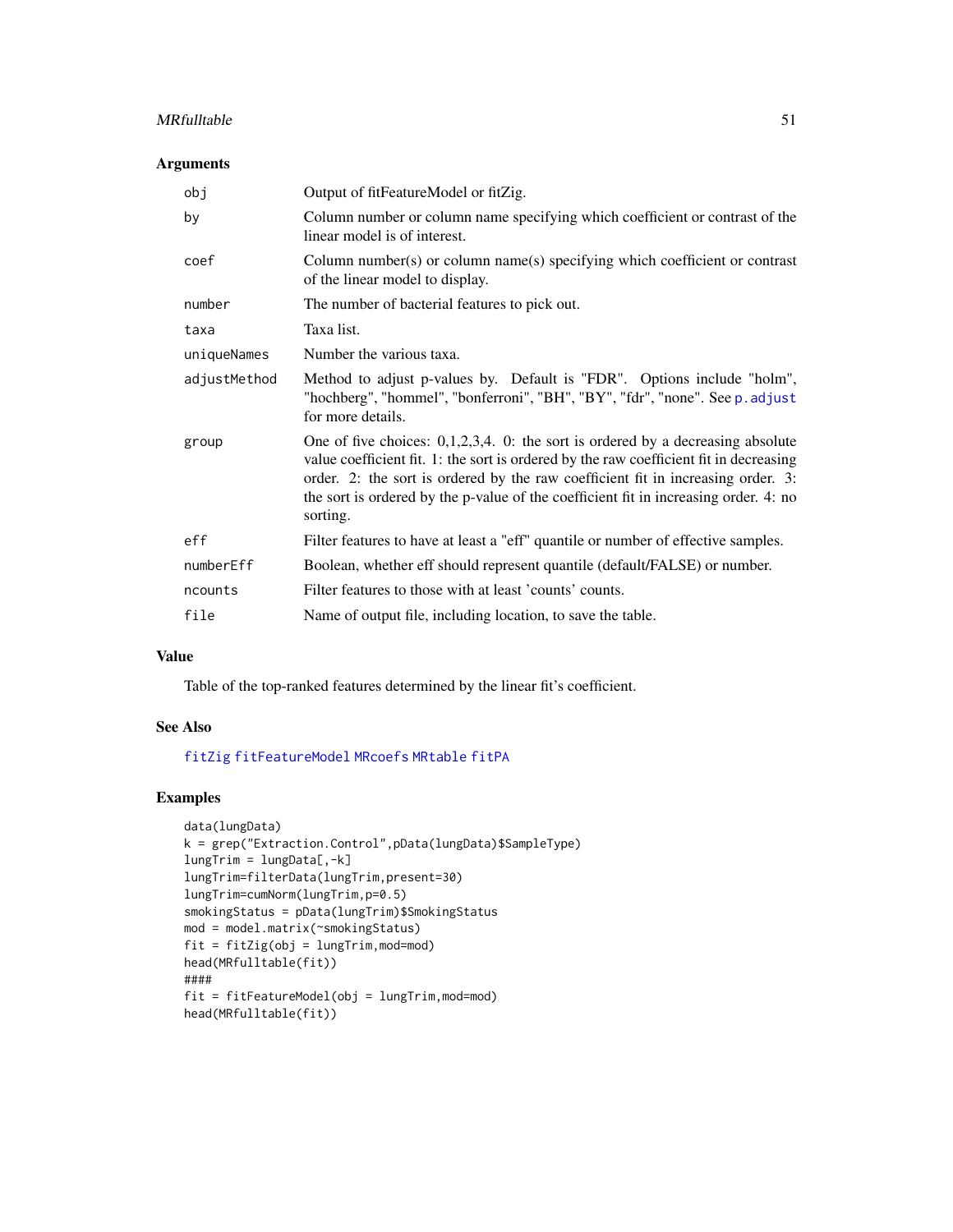<span id="page-51-0"></span>

Function used in MRcoefs() when "IHW" is set as the p value adjustment method

#### Usage

MRihw(obj, ...)

# Arguments

| obi      | Either a fitFeatureModelResults or fitZigResults object |
|----------|---------------------------------------------------------|
| $\cdots$ | other parameters                                        |

MRihw,fitFeatureModelResults-method *MRihw runs IHW within a MRcoefs() call*

# Description

Function used in MRcoefs() when "IHW" is set as the p value adjustment method

# Usage

```
## S4 method for signature 'fitFeatureModelResults'
MRihw(obj, p, adjustMethod, alpha)
```
# Arguments

| obj          | Either a fitFeatureModelResults or fitZigResults object                                                                                                                                                                                                                                                                                                                                                                                     |
|--------------|---------------------------------------------------------------------------------------------------------------------------------------------------------------------------------------------------------------------------------------------------------------------------------------------------------------------------------------------------------------------------------------------------------------------------------------------|
| p            | a vector of pyalues extracted from obj                                                                                                                                                                                                                                                                                                                                                                                                      |
| adjustMethod | Value specifying which adjustment method and which covariate to use for IHW<br>pvalue adjustment. For obj of class fitFeatureModelResults-class, options<br>are "ihw-abundance" (median feature count per row) and "ihw-ubiquity" (num-<br>ber of non-zero features per row). For obj of class fitZigResults-class,<br>options are "ihw-abundance" (weighted mean per feature) and "ihw-ubiquity"<br>(number of non-zero features per row). |
| alpha        | pvalue significance level specified for IHW call. Default is 0.1                                                                                                                                                                                                                                                                                                                                                                            |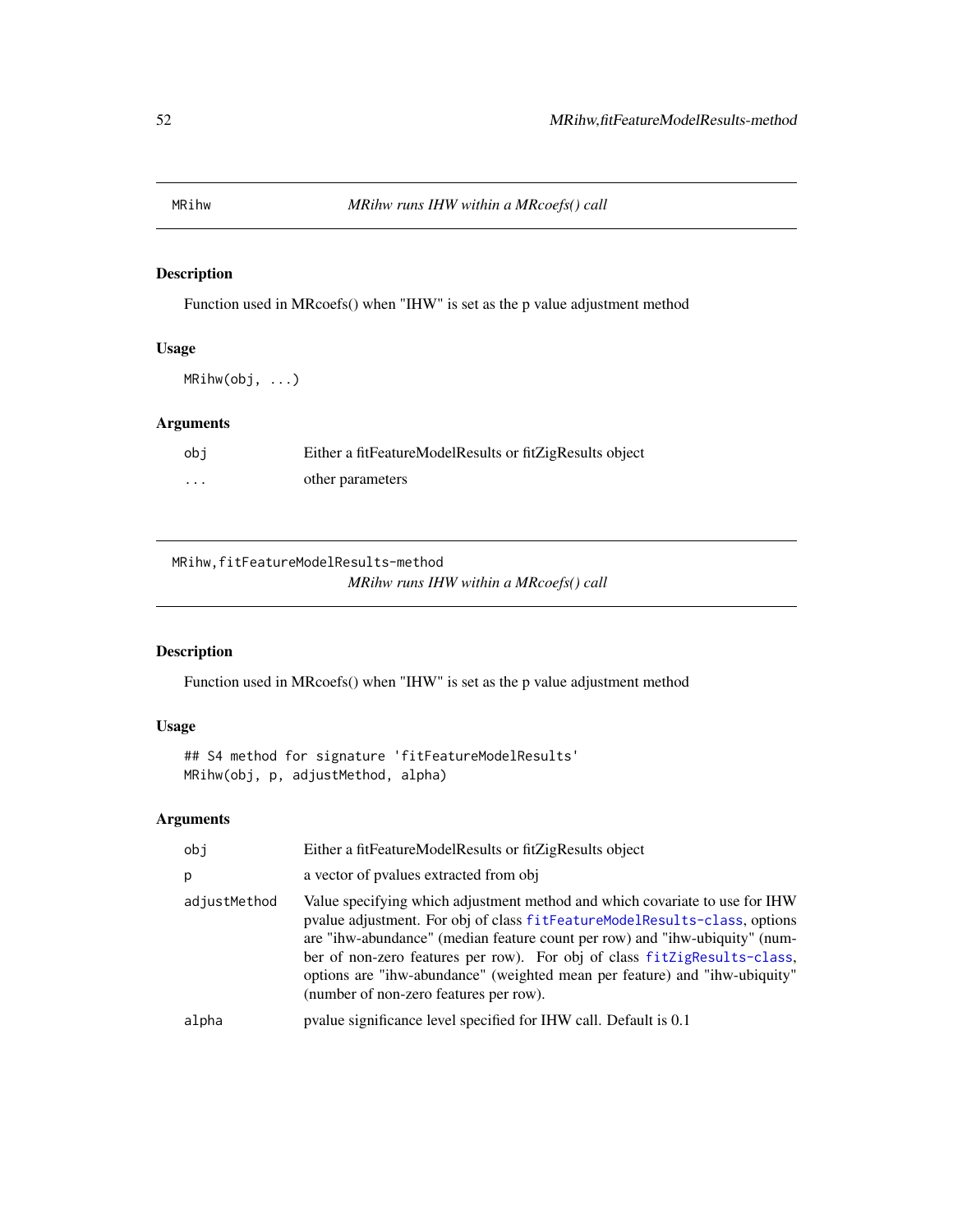MRihw,fitZigResults-method

*MRihw runs IHW within a MRcoefs() call*

#### Description

Function used in MRcoefs() when "IHW" is set as the p value adjustment method

## Usage

```
## S4 method for signature 'fitZigResults'
MRihw(obj, p, adjustMethod, alpha)
```
# Arguments

| obi          | Either a fitFeatureModelResults or fitZigResults object                                                                                                                                                                                                                                                                                                                                                                                     |
|--------------|---------------------------------------------------------------------------------------------------------------------------------------------------------------------------------------------------------------------------------------------------------------------------------------------------------------------------------------------------------------------------------------------------------------------------------------------|
| p            | a vector of pyalues extracted from obj                                                                                                                                                                                                                                                                                                                                                                                                      |
| adjustMethod | Value specifying which adjustment method and which covariate to use for IHW<br>pvalue adjustment. For obj of class fitFeatureModelResults-class, options<br>are "ihw-abundance" (median feature count per row) and "ihw-ubiquity" (num-<br>ber of non-zero features per row). For obj of class fitZigResults-class,<br>options are "ihw-abundance" (weighted mean per feature) and "ihw-ubiquity"<br>(number of non-zero features per row). |
| alpha        | pvalue significance level specified for IHW call. Default is 0.1                                                                                                                                                                                                                                                                                                                                                                            |
|              |                                                                                                                                                                                                                                                                                                                                                                                                                                             |

<span id="page-52-0"></span>MRtable *Table of top microbial marker gene from linear model fit including sequence information*

# Description

Extract a table of the top-ranked features from a linear model fit. This function will be updated soon to provide better flexibility similar to limma's topTable. This function differs from link{MRcoefs} in that it provides other information about the presence or absence of features to help ensure significant features called are moderately present.

#### Usage

```
MRtable(
  obj,
 by = 2,
  coef = NULL,
  number = 10,
  taxa = obj@taxa,
```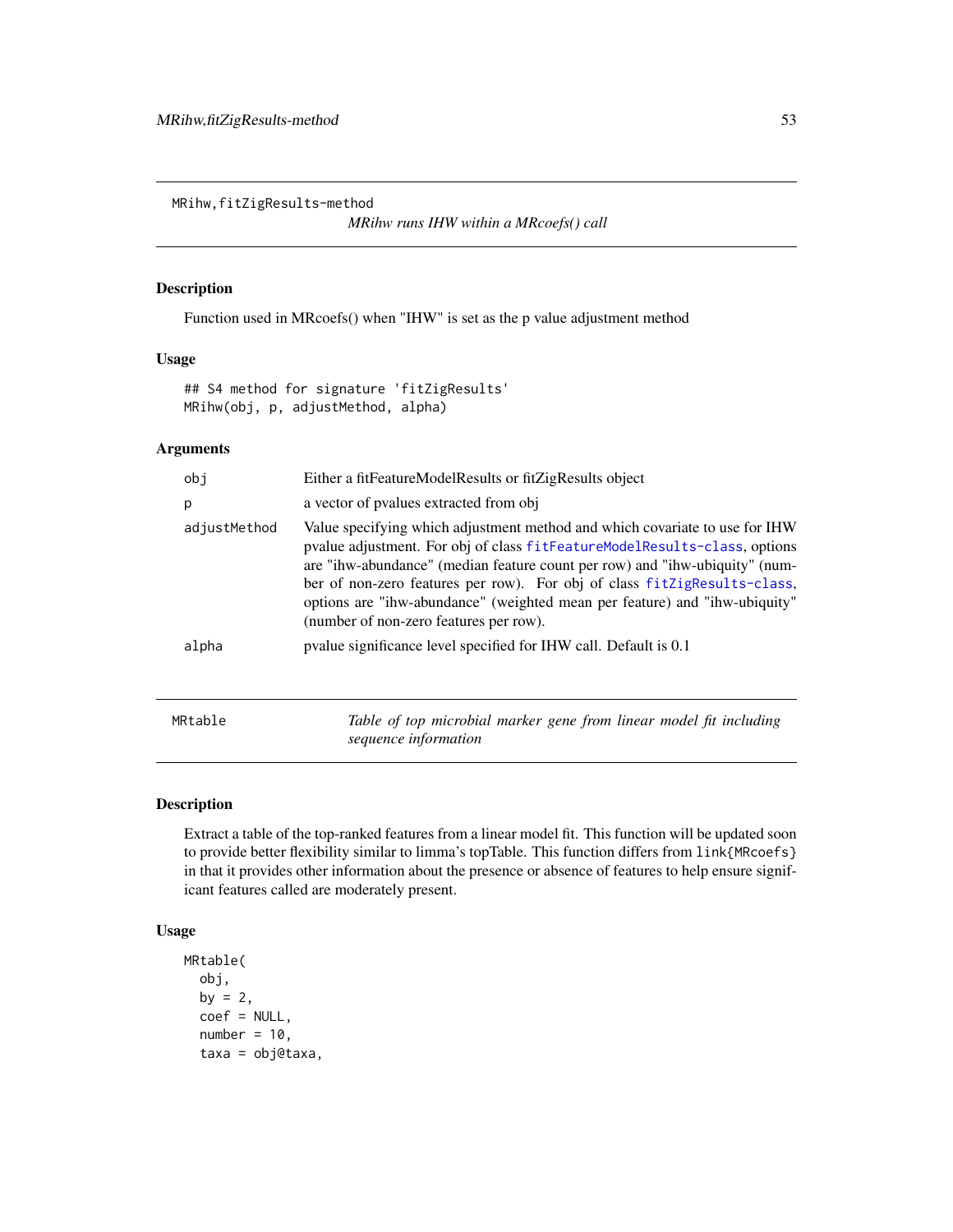```
uniqueNames = FALSE,
  adjustMethod = "fdr",group = 0,eff = 0,
  numberEff = FALSE,
 ncounts = 0,
 file = NULL
\mathcal{L}
```
# Arguments

| obj          | Output of fitFeatureModel or fitZig.                                                                                                                                                                                                                                                                                                                                 |  |
|--------------|----------------------------------------------------------------------------------------------------------------------------------------------------------------------------------------------------------------------------------------------------------------------------------------------------------------------------------------------------------------------|--|
| by           | Column number or column name specifying which coefficient or contrast of the<br>linear model is of interest.                                                                                                                                                                                                                                                         |  |
| coef         | Column number(s) or column name(s) specifying which coefficient or contrast<br>of the linear model to display.                                                                                                                                                                                                                                                       |  |
| number       | The number of bacterial features to pick out.                                                                                                                                                                                                                                                                                                                        |  |
| taxa         | Taxa list.                                                                                                                                                                                                                                                                                                                                                           |  |
| uniqueNames  | Number the various taxa.                                                                                                                                                                                                                                                                                                                                             |  |
| adjustMethod | Method to adjust p-values by. Default is "FDR". Options include "holm",<br>"hochberg", "hommel", "bonferroni", "BH", "BY", "fdr", "none". See p. adjust<br>for more details.                                                                                                                                                                                         |  |
| group        | One of five choices, $0,1,2,3,4$ . 0: the sort is ordered by a decreasing absolute<br>value coefficient fit. 1: the sort is ordered by the raw coefficient fit in decreasing<br>order. 2: the sort is ordered by the raw coefficient fit in increasing order. 3:<br>the sort is ordered by the p-value of the coefficient fit in increasing order. 4: no<br>sorting. |  |
| eff          | Filter features to have at least a "eff" quantile or number of effective samples.                                                                                                                                                                                                                                                                                    |  |
| numberEff    | Boolean, whether eff should represent quantile (default/FALSE) or number.                                                                                                                                                                                                                                                                                            |  |
| ncounts      | Filter features to have at least 'counts' of counts.                                                                                                                                                                                                                                                                                                                 |  |
| file         | Name of file, including location, to save the table.                                                                                                                                                                                                                                                                                                                 |  |

# Value

Table of the top-ranked features determined by the linear fit's coefficient.

## See Also

[fitZig](#page-31-0) [fitFeatureModel](#page-22-0) [MRcoefs](#page-45-0) [MRfulltable](#page-49-0)

```
data(lungData)
k = grep("Extraction.Control",pData(lungData)$SampleType)
lungTrim = lungData[, -k]lungTrim=filterData(lungTrim,present=30)
```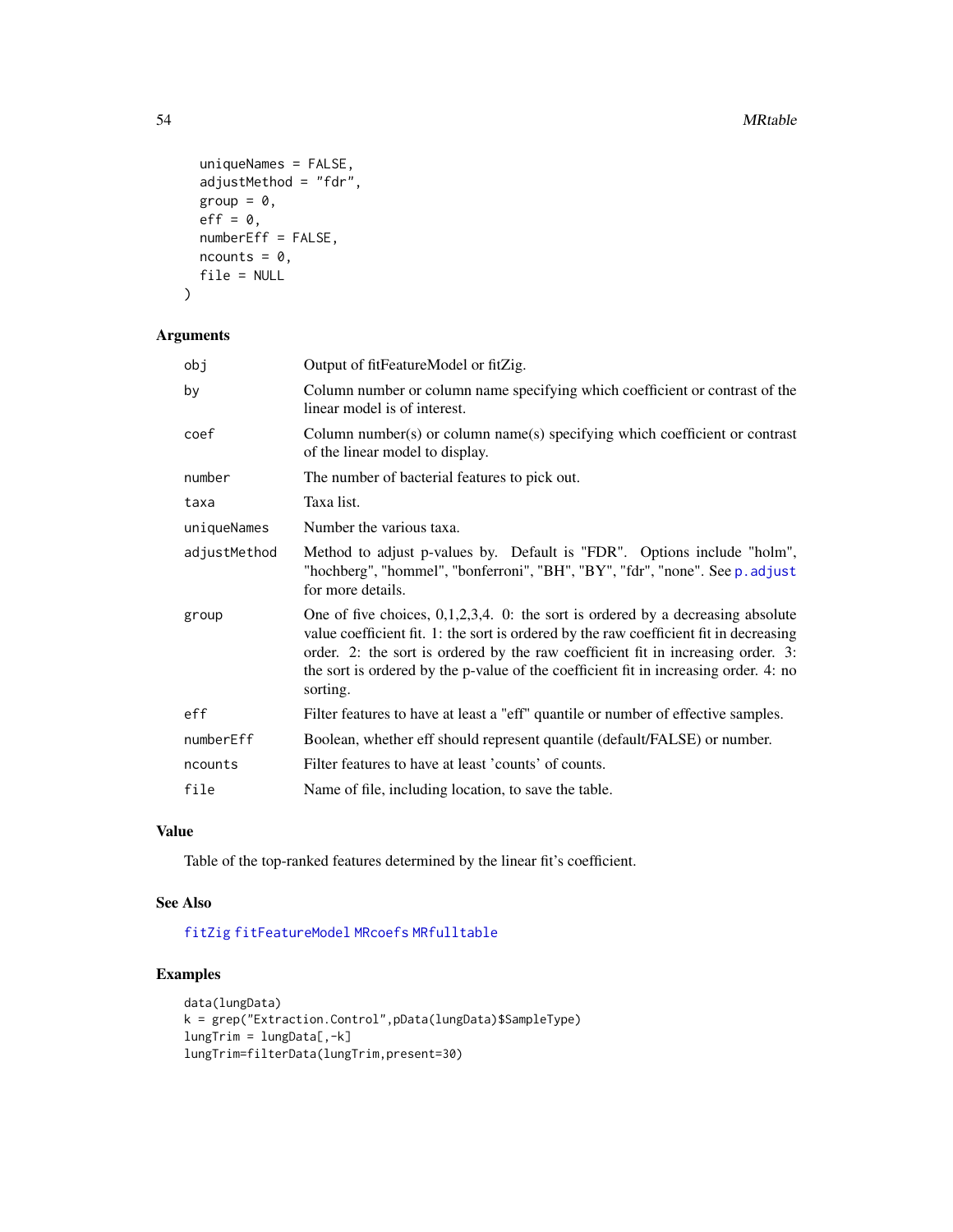# newMRexperiment 55

```
lungTrim=cumNorm(lungTrim,p=0.5)
smokingStatus = pData(lungTrim)$SmokingStatus
mod = model.matrix(~smokingStatus)
fit = fitZig(obj = lungTrim,mod=mod)head(MRtable(fit))
####
fit = fitFeatureModel(obj = lungTrim,mod=mod)
head(MRtable(fit))
```
<span id="page-54-0"></span>newMRexperiment *Create a MRexperiment object*

# Description

This function creates a MRexperiment object from a matrix or data frame of count data.

#### Usage

```
newMRexperiment(
  counts,
  phenoData = NULL,
  featureData = NULL,
  libSize = NULL,
  normFactors = NULL
)
```
# Arguments

| counts      | A matrix or data frame of count data. The count data is representative of the<br>number of reads annotated for a feature (be it gene, OTU, species, etc). Rows<br>should correspond to features and columns to samples. |
|-------------|-------------------------------------------------------------------------------------------------------------------------------------------------------------------------------------------------------------------------|
| phenoData   | An AnnotatedDataFrame with pertinent sample information.                                                                                                                                                                |
| featureData | An AnnotatedDataFrame with pertinent feature information.                                                                                                                                                               |
| libSize     | libSize, library size, is the total number of reads for a particular sample.                                                                                                                                            |
| normFactors | normFactors, the normalization factors used in either the model or as scaling<br>factors of sample counts for each particular sample.                                                                                   |

# Details

See [MRexperiment-class](#page-47-0) and eSet (from the Biobase package) for the meaning of the various slots.

## Value

an object of class MRexperiment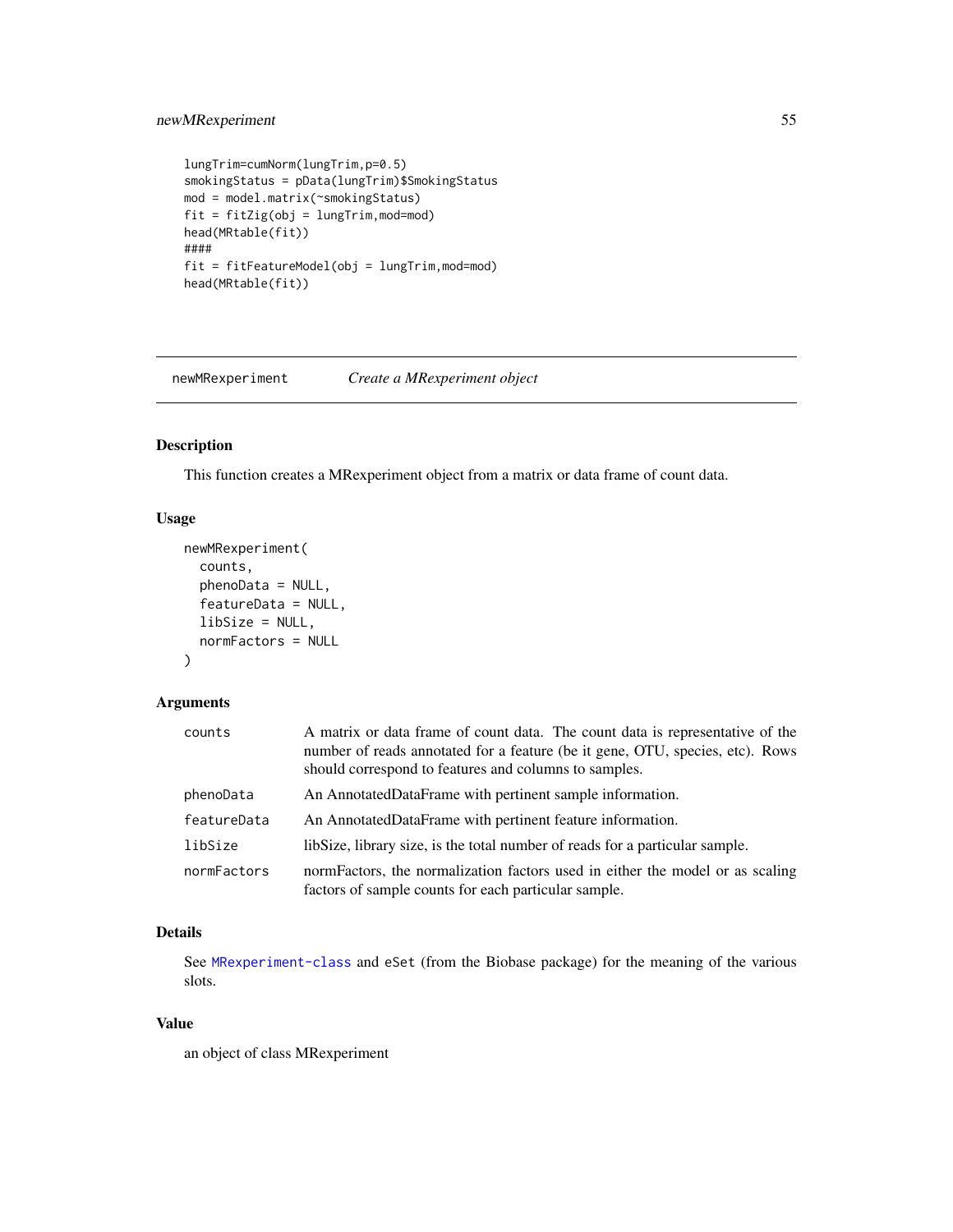## Author(s)

Joseph N Paulson

# Examples

cnts = matrix(abs(rnorm(1000)),nc=10) obj <- newMRexperiment(cnts)

<span id="page-55-0"></span>normFactors *Access the normalization factors in a MRexperiment object*

# Description

Function to access the scaling factors, aka the normalization factors, of samples in a MRexperiment object.

### Usage

```
normFactors(object)
```
### Arguments

object a MRexperiment object

### Value

Normalization scaling factors

# Author(s)

Joseph N. Paulson

```
data(lungData)
head(normFactors(lungData))
```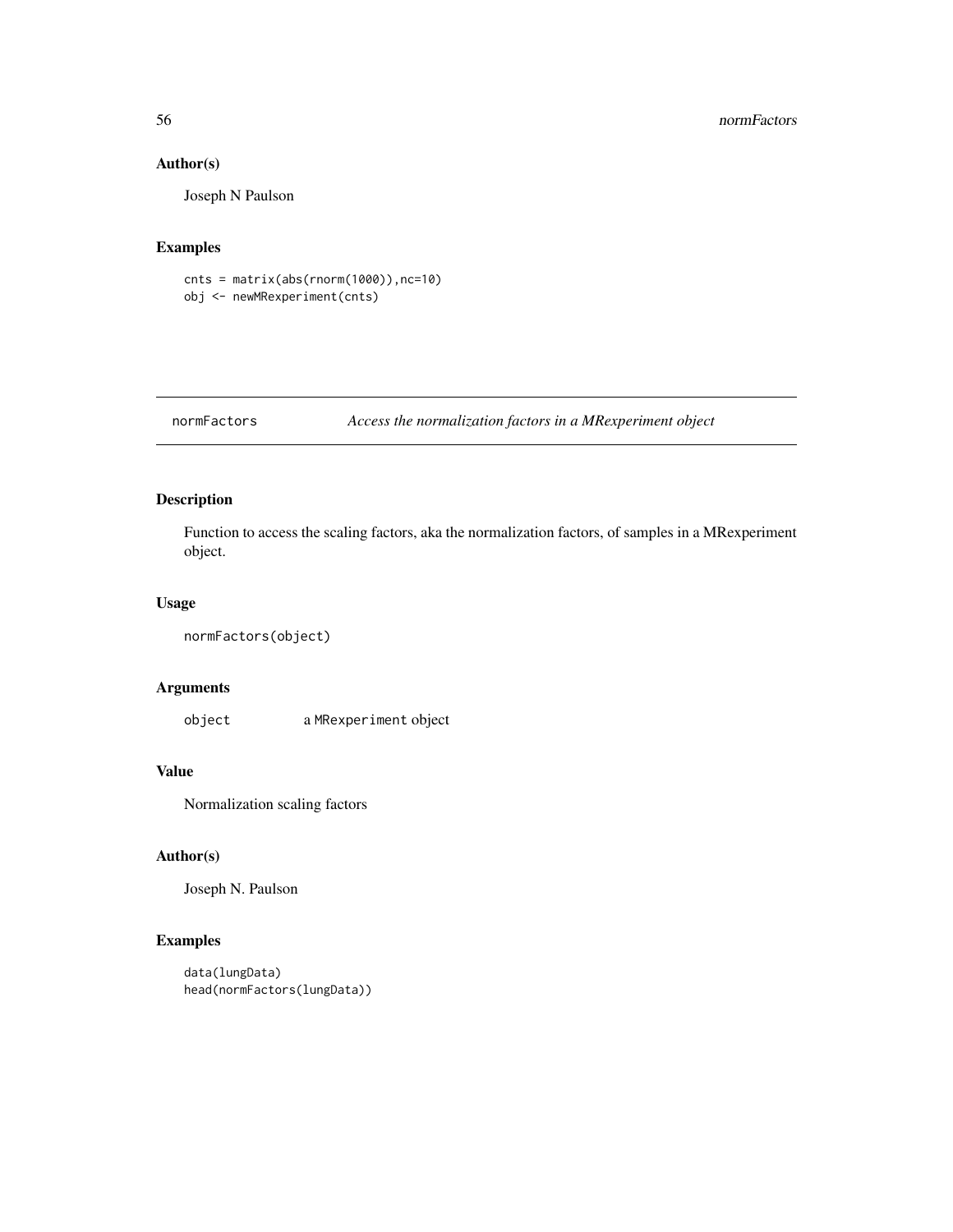Function to replace the scaling factors, aka the normalization factors, of samples in a MRexperiment object.

#### Usage

```
## S4 replacement method for signature 'MRexperiment, numeric'
normFactors(object) <- value
```
# Arguments

| object | a MRexperiment object                   |
|--------|-----------------------------------------|
| value  | vector of normalization scaling factors |

#### Value

Normalization scaling factors

#### Author(s)

Joseph N. Paulson

# Examples

```
data(lungData)
head(normFactors(lungData)<- rnorm(1))
```
plotBubble *Basic plot of binned vectors.*

### Description

This function plots takes two vectors, calculates the contingency table and plots circles sized by the contingency table value. Optional significance vectors of the values significant will shade the circles by proportion of significance.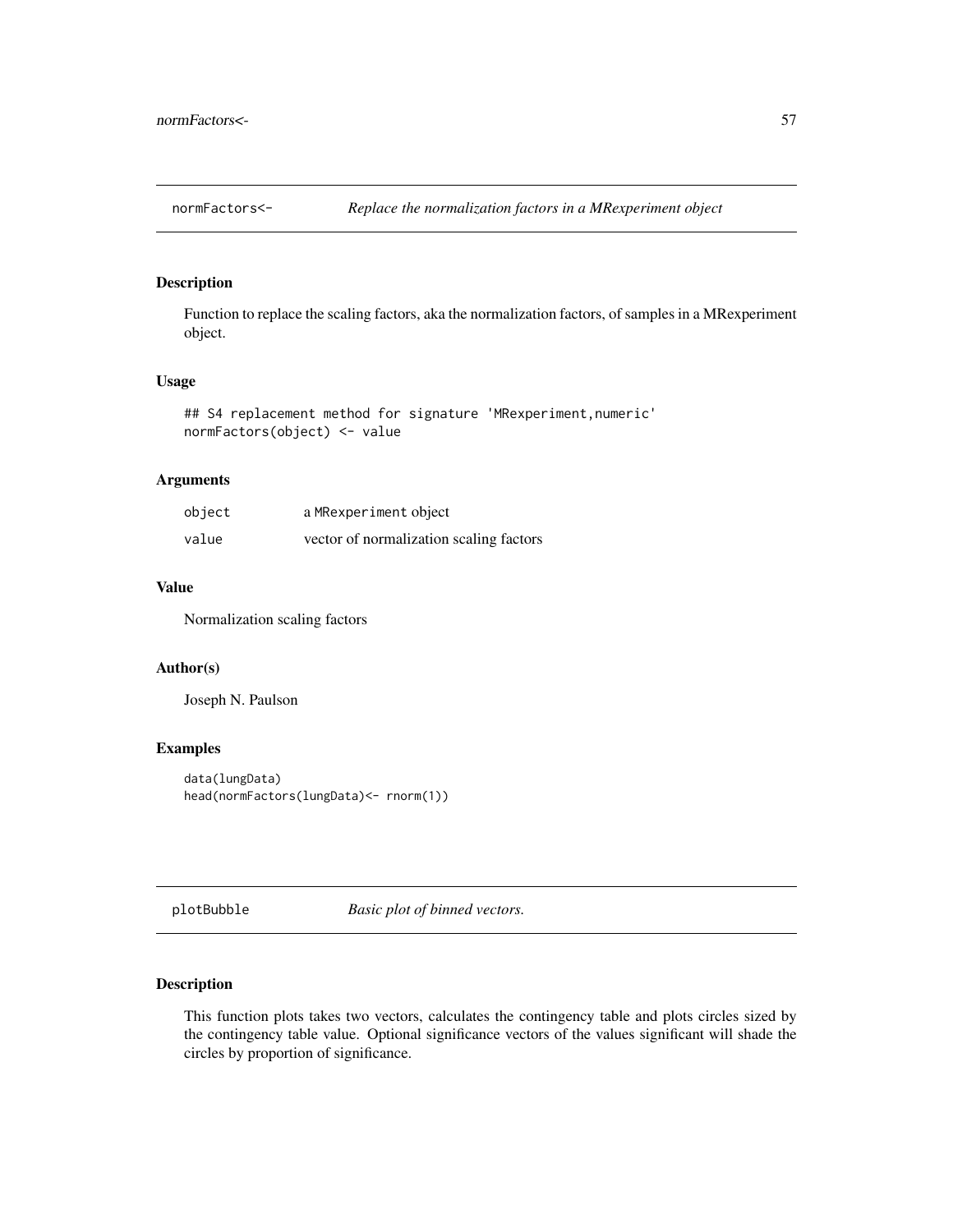# Usage

```
plotBubble(
 yvector,
 xvector,
 sigvector = NULL,
 nbreaks = 10,
 ybreak = quantile(yvector, p = seq(0, 1, length.out = nbreaks)),xbreak = quantile(xvector, p = seq(0, 1, length.out = nbreaks)),scale = 1,
 local = FALSE,
  ...
)
```
### Arguments

| yvector   | A vector of values represented along y-axis.                                      |
|-----------|-----------------------------------------------------------------------------------|
| xvector   | A vector of values represented along x-axis.                                      |
| sigvector | A vector of the names of significant features (names should match x/yvector).     |
| nbreaks   | Number of bins to break yvector and xvector into.                                 |
| ybreak    | The values to break the yvector at.                                               |
| xbreak    | The values to break the xvector at.                                               |
| scale     | Scaling of circle bin sizes.                                                      |
| local     | Boolean to shade by significant bin numbers (TRUE) or overall proportion (FALSE). |
| $\cdots$  | Additional plot arguments.                                                        |

### Value

A matrix of features along rows, and the group membership along columns.

### See Also

[plotMRheatmap](#page-62-0)

```
data(mouseData)
mouseData = mouseData[which(rowSums(mouseData)>139),]
sparsity = rowMeans(MRcounts(mouseData)==0)
lor = log(fitPA(mouseData,cl=pData(mouseData)[,3])$oddsRatio)
plotBubble(lor,sparsity,main="lor ~ sparsity")
# Example 2
x = runif(100000)
y = runif(100000)
plotBubble(y,x)
```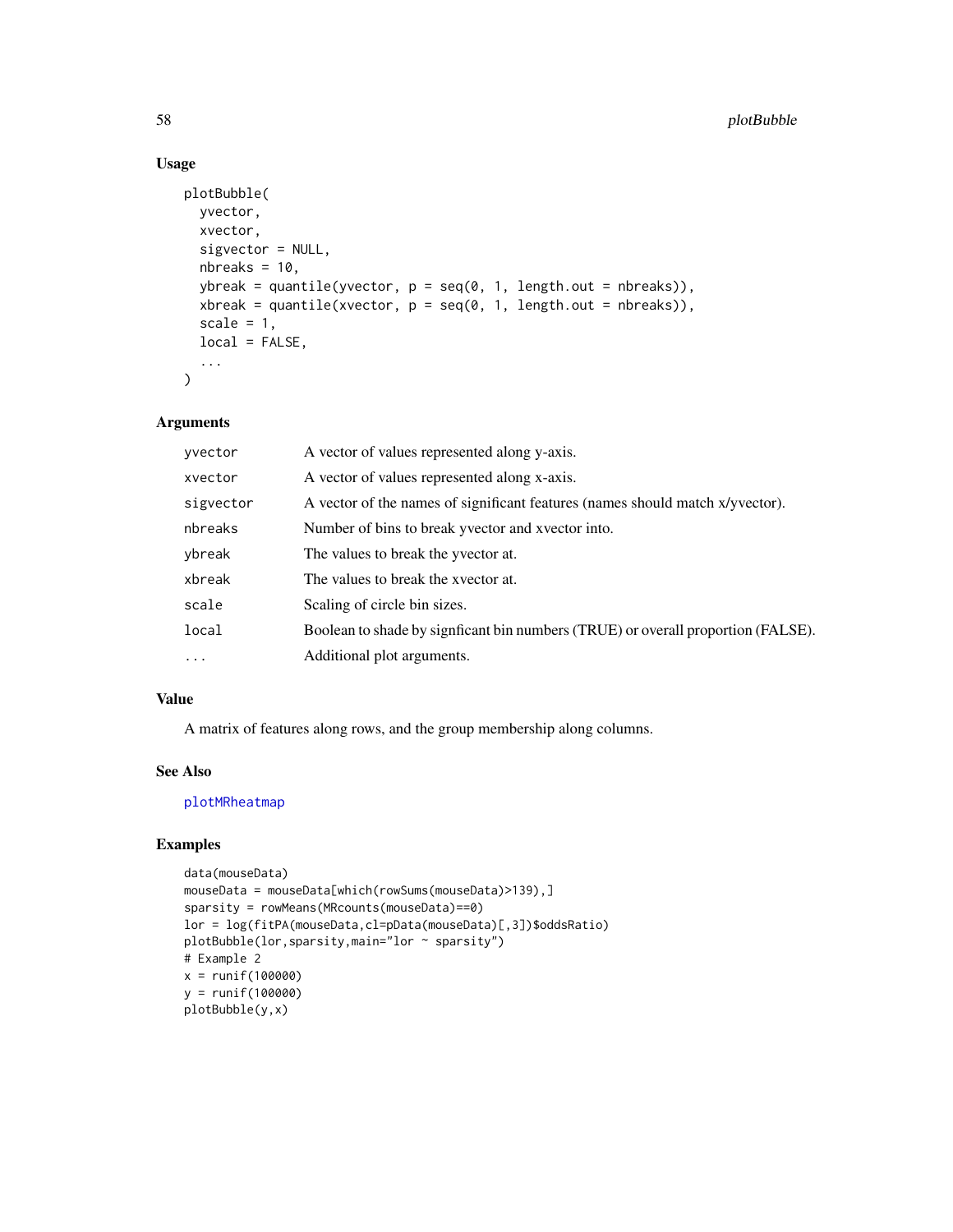plotClassTimeSeries *Plot abundances by class*

## Description

Plot the abundance of values for each class using a spline approach on the estimated full model.

# Usage

```
plotClassTimeSeries(
  res,
  formula,
 xlab = "Time",
 ylab = "Abundance",
 color@{thick} = "black",
  color1 = "red",include = c("1", "class", "time:class"),...
)
```
# Arguments

| res      | Output of fitTimeSeries function                                                            |
|----------|---------------------------------------------------------------------------------------------|
| formula  | Formula for ssanova. Of the form: abundance $\sim$ where  includes any pData<br>slot value. |
| xlab     | X-label.                                                                                    |
| ylab     | Y-label.                                                                                    |
| color0   | Color of samples from first group.                                                          |
| color1   | Color of samples from second group.                                                         |
| include  | Parameters to include in prediction.                                                        |
| $\cdots$ | Extra plotting arguments.                                                                   |
|          |                                                                                             |

#### Value

Plot for abundances of each class using a spline approach on estimated null model.

#### See Also

#### [fitTimeSeries](#page-28-0)

```
data(mouseData)
res = fitTimeSeries(obj=mouseData,feature="Actinobacteria",
  class="status",id="mouseID",time="relativeTime",lvl='class',B=10)
plotClassTimeSeries(res,pch=21,bg=res$data$class,ylim=c(0,8))
```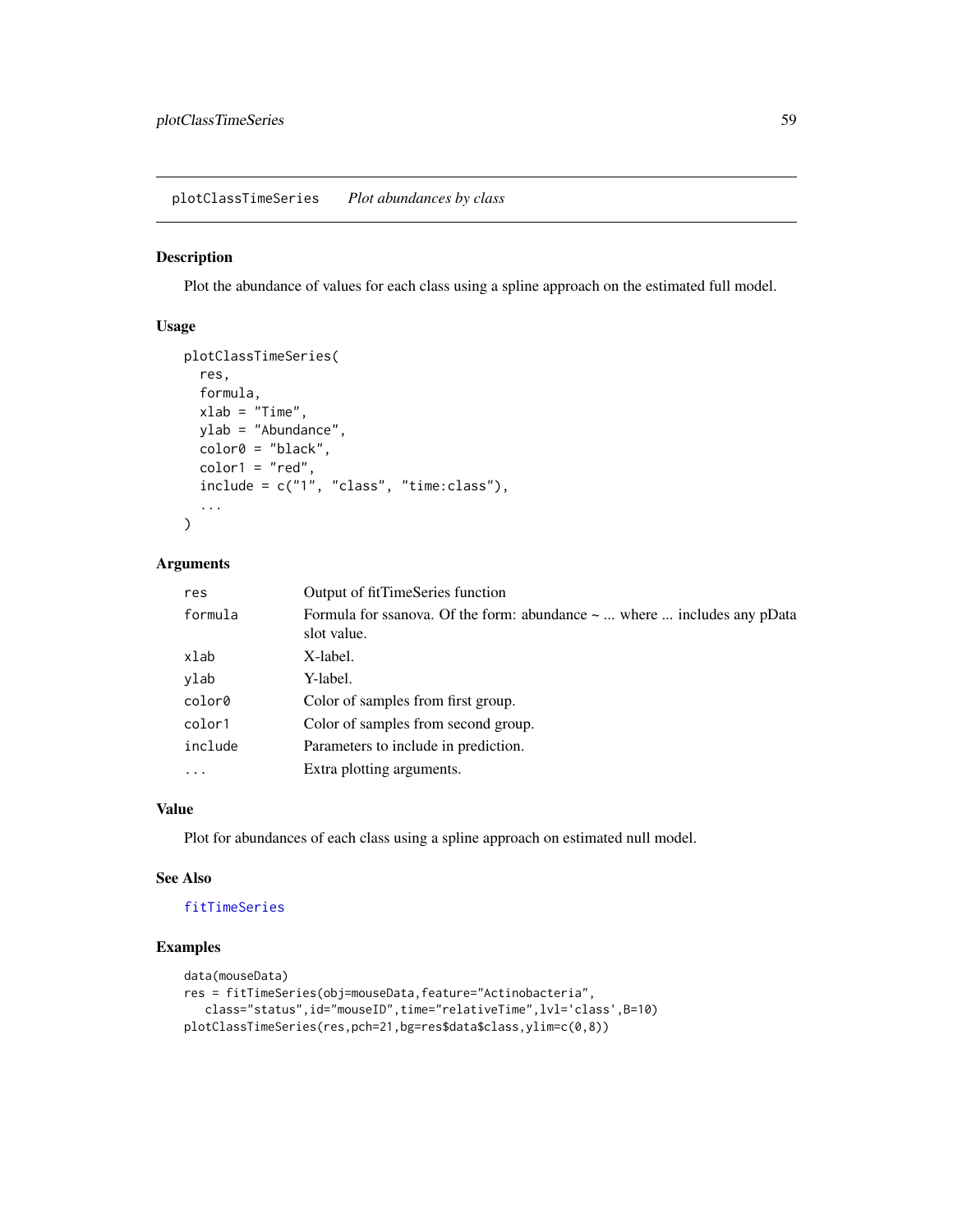<span id="page-59-0"></span>

This function plots a heatmap of the "n" features with greatest variance across rows.

# Usage

```
plotCorr(obj, n, norm = TRUE, log = TRUE, fun = cor, ...)
```
# Arguments

| obi      | A MRexperiment object with count data.                                                   |
|----------|------------------------------------------------------------------------------------------|
| n        | The number of features to plot. This chooses the "n" features with greatest<br>variance. |
| norm     | Whether or not to normalize the counts - if MR experiment object.                        |
| log      | Whether or not to log2 transform the counts - if MRexperiment object.                    |
| fun      | Function to calculate pair-wise relationships. Default is pearson correlation            |
| $\cdots$ | Additional plot arguments.                                                               |

# Value

plotted correlation matrix

#### See Also

[cumNormMat](#page-13-1)

```
data(mouseData)
plotCorr(obj=mouseData,n=200,cexRow = 0.4,cexCol = 0.4,trace="none",dendrogram="none",
        col = colorRampPalette(brewer.pal(9, "RdBu"))(50))
```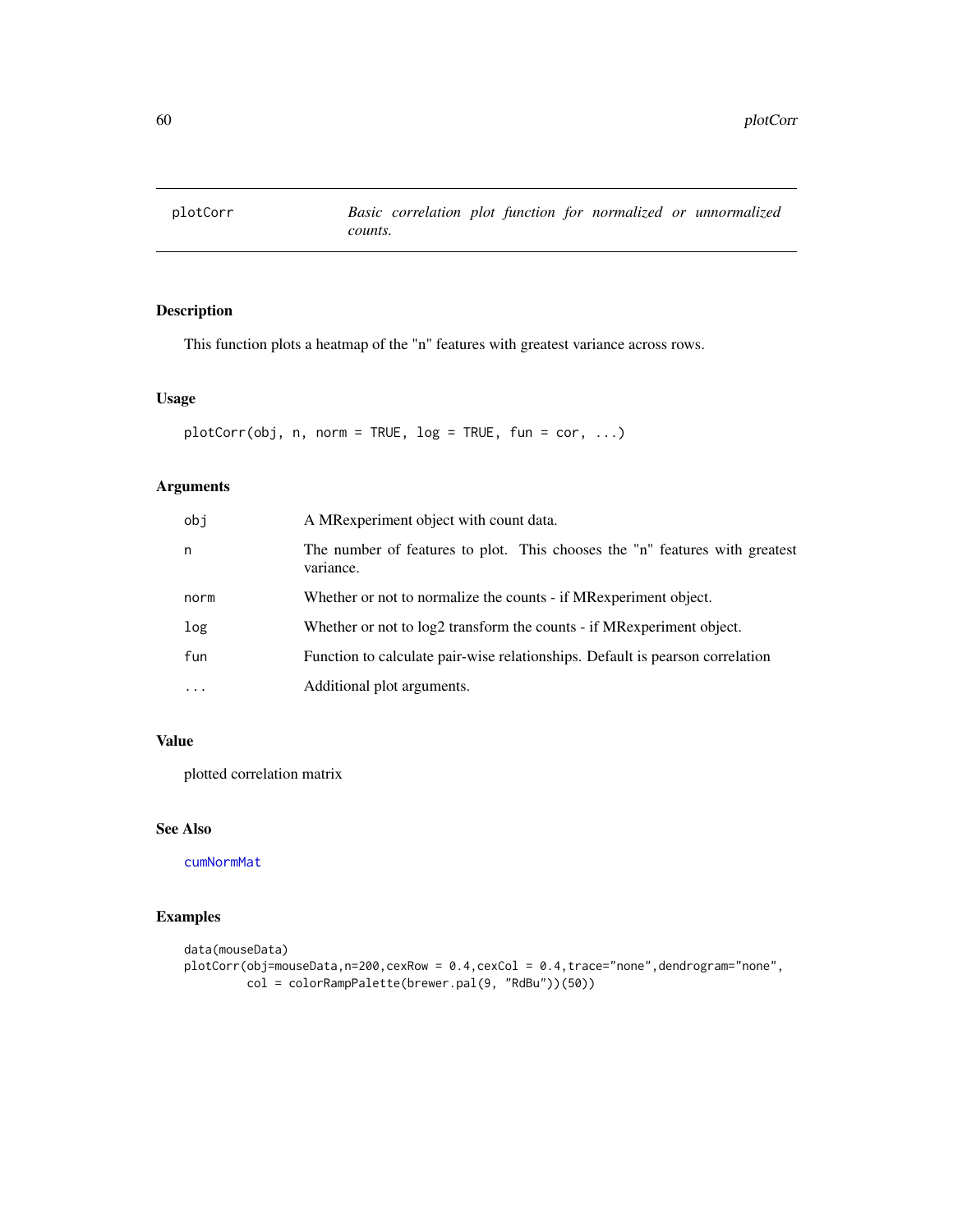This function plots the abundance of a particular OTU by class. The function is the typical manhattan plot of the abundances.

#### Usage

```
plotFeature(
 obj,
 otuIndex,
 classIndex,
 col = "black",
  sort = TRUE,sortby = NULL,
 norm = TRUE,log = TRUE,sl = 1000,...
)
```
# Arguments

| obi        | A MRexperiment object with count data.                                |
|------------|-----------------------------------------------------------------------|
| otuIndex   | The row to plot                                                       |
| classIndex | A list of the samples in their respective groups.                     |
| col        | A vector to color samples by.                                         |
| sort       | Boolean, sort or not.                                                 |
| sortby     | Default is sort by library size, alternative vector for sorting       |
| norm       | Whether or not to normalize the counts - if MR experiment object.     |
| log        | Whether or not to log2 transform the counts - if MRexperiment object. |
| s1         | Scaling factor - if MRexperiment and norm=TRUE.                       |
| $\cdots$   | Additional plot arguments.                                            |

# Value

counts and classindex

## See Also

[cumNorm](#page-12-0)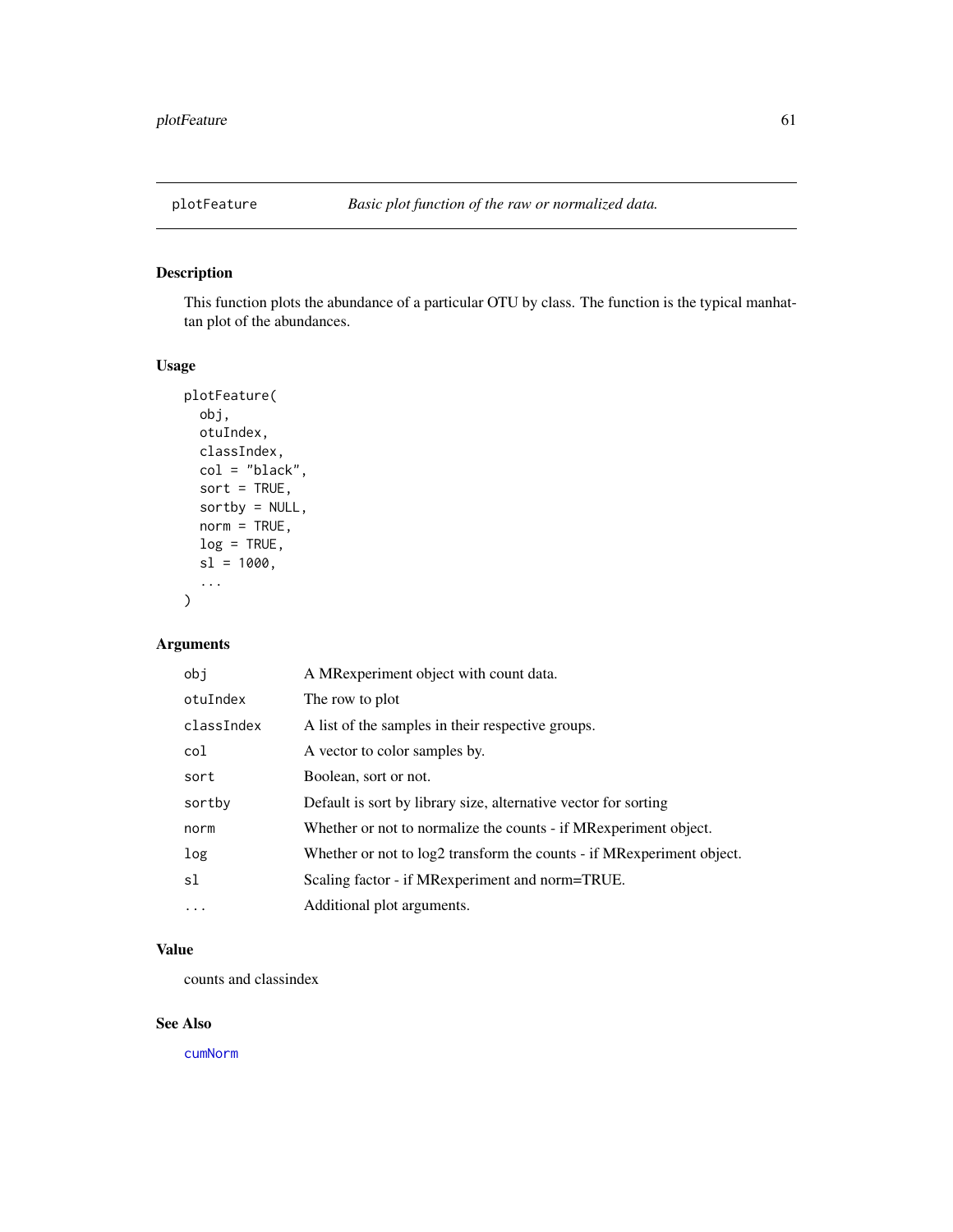# Examples

```
data(mouseData)
classIndex=list(Western=which(pData(mouseData)$diet=="Western"))
classIndex$BK=which(pData(mouseData)$diet=="BK")
otuIndex = 8770
par(mfrow=c(2,1))
dates = pData(mouseData)$date
plotFeature(mouseData,norm=FALSE,log=FALSE,otuIndex,classIndex,
col=dates,sortby=dates,ylab="Raw reads")
```
<span id="page-61-0"></span>plotGenus *Basic plot function of the raw or normalized data.*

## Description

This function plots the abundance of a particular OTU by class. The function uses the estimated posterior probabilities to make technical zeros transparent.

#### Usage

```
plotGenus(
  obj,
  otuIndex,
  classIndex,
  norm = TRUE,log = TRUE,no = 1:length(otuIndex),
  \text{labels} = \text{TRUE},
  xlab = NULL,ylab = NULL,
  jitter = TRUE,
  jitter.factor = 1,
  pch = 21,
  ...
\mathcal{L}
```
# Arguments

| obj        | An MRexperiment object with count data.                               |
|------------|-----------------------------------------------------------------------|
| otuIndex   | A list of the otus with the same annotation.                          |
| classIndex | A list of the samples in their respective groups.                     |
| norm       | Whether or not to normalize the counts - if MRexperiment object.      |
| log        | Whether or not to log2 transform the counts - if MRexperiment object. |
| no         | Which of the otuIndex to plot.                                        |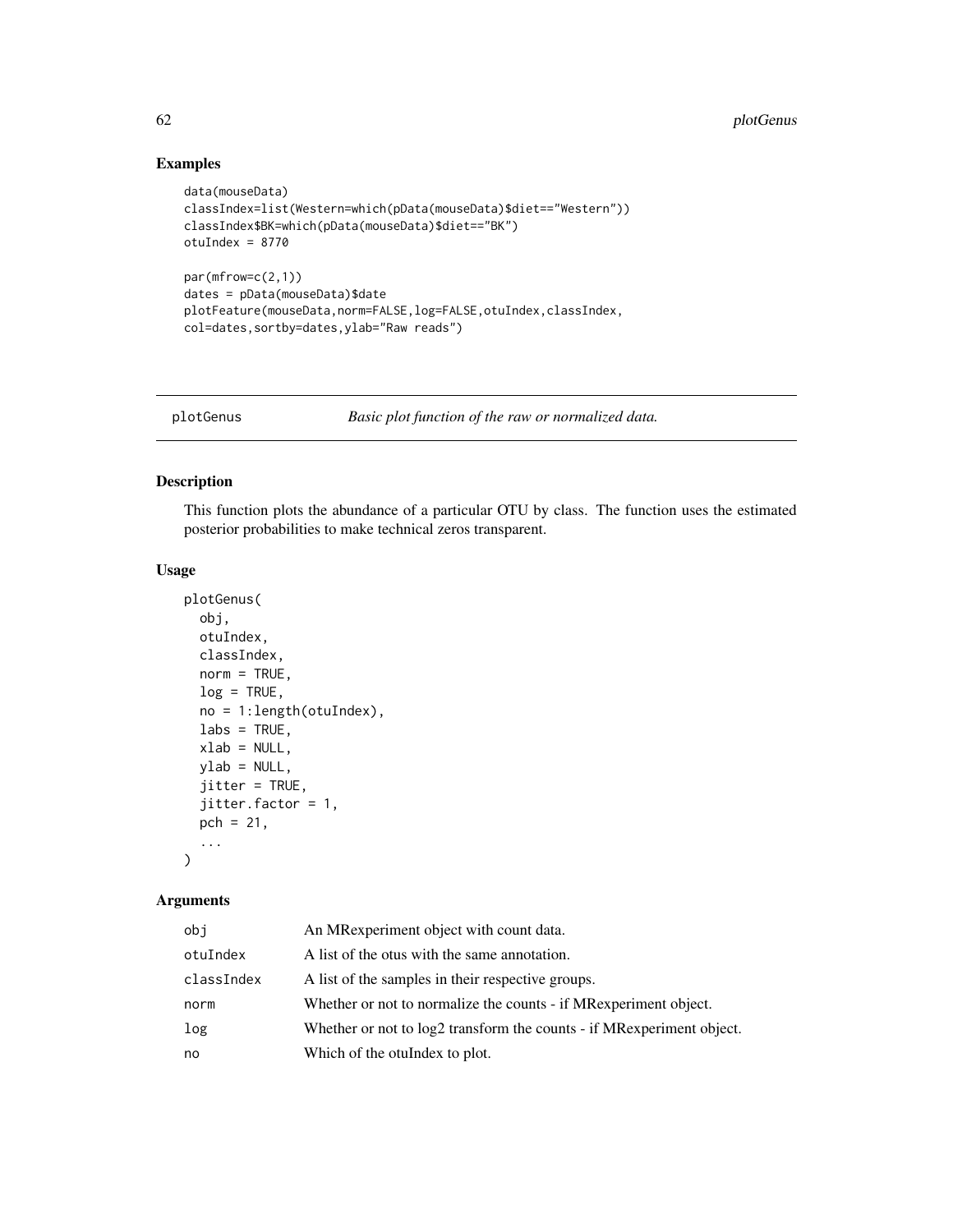# plotMRheatmap 63

| labs          | Whether to include group labels or not. (TRUE/FALSE) |
|---------------|------------------------------------------------------|
| xlab          | xlabel for the plot.                                 |
| ylab          | ylabel for the plot.                                 |
| jitter        | Boolean to jitter the count data or not.             |
| jitter.factor | Factor value for jitter                              |
| pch           | Standard pch value for the plot command.             |
|               | Additional plot arguments.                           |

# Value

plotted data

#### See Also

[cumNorm](#page-12-0)

# Examples

```
data(mouseData)
classIndex=list(controls=which(pData(mouseData)$diet=="BK"))
classIndex$cases=which(pData(mouseData)$diet=="Western")
otuIndex = grep("Strep",fData(mouseData)$family)
otuIndex=otuIndex[order(rowSums(MRcounts(mouseData)[otuIndex,]),decreasing=TRUE)]
plotGenus(mouseData,otuIndex,classIndex,no=1:2,xaxt="n",norm=FALSE,ylab="Strep normalized log(cpt)")
```
<span id="page-62-0"></span>

| plotMRheatmap | Basic heatmap plot function for normalized counts. |  |
|---------------|----------------------------------------------------|--|
|               |                                                    |  |

# Description

This function plots a heatmap of the 'n' features with greatest variance across rows (or other statistic).

# Usage

```
plotMRheatmap(obj, n, norm = TRUE, log = TRUE, fun = sd, ...)
```
# Arguments

| obj       | A MRexperiment object with count data.                                                           |
|-----------|--------------------------------------------------------------------------------------------------|
| n         | The number of features to plot. This chooses the 'n' features of greatest positive<br>statistic. |
| norm      | Whether or not to normalize the counts - if MR experiment object.                                |
| log       | Whether or not to log2 transform the counts - if MRexperiment object.                            |
| fun       | Function to select top 'n' features.                                                             |
| $\ddotsc$ | Additional plot arguments.                                                                       |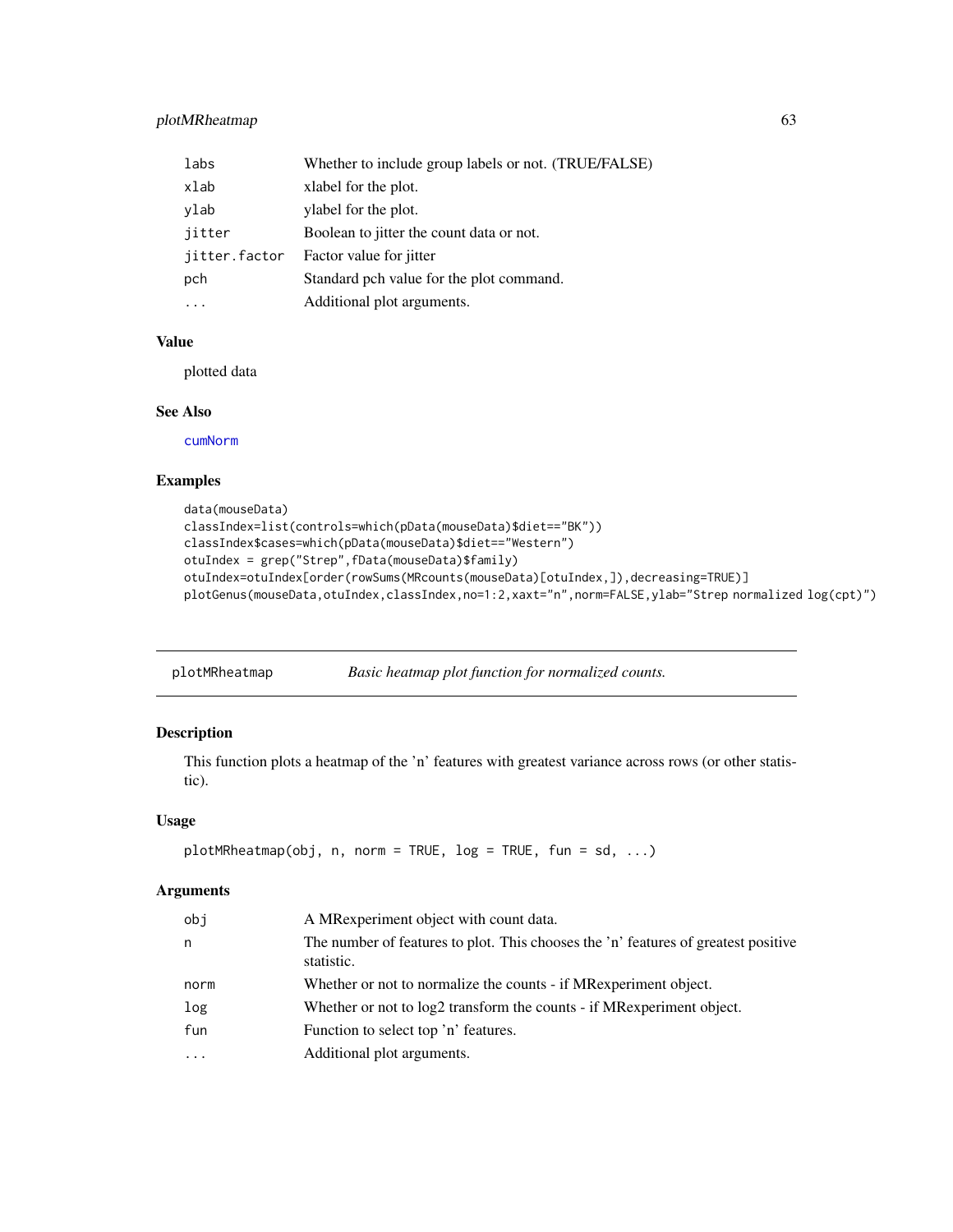### Value

plotted matrix

# See Also

[cumNormMat](#page-13-1)

### Examples

```
data(mouseData)
trials = pData(mouseData)$diet
heatmapColColors=brewer.pal(12,"Set3")[as.integer(factor(trials))];
heatmapCols = colorRampPalette(brewer.pal(9, "RdBu"))(50)
#### version using sd
plotMRheatmap(obj=mouseData,n=200,cexRow = 0.4,cexCol = 0.4,trace="none",
             col = heatmapCols,ColSideColors = heatmapColColors)
#### version using MAD
plotMRheatmap(obj=mouseData,n=50,fun=mad,cexRow = 0.4,cexCol = 0.4,trace="none",
             col = heatmapCols,ColSideColors = heatmapColColors)
```
<span id="page-63-0"></span>plotOrd *Plot of either PCA or MDS coordinates for the distances of normalized or unnormalized counts.*

# Description

This function plots the PCA / MDS coordinates for the "n" features of interest. Potentially uncovering batch effects or feature relationships.

### Usage

```
plotOrd(
 obj,
  tran = TRUE,comp = 1:2,norm = TRUE,log = TRUE,usePCA = TRUE,
 useDist = FALSE,distfun = stats::dist,
 dist.method = "euclidian",
 n = NULL,...
)
```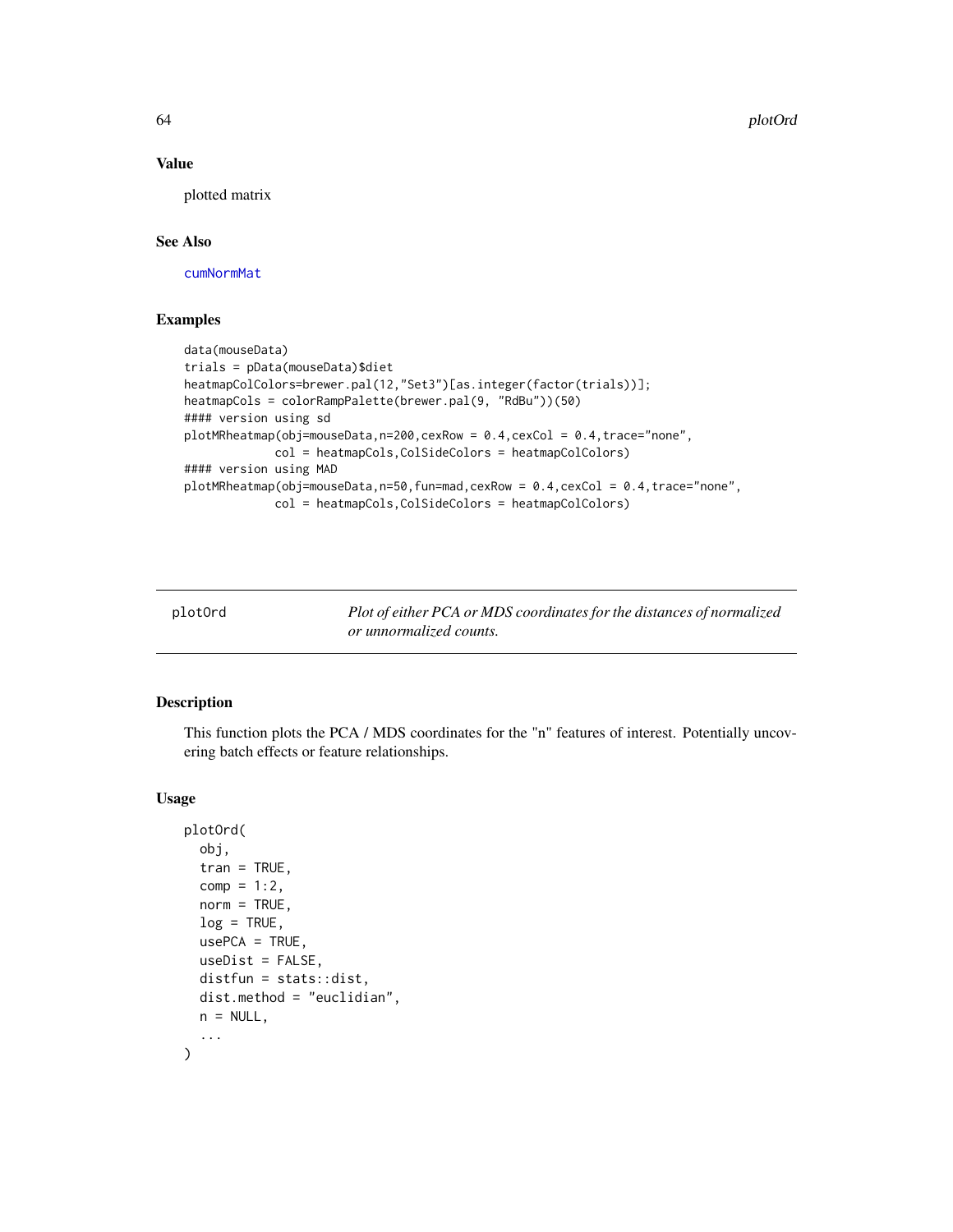#### plotOTU 65

### Arguments

| obj         | A MRexperiment object or count matrix.                            |
|-------------|-------------------------------------------------------------------|
| tran        | Transpose the matrix.                                             |
| comp        | Which components to display                                       |
| norm        | Whether or not to normalize the counts - if MR experiment object. |
| log         | Whether or not to $log2$ the counts - if MR experiment object.    |
| usePCA      | TRUE/FALSE whether to use PCA or MDS coordinates (TRUE is PCA).   |
| useDist     | TRUE/FALSE whether to calculate distances.                        |
| distfun     | Distance function, default is stats::dist                         |
| dist.method | If useDist==TRUE, what method to calculate distances.             |
| n           | Number of features to make use of in calculating your distances.  |
| .           | Additional plot arguments.                                        |

# Value

coordinates

### See Also

[cumNormMat](#page-13-1)

# Examples

```
data(mouseData)
cl = pData(mouseData)[, 3]plotOrd(mouseData,tran=TRUE,useDist=TRUE,pch=21,bg=factor(cl),usePCA=FALSE)
```
<span id="page-64-0"></span>plotOTU *Basic plot function of the raw or normalized data.*

# Description

This function plots the abundance of a particular OTU by class. The function uses the estimated posterior probabilities to make technical zeros transparent.

# Usage

```
plotOTU(
  obj,
  otu,
  classIndex,
  log = TRUE,norm = TRUE,
```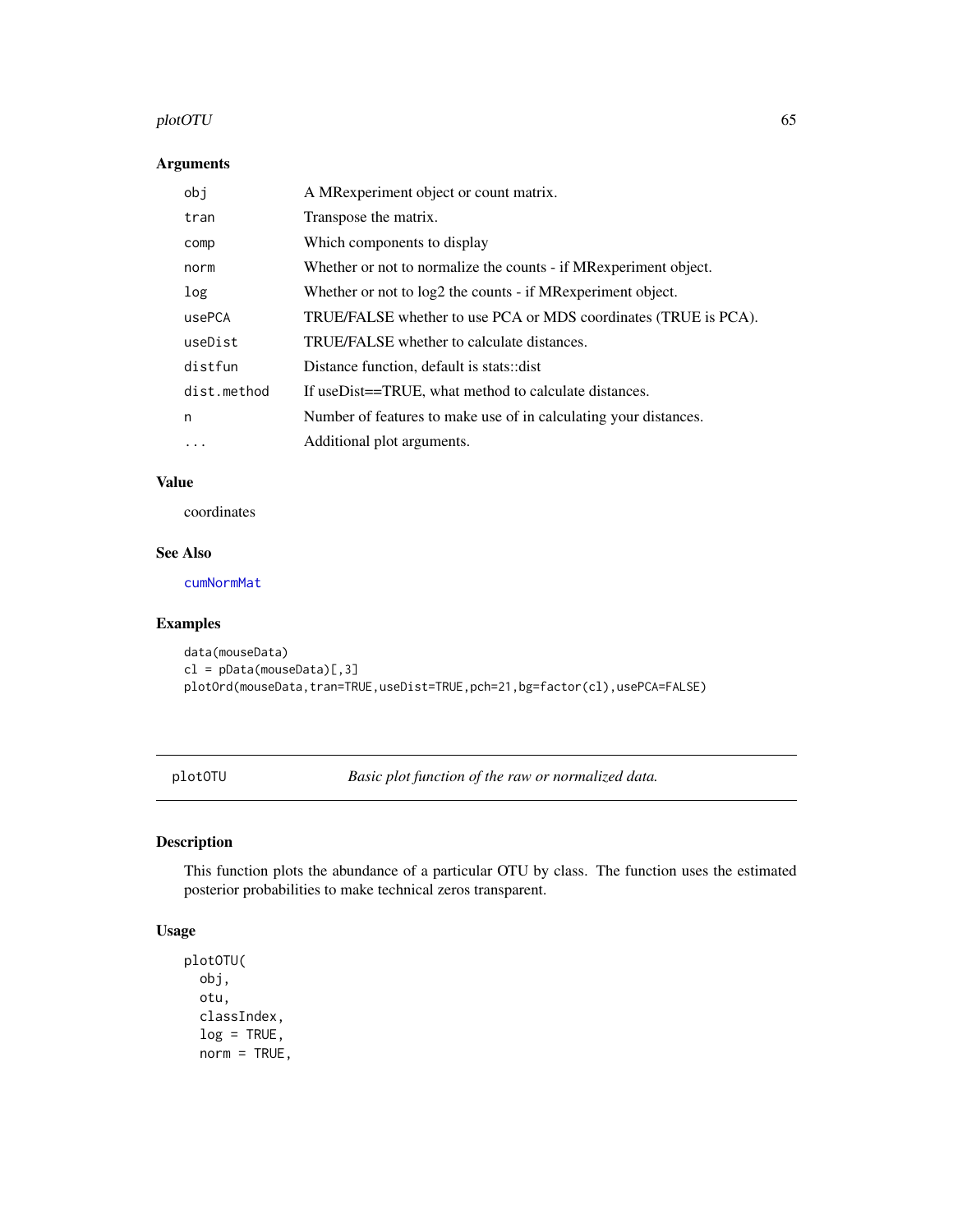#### 66 plotOTU

```
jitter.factor = 1,
  pch = 21,
  \text{labels} = \text{TRUE},
  xlab = NULL,ylab = NULL,
  jitter = TRUE,
   ...
\mathcal{L}
```
# Arguments

| obj           | A MRexperiment object with count data.                                |
|---------------|-----------------------------------------------------------------------|
| otu           | The row number/OTU to plot.                                           |
| classIndex    | A list of the samples in their respective groups.                     |
| log           | Whether or not to log2 transform the counts - if MRexperiment object. |
| norm          | Whether or not to normalize the counts - if MR experiment object.     |
| jitter.factor | Factor value for jitter.                                              |
| pch           | Standard pch value for the plot command.                              |
| labs          | Whether to include group labels or not. (TRUE/FALSE)                  |
| xlab          | xlabel for the plot.                                                  |
| ylab          | ylabel for the plot.                                                  |
| jitter        | Boolean to jitter the count data or not.                              |
| $\cdots$      | Additional plot arguments.                                            |

## Value

Plotted values

# See Also

[cumNorm](#page-12-0)

```
data(mouseData)
classIndex=list(controls=which(pData(mouseData)$diet=="BK"))
classIndex$cases=which(pData(mouseData)$diet=="Western")
# you can specify whether or not to normalize, and to what level
plotOTU(mouseData,otu=9083,classIndex,norm=FALSE,main="9083 feature abundances")
```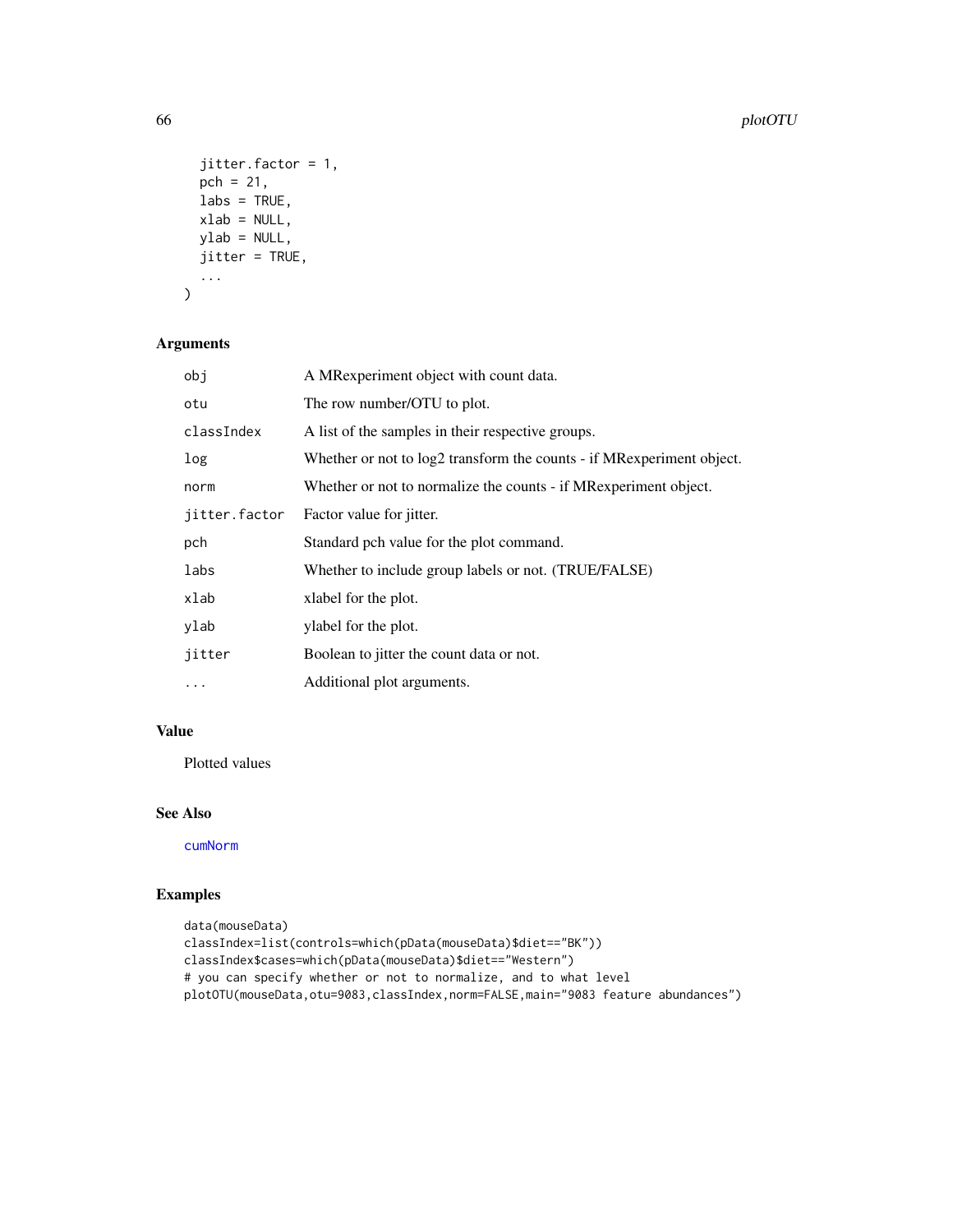This function plots the number of observed features vs. the depth of coverage.

### Usage

 $plotRare(obj, cl = NULL, ...)$ 

#### Arguments

| obi | A MRexperiment object with count data or matrix. |
|-----|--------------------------------------------------|
| cl  | Vector of classes for various samples.           |
| .   | Additional plot arguments.                       |

### Value

Library size and number of detected features

# See Also

[plotOrd](#page-63-0), [plotMRheatmap](#page-62-0), [plotCorr](#page-59-0), [plotOTU](#page-64-0), [plotGenus](#page-61-0)

```
data(mouseData)
cl = factor(pData(mouseData)[,3])
res = plotRare(mouseData,cl=cl,pch=21,bg=cl)
tmp=lapply(levels(cl), function(lv) lm(res[,"ident"]~res[,"libSize"]-1, subset=cl==lv))
for(i in 1:length(levels(cl))){
   abline(tmp[[i]], col=i)
}
legend("topleft", c("Diet 1","Diet 2"), text.col=c(1,2),box.col=NA)
```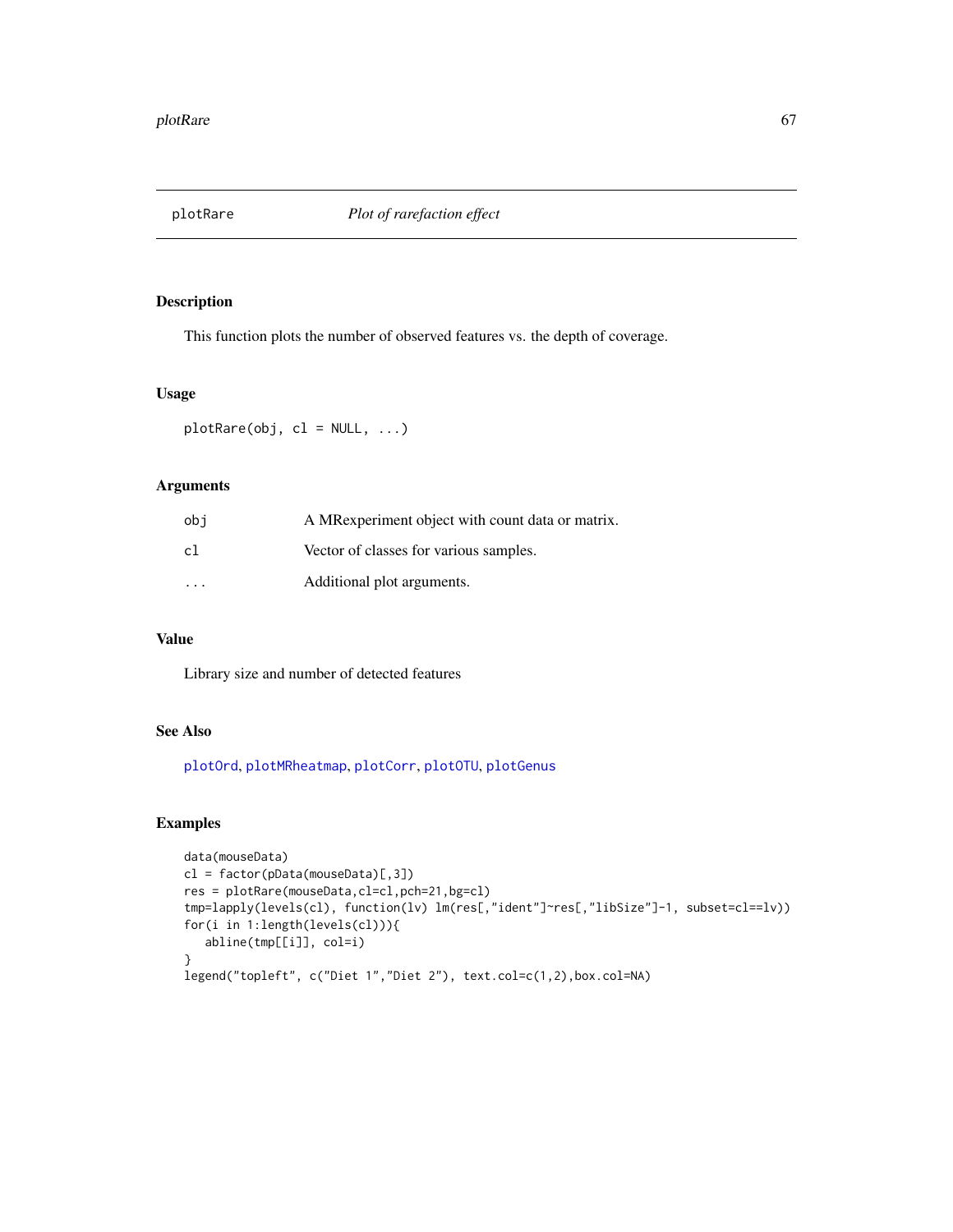Plot the difference in abundance for significant features.

### Usage

```
plotTimeSeries(
  res,
  C = \emptyset,
  xlab = "Time",
  ylab = "Difference in abundance",
  main = "SS difference function prediction",
  ...
\mathcal{L}
```
# Arguments

| res       | Output of fitTimeSeries function                                                  |
|-----------|-----------------------------------------------------------------------------------|
| C         | Value for which difference function has to be larger or smaller than (default 0). |
| xlab      | X-label.                                                                          |
| ylab      | Y-label.                                                                          |
| main      | Main label.                                                                       |
| $\ddotsc$ | Extra plotting arguments.                                                         |

# Value

Plot of difference in abundance for significant features.

## See Also

[fitTimeSeries](#page-28-0)

```
data(mouseData)
res = fitTimeSeries(obj=mouseData,feature="Actinobacteria",
  class="status",id="mouseID",time="relativeTime",lvl='class',B=10)
plotTimeSeries(res)
```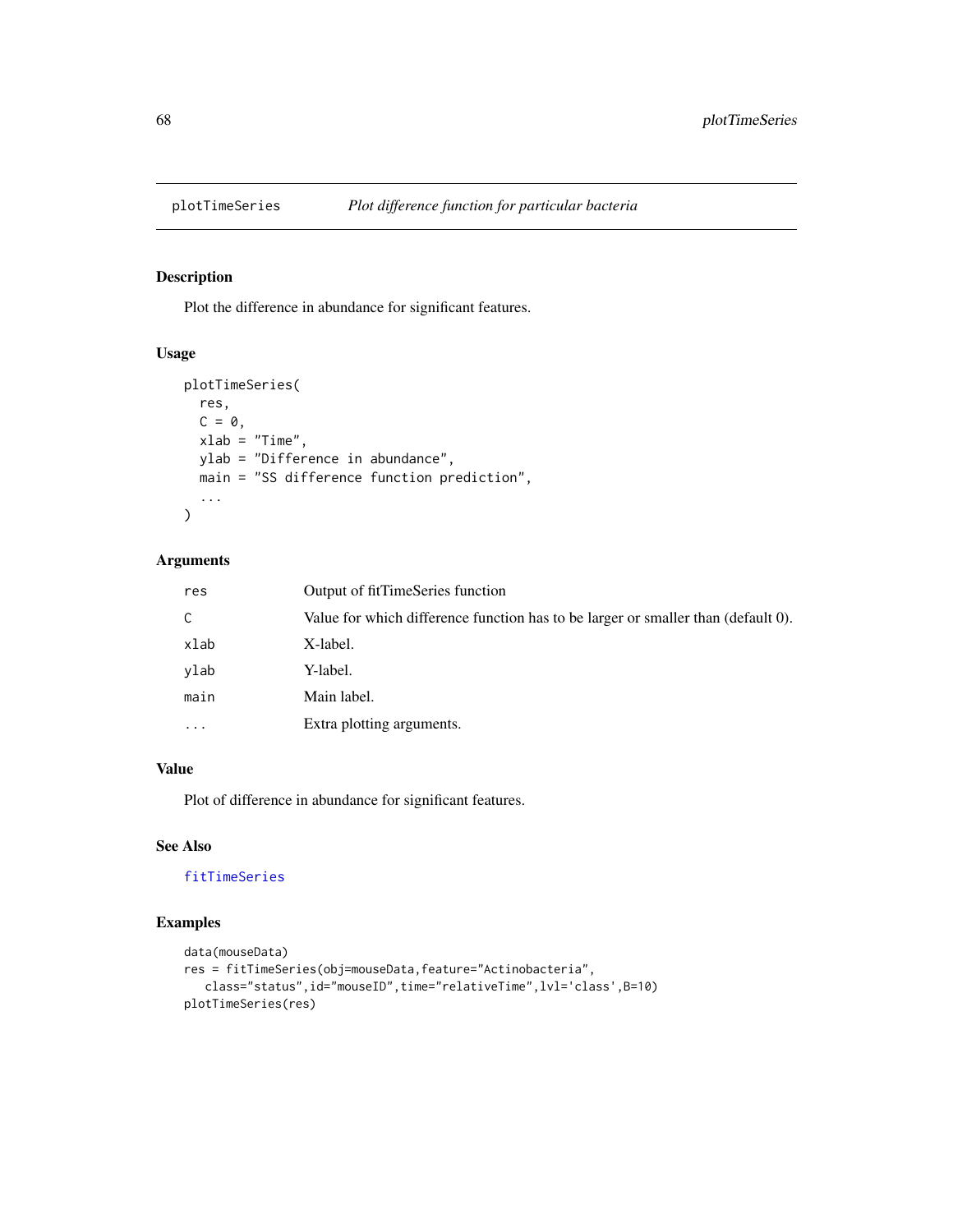<span id="page-68-0"></span>posteriorProbs *Access the posterior probabilities that results from analysis*

## Description

Accessing the posterior probabilities following a run through [fitZig](#page-31-0)

#### Usage

posteriorProbs(obj)

### Arguments

obj a MRexperiment object.

# Value

Matrix of posterior probabilities

## Author(s)

Joseph N. Paulson

```
# This is a simple demonstration
data(lungData)
k = grep("Extraction.Control",pData(lungData)$SampleType)
lungTrim = lungData[,-k]
k = which(rowSums(MRcounts(lungTrim)>0)<30)
lungTrim = cumNorm(lungTrim)
lungTrim = lungTrim[-k, ]smokingStatus = pData(lungTrim)$SmokingStatus
mod = model.matrix(~smokingStatus)
# The maxit is not meant to be 1 -- this is for demonstration/speed
settings = zigControl(maxit=1,verbose=FALSE)
fit = fitZig(obj = lungTrim,mod=mod,control=settings)
head(posteriorProbs(lungTrim))
```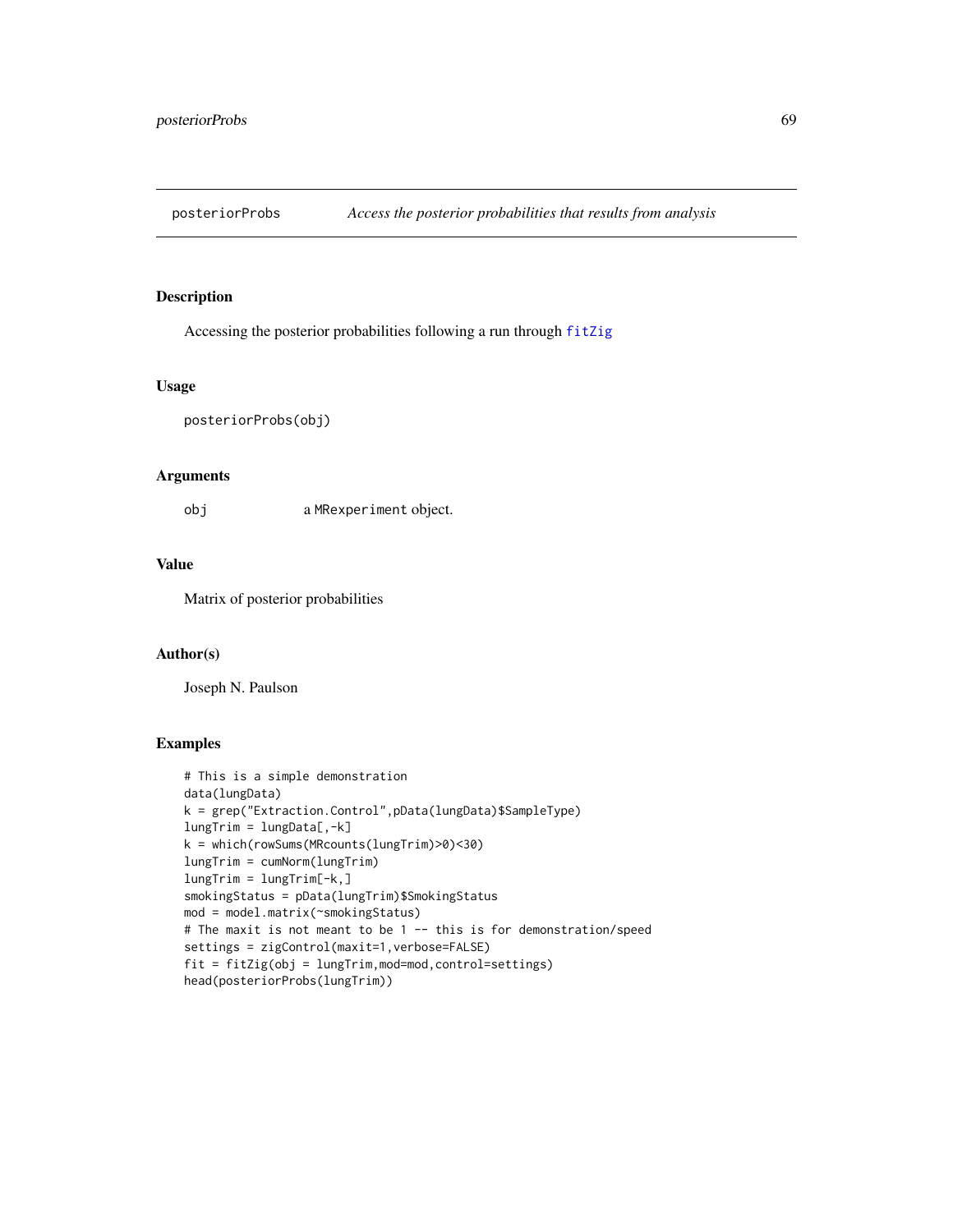returnAppropriateObj *Check if MRexperiment or matrix and return matrix*

# Description

Function to check if object is a MRexperiment class or matrix

# Usage

```
returnAppropriateObj(obj, norm, log, sl = 1000)
```
# Arguments

| obi  | a MRexperiment or matrix object              |
|------|----------------------------------------------|
| norm | return a normalized MRexperiment matrix      |
| log  | return a log transformed MRexperiment matrix |
| s1   | scaling value                                |

# Value

Matrix

### Examples

data(lungData) head(returnAppropriateObj(lungData,norm=FALSE,log=FALSE))

<span id="page-69-0"></span>ssFit *smoothing-splines anova fit*

# Description

Sets up a data-frame with the feature abundance, class information, time points, sample ids and returns the fitted values for the fitted model.

# Usage

```
ssFit(
  formula,
 abundance,
 class,
  time,
  id,
  include = c("class", "time:class"),
 pd,
  ...
)
```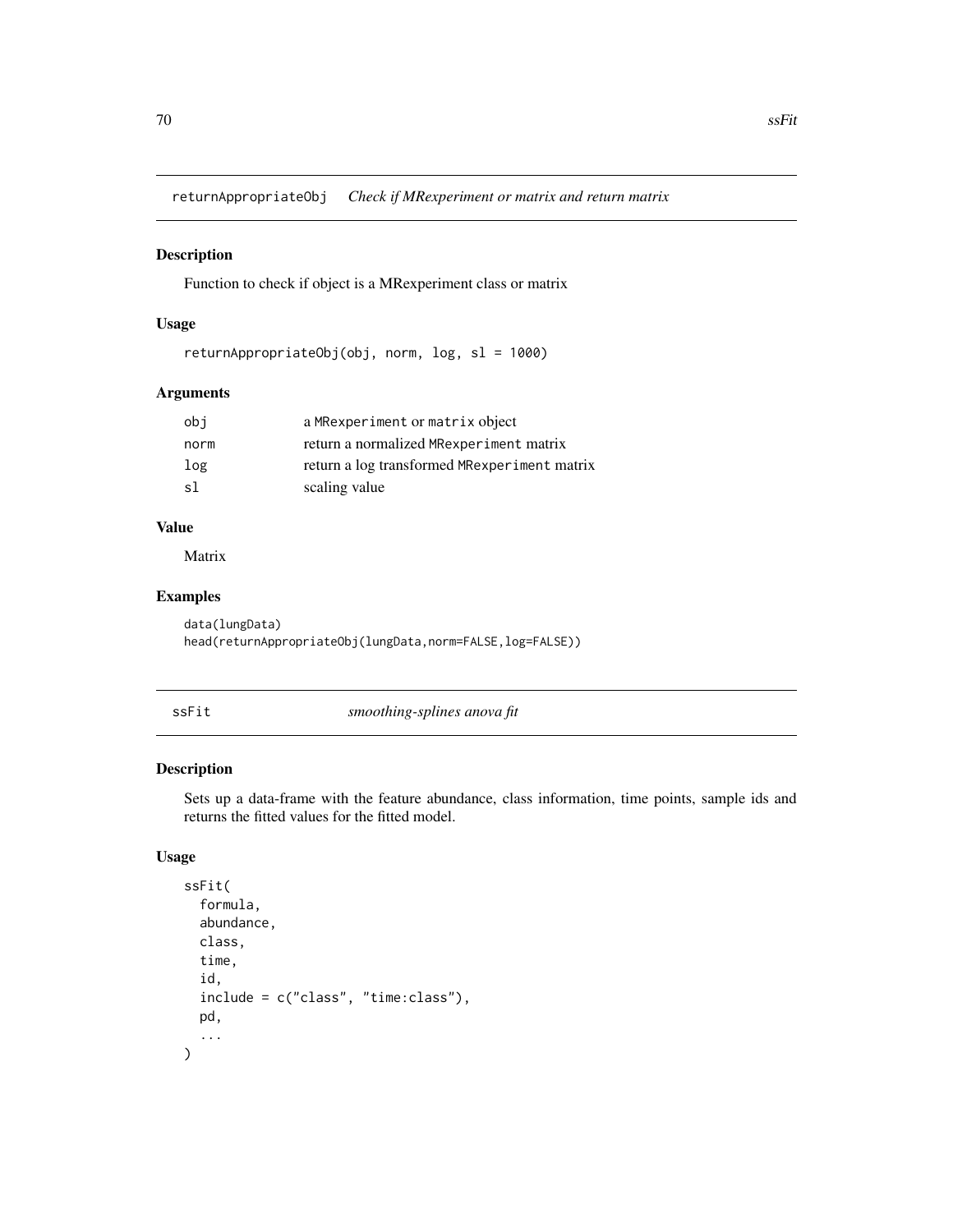# Arguments

| formula   | Formula for ssanova. Of the form: abundance $\sim$ where  includes any pData<br>slot value. |
|-----------|---------------------------------------------------------------------------------------------|
| abundance | Numeric vector of abundances.                                                               |
| class     | Class membership (factor of group membership).                                              |
| time      | Time point vector of relative times (same length as abundance).                             |
| id        | Sample / patient id.                                                                        |
| include   | Parameters to include in prediction.                                                        |
| pd        | Extra variable.                                                                             |
| $\cdots$  | Extra parameters for ssanova function (see ?ssanova).                                       |

### Value

A list containing:

data : Inputed data

- fit : The interpolated / fitted values for timePoints
- se : The standard error for CI intervals
- timePoints : The time points interpolated over

### See Also

[cumNorm](#page-12-0) [fitTimeSeries](#page-28-0) [ssPermAnalysis](#page-72-0) [ssPerm](#page-71-0) [ssIntervalCandidate](#page-70-0)

# Examples

# Not run

<span id="page-70-0"></span>ssIntervalCandidate *calculate interesting time intervals*

## Description

Calculates time intervals of interest using SS-Anova fitted confidence intervals.

## Usage

```
ssIntervalCandidate(fit, standardError, timePoints, positive = TRUE, C = 0)
```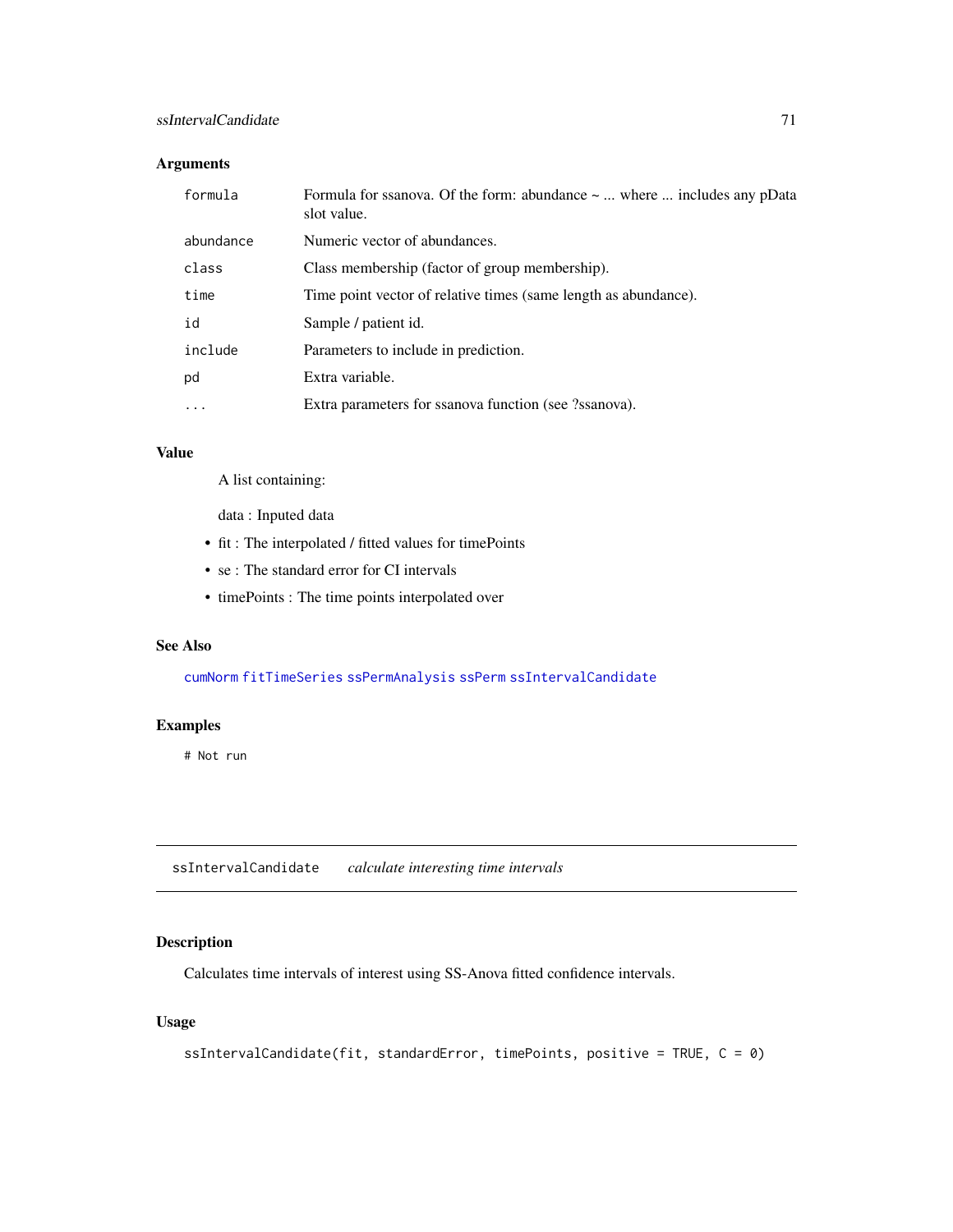72 ssPerm

## Arguments

| fit           | SS-Anova fits.                                                                     |
|---------------|------------------------------------------------------------------------------------|
| standardError | SS-Anova se estimates.                                                             |
| timePoints    | Time points interpolated over.                                                     |
| positive      | Positive region or negative region (difference in abundance is positive/negative). |
| C.            | Value for which difference function has to be larger or smaller than (default 0).  |

# Value

Matrix of time point intervals of interest

# See Also

[cumNorm](#page-12-0) [fitTimeSeries](#page-28-0) [ssFit](#page-69-0) [ssPerm](#page-71-0) [ssPermAnalysis](#page-72-0)

# Examples

# Not run

<span id="page-71-0"></span>ssPerm *class permutations for smoothing-spline time series analysis*

# Description

Creates a list of permuted class memberships for the time series permuation tests.

## Usage

ssPerm(df, B)

# Arguments

| df  | Data frame containing class membership and sample/patient id label. |
|-----|---------------------------------------------------------------------|
| - B | Number of permutations.                                             |

# Value

A list of permutted class memberships

## See Also

[cumNorm](#page-12-0) [fitTimeSeries](#page-28-0) [ssFit](#page-69-0) [ssPermAnalysis](#page-72-0) [ssIntervalCandidate](#page-70-0)

## Examples

# Not run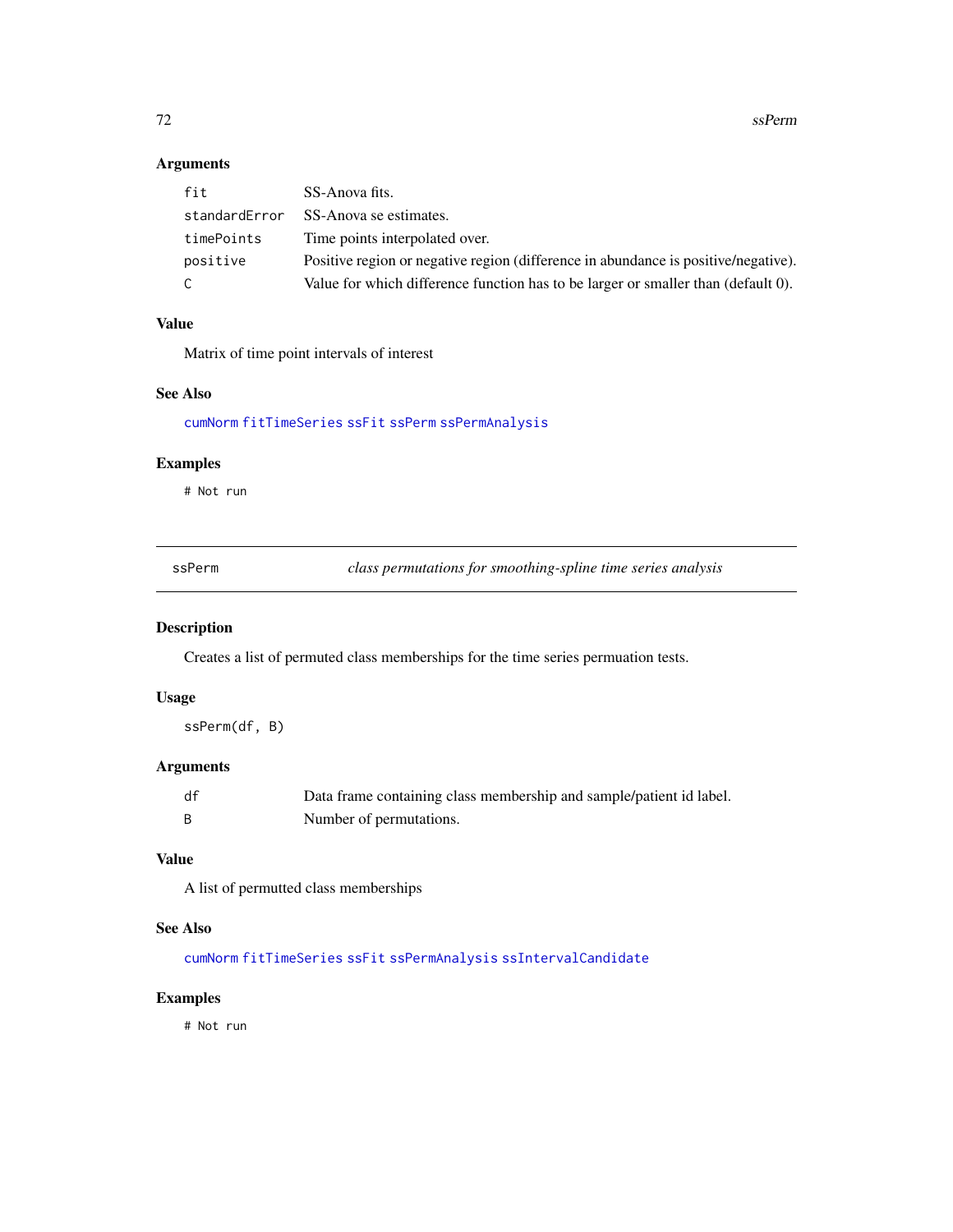<span id="page-72-0"></span>

# Description

Calculates the fit for each permutation and estimates the area under the null (permutted) model for interesting time intervals of differential abundance.

#### Usage

```
ssPermAnalysis(
  data,
  formula,
 permList,
  intTimes,
  timePoints,
  include = c("class", "time:class"),
  ...
)
```
#### Arguments

| data       | Data used in estimation.                                                                    |
|------------|---------------------------------------------------------------------------------------------|
| formula    | Formula for ssanova. Of the form: abundance $\sim$ where  includes any pData<br>slot value. |
| permList   | A list of permutted class memberships                                                       |
| intTimes   | Interesting time intervals.                                                                 |
| timePoints | Time points to interpolate over.                                                            |
| include    | Parameters to include in prediction.                                                        |
| .          | Options for ssanova                                                                         |
|            |                                                                                             |

# Value

A matrix of permutted area estimates for time intervals of interest.

#### See Also

[cumNorm](#page-12-0) [fitTimeSeries](#page-28-0) [ssFit](#page-69-0) [ssPerm](#page-71-0) [ssIntervalCandidate](#page-70-0)

# Examples

# Not run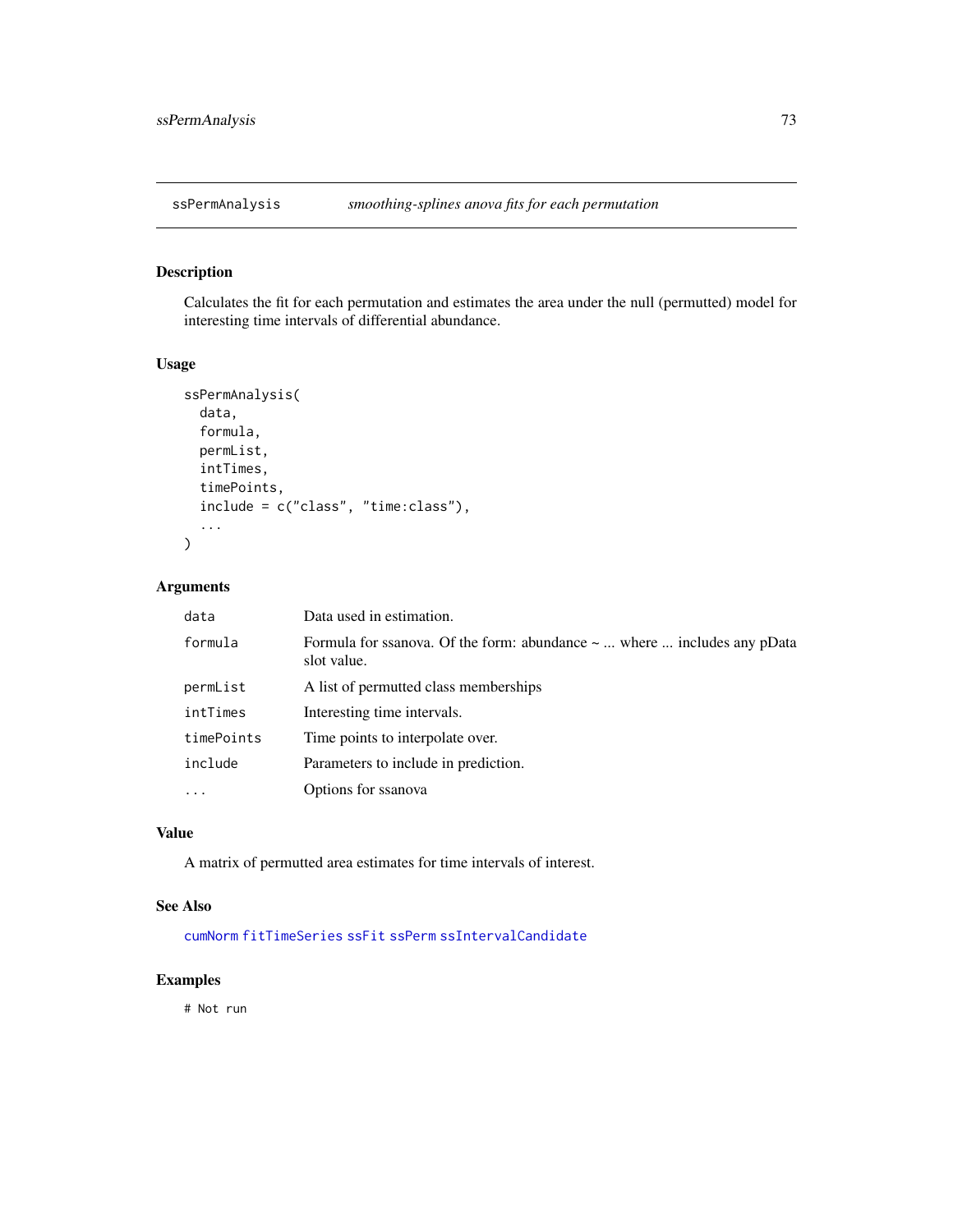<span id="page-73-0"></span>

#### Description

Compute the area of a function with values 'y' at the points 'x'. Function comes from the pracma package.

#### Usage

trapz(x, y)

#### Arguments

| $\boldsymbol{\mathsf{x}}$ | x-coordinates of points on the x-axis |
|---------------------------|---------------------------------------|
|                           | y-coordinates of function values      |

#### Value

Approximated integral of the function from 'min(x)' to 'max(x)'. Or a matrix of the same size as 'y'.

#### Examples

```
# Calculate the area under the sine curve from 0 to pi:
n < -101x \leq -\text{seq}(0, \text{pi}, \text{ len} = \text{n})y \leftarrow \sin(x)trapz(x, y) #=> 1.999835504
# Use a correction term at the boundary: -h^2/12*(f'(b)-f'(a))
h \leq x[2] - x[1]ca <- (y[2]-y[1]) / h
cb <- (y[n]-y[n-1]) / h
trapz(x, y) - h^2/12 \times (cb - ca) \quad # \Rightarrow 1.999999969
```

| ts2MRexperiment | With a list of fitTimeSeries results, generate an MRexperiment that can |
|-----------------|-------------------------------------------------------------------------|
|                 | be plotted with metavizr                                                |

# Description

With a list of fitTimeSeries results, generate an MRexperiment that can be plotted with metavizr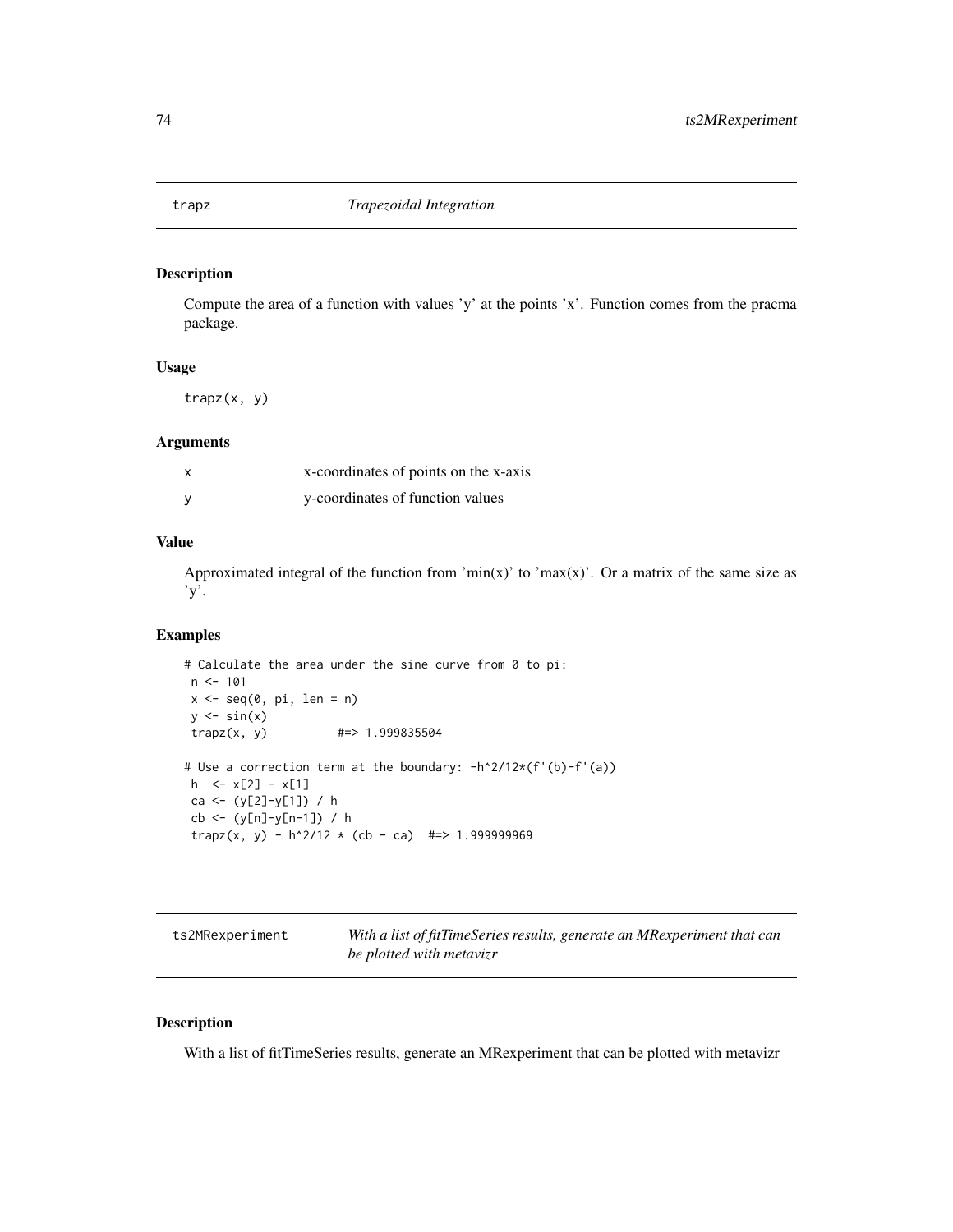# <span id="page-74-0"></span>ts2MRexperiment 75

#### Usage

```
ts2MRexperiment(
  obj,
  sampleNames = NULL,
  sampleDescription = "timepoints",
  taxonomyLevels = NULL,
  taxonomyHierarchyRoot = "bacteria",
  taxonomyDescription = "taxonomy",
  featuresOfInterest = NULL,
  featureDataOfInterest = NULL
)
```
#### Arguments

| obj                   | Output of fitMultipleTimeSeries                              |  |
|-----------------------|--------------------------------------------------------------|--|
| sampleNames           | Sample names for plot                                        |  |
| sampleDescription     |                                                              |  |
|                       | Description of samples for plot axis label                   |  |
|                       | taxonomy Levels Feature names for plot                       |  |
| taxonomyHierarchyRoot |                                                              |  |
|                       | Root of feature hierarchy for MRexperiment                   |  |
| taxonomyDescription   |                                                              |  |
|                       | Description of features for plot axis label                  |  |
| features0fInterest    |                                                              |  |
|                       | The features to select from the fitMultipleTimeSeries output |  |
| featureDataOfInterest |                                                              |  |
|                       | featureData for the resulting MRexperiment                   |  |

# Value

MRexperiment that contains fitTimeSeries data, featureData, and phenoData

#### See Also

[fitTimeSeries](#page-28-0) [fitMultipleTimeSeries](#page-25-0)

# Examples

```
data(mouseData)
res = fitMultipleTimeSeries(obj=mouseData,lvl='phylum',class="status",
         id="mouseID",time="relativeTime",B=1)
obj = ts2MRexperiment(res)
obj
```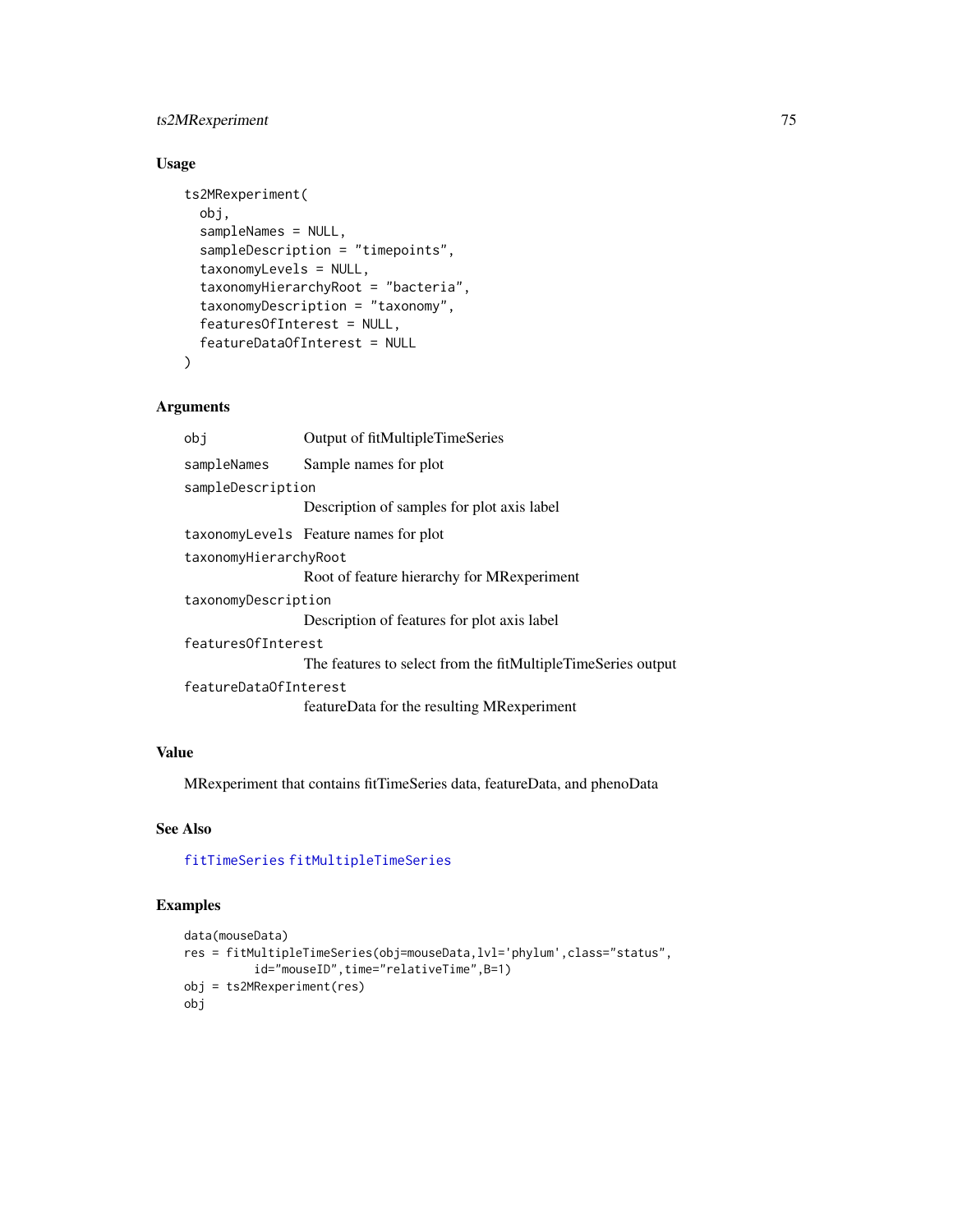<span id="page-75-0"></span>

#### Description

Creates a table of features, their index, number of positive samples in a group, and the number of reads in a group. Can threshold features by a minimum no. of reads or no. of samples.

#### Usage

uniqueFeatures(obj, cl, nsamples =  $0$ , nreads =  $0$ )

#### Arguments

| obj      | Either a MRexperiment object or matrix.             |
|----------|-----------------------------------------------------|
| -c1      | A vector representing assigning samples to a group. |
| nsamples | The minimum number of positive samples.             |
| nreads   | The minimum number of raw reads.                    |

#### Value

Table of features unique to a group

# Examples

data(mouseData) head(uniqueFeatures(mouseData[1:100,],cl=pData(mouseData)[,3]))

wrenchNorm *Computes normalization factors using wrench instead of cumNorm*

# Description

Calculates normalization factors using method published by M. Sentil Kumar et al. (2018) to compute normalization factors which considers compositional bias introduced by sequencers.

#### Usage

```
wrenchNorm(obj, condition)
```
# Arguments

| obj       | an MRexperiment object                                                 |
|-----------|------------------------------------------------------------------------|
| condition | case control label that wrench uses to calculate normalization factors |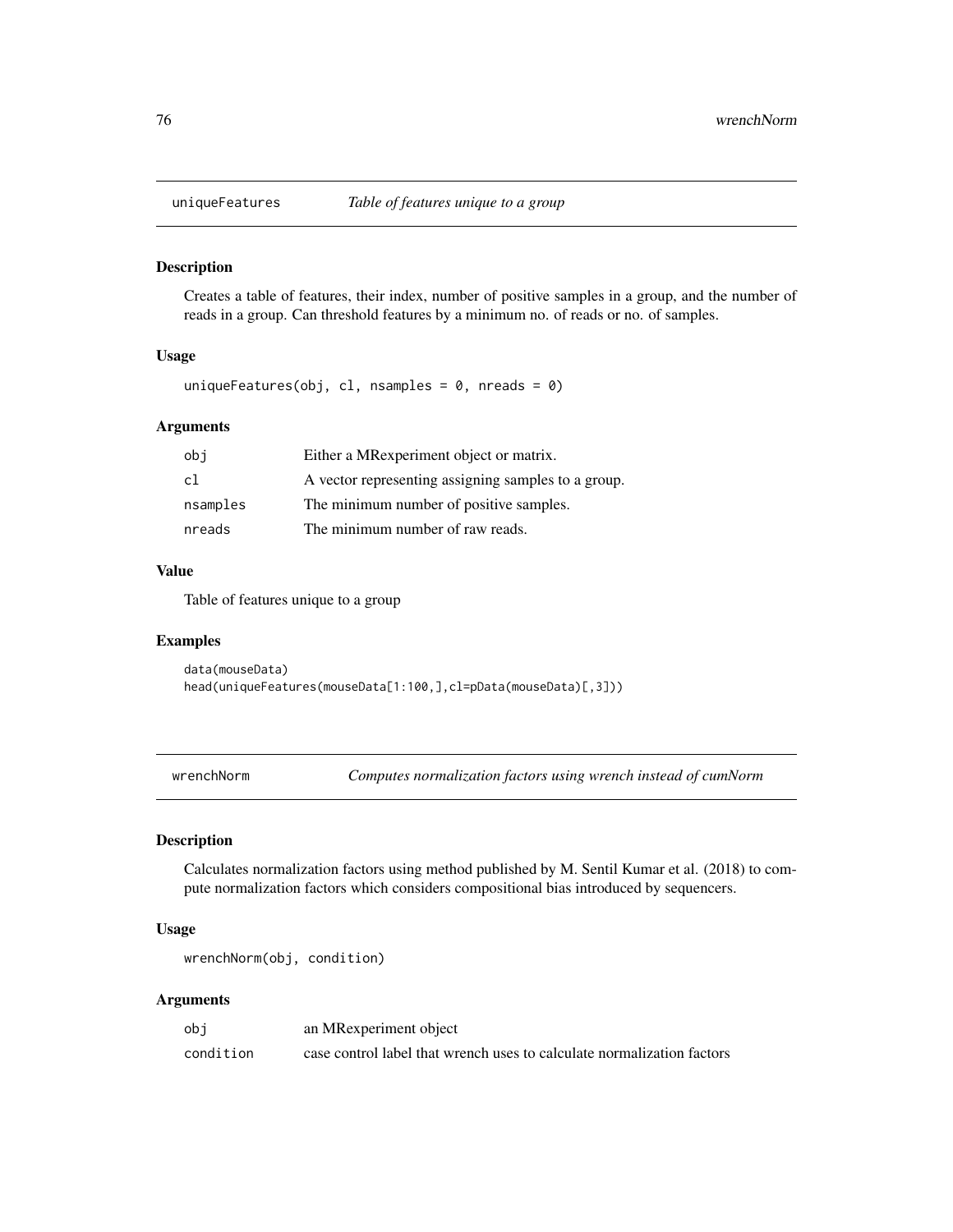# <span id="page-76-0"></span>zigControl 77

# Value

an MRexperiment object with updated normalization factors. Accessible by [normFactors](#page-55-0).

#### See Also

[cumNorm](#page-12-0) [fitZig](#page-31-0)

#### Examples

```
data(mouseData)
mouseData <- wrenchNorm(mouseData, condition = mouseData$diet)
head(normFactors(mouseData))
```
# zigControl *Settings for the fitZig function*

#### Description

Settings for the fitZig function

#### Usage

```
zigControl(
  tol = 1e-04,maxit = 10,
  verbose = TRUE,
  dfMethod = "modified",
  pvalMethod = "default"
\mathcal{L}
```
# Arguments

| tol        | The tolerance for the difference in negative log likelihood estimates for a feature<br>to remain active. |
|------------|----------------------------------------------------------------------------------------------------------|
| maxit      | The maximum number of iterations for the expectation-maximization algorithm.                             |
| verbose    | Whether to display iterative step summary statistics or not.                                             |
| dfMethod   | Either 'default' or 'modified' (by responsibilities).                                                    |
| pvalMethod | Either 'default' or 'bootstrap'.                                                                         |

# Value

The value for the tolerance, maximum no. of iterations, and the verbose warning.

#### Note

[fitZig](#page-31-0) makes use of zigControl.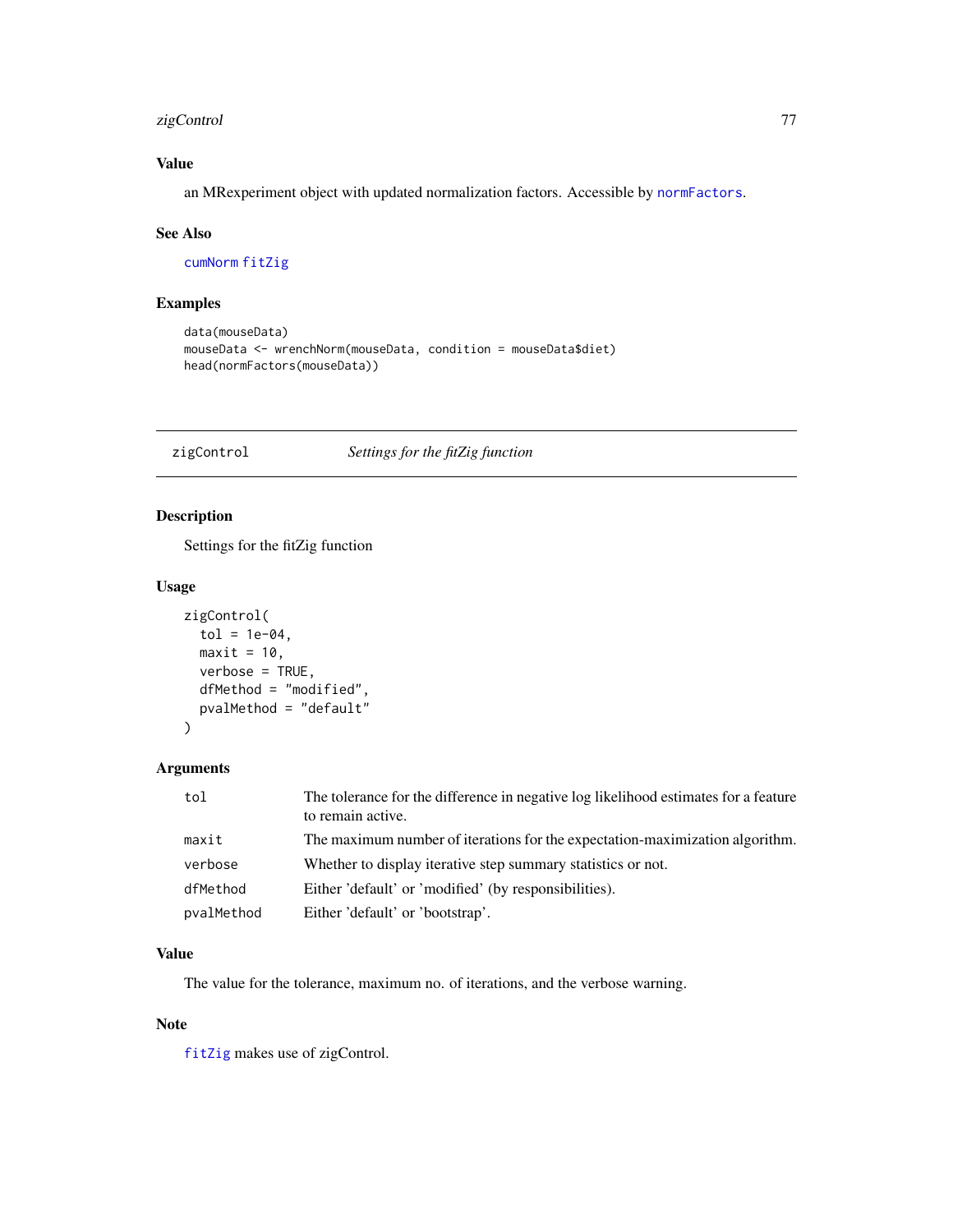<span id="page-77-0"></span>78 zigControl

# See Also

[fitZig](#page-31-0) [cumNorm](#page-12-0) [plotOTU](#page-64-0)

# Examples

control = zigControl(tol=1e-10,maxit=10,verbose=FALSE)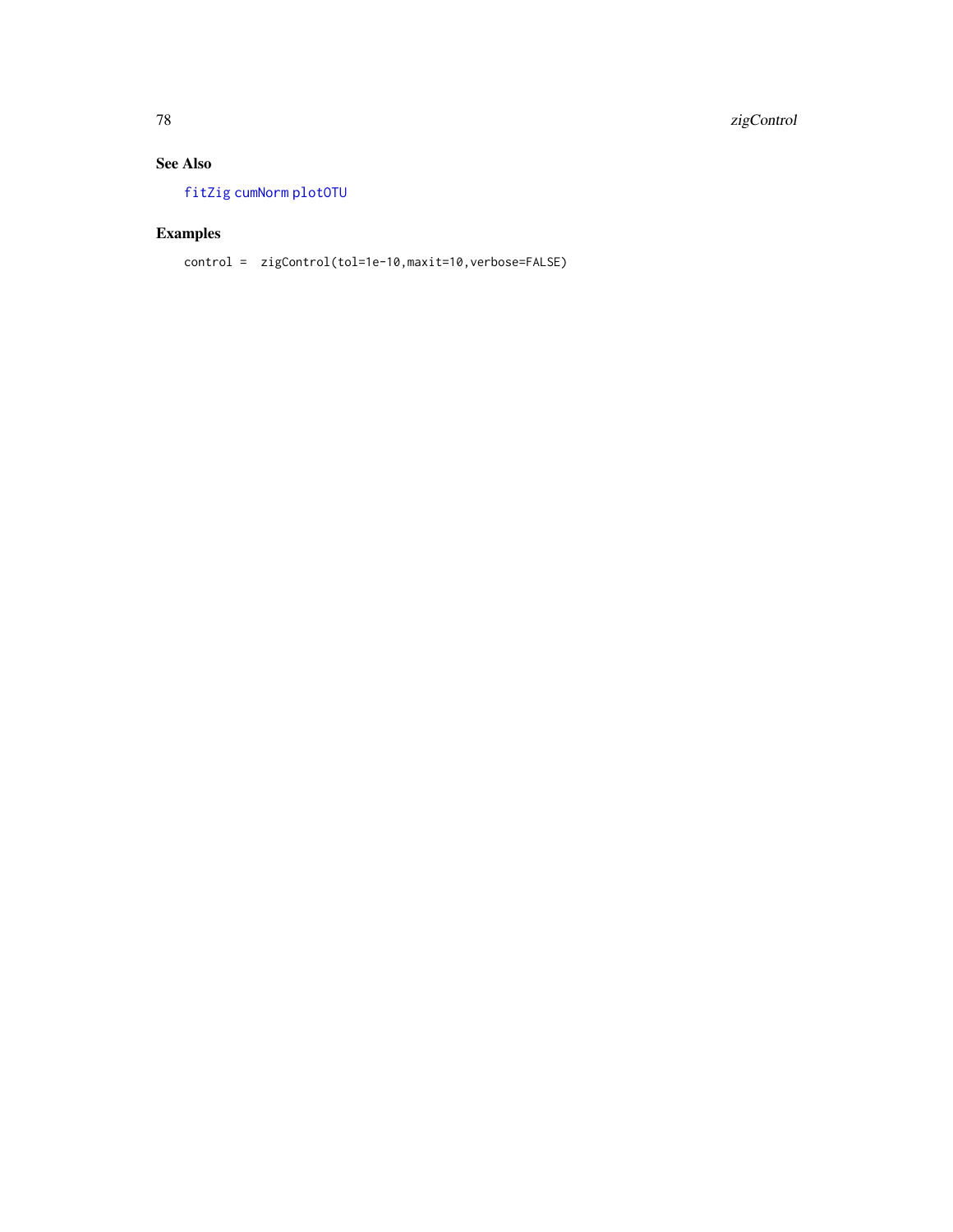# **Index**

∗ package metagenomeSeq-package, [4](#page-3-0) [,MRexperiment,ANY,ANY,ANY-method *(*MRexperiment*)*, [48](#page-47-0) [,MRexperiment-method *(*MRexperiment*)*, [48](#page-47-0) aggregateBySample, [4](#page-3-0) aggregateByTaxonomy, [5](#page-4-0) aggSamp *(*aggregateBySample*)*, [4](#page-3-0) aggTax *(*aggregateByTaxonomy*)*, [5](#page-4-0) biom2MRexperiment, [6,](#page-5-0) *[40](#page-39-0)*, *[50](#page-49-0)* calcNormFactors, [7](#page-6-0) calcPosComponent, [8](#page-7-0) calcShrinkParameters, [8](#page-7-0) calcStandardError, [9](#page-8-0) calculateEffectiveSamples, [9](#page-8-0) calcZeroAdjustment, [10](#page-9-0) calcZeroComponent, [10](#page-9-0) colMeans,MRexperiment-method *(*MRexperiment*)*, [48](#page-47-0) colSums,MRexperiment-method *(*MRexperiment*)*, [48](#page-47-0) correctIndices, [11,](#page-10-0) *[12](#page-11-0)* correlationTest, *[11](#page-10-0)*, [12](#page-11-0) corTest *(*correlationTest*)*, [12](#page-11-0) cumNorm, *[7](#page-6-0)*, [13,](#page-12-1) *[14](#page-13-0)[–16](#page-15-0)*, *[19,](#page-18-0) [20](#page-19-0)*, *[23,](#page-22-0) [24](#page-23-0)*, *[26,](#page-25-1) [27](#page-26-0)*, *[29](#page-28-1)*, *[31](#page-30-0)[–33](#page-32-0)*, *[49](#page-48-0)*, *[61](#page-60-0)*, *[63](#page-62-0)*, *[66](#page-65-0)*, *[71–](#page-70-1)[73](#page-72-0)*, *[77,](#page-76-0) [78](#page-77-0)* cumNormMat, [14,](#page-13-0) *[49](#page-48-0)*, *[60](#page-59-0)*, *[64,](#page-63-0) [65](#page-64-1)* cumNormStat, *[13](#page-12-1)*, [14,](#page-13-0) *[16](#page-15-0)*, *[49](#page-48-0)* cumNormStatFast, *[7](#page-6-0)*, *[15](#page-14-0)*, [15](#page-14-0) deprecated\_metagenomeSeq\_function *(*metagenomeSeq-deprecated*)*, [45](#page-44-0) doCountMStep, [16](#page-15-0) doEStep, [17](#page-16-0) doZeroMStep, [18](#page-17-0) exportMat, [18](#page-17-0)

exportMatrix *(*exportMat*)*, [18](#page-17-0) exportStats, [19](#page-18-0) expSummary, [20](#page-19-0) expSummary,MRexperiment-method *(*expSummary*)*, [20](#page-19-0) extractMR, [21](#page-20-0)

filterData, [22](#page-21-0) fitDO, [22,](#page-21-0) *[27](#page-26-0)* fitFeatureModel, *[8](#page-7-0)[–10](#page-9-0)*, [23,](#page-22-0) *[32](#page-31-1)*, *[47](#page-46-0)*, *[51](#page-50-0)*, *[54](#page-53-0)* fitFeatureModelResults-class, [24](#page-23-0) fitLogNormal, [25](#page-24-0) fitMeta, *[23](#page-22-0)*, *[27](#page-26-0)* fitMeta *(*metagenomeSeq-deprecated*)*, [45](#page-44-0) fitMultipleTimeSeries, [26,](#page-25-1) *[75](#page-74-0)* fitPA, *[23](#page-22-0)*, [27,](#page-26-0) *[51](#page-50-0)* fitSSTimeSeries, *[26](#page-25-1)*, [28,](#page-27-0) *[31](#page-30-0)* fitTimeSeries, *[26](#page-25-1)*, [29,](#page-28-1) *[59](#page-58-0)*, *[68](#page-67-0)*, *[71](#page-70-1)[–73](#page-72-0)*, *[75](#page-74-0)* fitZeroLogNormal, *[8](#page-7-0)[–10](#page-9-0)*, [31](#page-30-0) fitZig, *[7](#page-6-0)*, *[10](#page-9-0)*, *[13](#page-12-1)[–18](#page-17-0)*, *[23](#page-22-0)*, *[27](#page-26-0)*, [32,](#page-31-1) *[35](#page-34-0)[–38](#page-37-0)*, *[47](#page-46-0)*, *[51](#page-50-0)*, *[54](#page-53-0)*, *[69](#page-68-0)*, *[77,](#page-76-0) [78](#page-77-0)* fitZigResults-class, [34](#page-33-0)

genusPlot *(*plotGenus*)*, [62](#page-61-0) getCountDensity, [34](#page-33-0) getEpsilon, [35](#page-34-0) getNegativeLogLikelihoods, [36](#page-35-0) getPi, [36](#page-35-0) getZ, *[34](#page-33-0)*, [37](#page-36-0)

#### isItStillActive, [38](#page-37-0)

libSize, [38,](#page-37-0) *[49](#page-48-0)* libSize,MRexperiment-method *(*MRexperiment*)*, [48](#page-47-0) libSize<-, [39](#page-38-0) libSize<-,MRexperiment,numeric-method *(*libSize<-*)*, [39](#page-38-0) load\_biom *(*metagenomeSeq-deprecated*)*, [45](#page-44-0) load\_meta *(*metagenomeSeq-deprecated*)*, [45](#page-44-0)